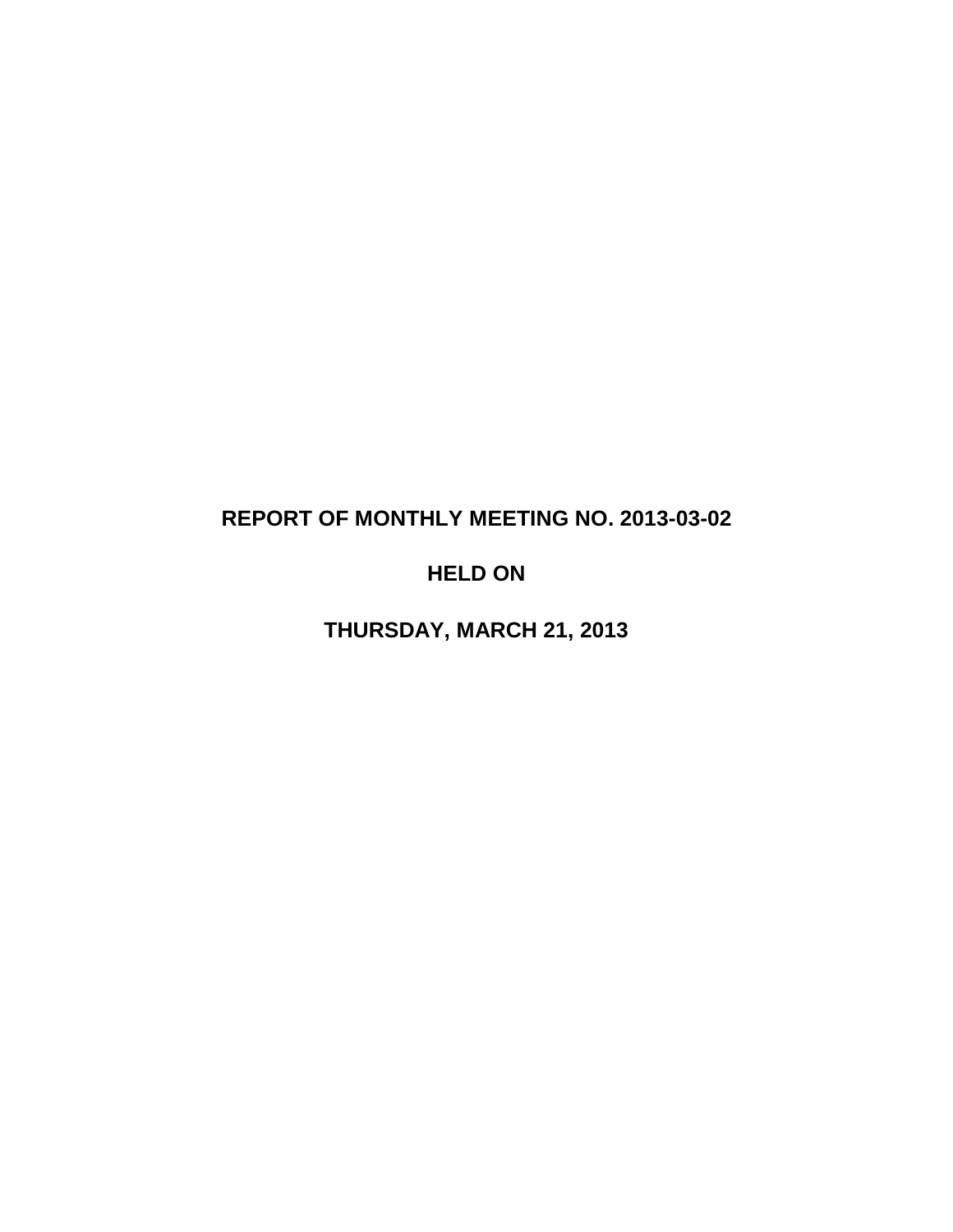Report of Monthly Meeting No. 2013-03-02 held on Thursday, March 21, 2013

| <b>ITEMS</b>                             | <b>CLASSIFICATION</b>                                                                                                                                                                                                                                                                                                                                              | <b>PAGES</b> |
|------------------------------------------|--------------------------------------------------------------------------------------------------------------------------------------------------------------------------------------------------------------------------------------------------------------------------------------------------------------------------------------------------------------------|--------------|
| <b>Call to Order</b><br><b>Roll Call</b> |                                                                                                                                                                                                                                                                                                                                                                    |              |
| <b>Secretary's Report</b>                | Recording Secretary presents minutes of previous meetings for approval.                                                                                                                                                                                                                                                                                            |              |
| <b>Refunds</b>                           | Errors in deduction and non-members<br>Full refunds to employees due to separation from service<br>Refund in accordance with Section 8-170 of the law governing the Fund<br>Refund Reissued to New Payee<br>Refund elections in lieu of annuity<br><b>Refund of Spousal Contributions</b><br>1/ <sub>2</sub> % refunds to new annuitants<br><b>Adjusted Refund</b> | $3 - 10$     |
| <b>Invoices</b>                          | Administrative and Investment Fees                                                                                                                                                                                                                                                                                                                                 | $11 - 15$    |
| <b>Annuities</b>                         | <b>Annuities for Employees</b><br>Annuities for Widows, Widowers and Minor Children, Reversionary Annuities<br><b>Adjusted Annuities</b>                                                                                                                                                                                                                           | $16 - 21$    |
| <b>Disability</b>                        | Applications for Duty and Ordinary Disability benefits<br>Applications for Extensions of Duty and Ordinary Disability benefits<br>Adjusted Duty and Ordinary Disability benefits                                                                                                                                                                                   | $22 - 28$    |
| <b>Membership</b>                        | Applications<br>Change in Dates of Birth                                                                                                                                                                                                                                                                                                                           | 29           |
| <b>Treasurer's Report</b>                | City Treasurer's Statement of Account As of 02/28/2013                                                                                                                                                                                                                                                                                                             | 30           |
| <b>MISCELLANEOUS</b>                     |                                                                                                                                                                                                                                                                                                                                                                    | $31 - 33$    |
| - -                                      |                                                                                                                                                                                                                                                                                                                                                                    |              |

# Public Comment

#### Legislation

- Legislative Update

#### Investments

- Performance Reports
- Watchlist
- Liquidity Needs
- Custodial RFP Discussion
- Investment Policy Review

#### **Other**

- 2012 Trustee Training Approval
- Semi Annual Executive Session Review
- FOIA Update
- Old Business
- Legal Update

|      | Less than 60 years of age         |     | Female: No Post 9/74 Spouse Contributions | <b>RW</b> | Returned to Work               |
|------|-----------------------------------|-----|-------------------------------------------|-----------|--------------------------------|
| B    | Reversionary                      |     | MED Updated Medical Records               |           | Less than 10 years of Service  |
| C.   | Calculated upon death of Employee | MMI | Maximum Medical Update                    | SPE       | <b>Specialist Doctor Visit</b> |
| СX   | <b>Credit Expires</b>             | N   | See Notes in File                         |           | <b>Term Annuity</b>            |
|      | Death                             |     | NTE Note for Mercy Works Update           | W         | Withdraw/Waiting to apply      |
| DU   | Duty Disability                   | OR. | <b>Ordinary Disability</b>                | WC.       | Workmens' Compensation         |
| DIS. | Discharged                        |     | <b>Reciprocal Annuity</b>                 | X         | Married @ Resignation,         |
|      | EID Errors in Deduction           |     | RES Resigned                              |           | Not Married @ Effective Date   |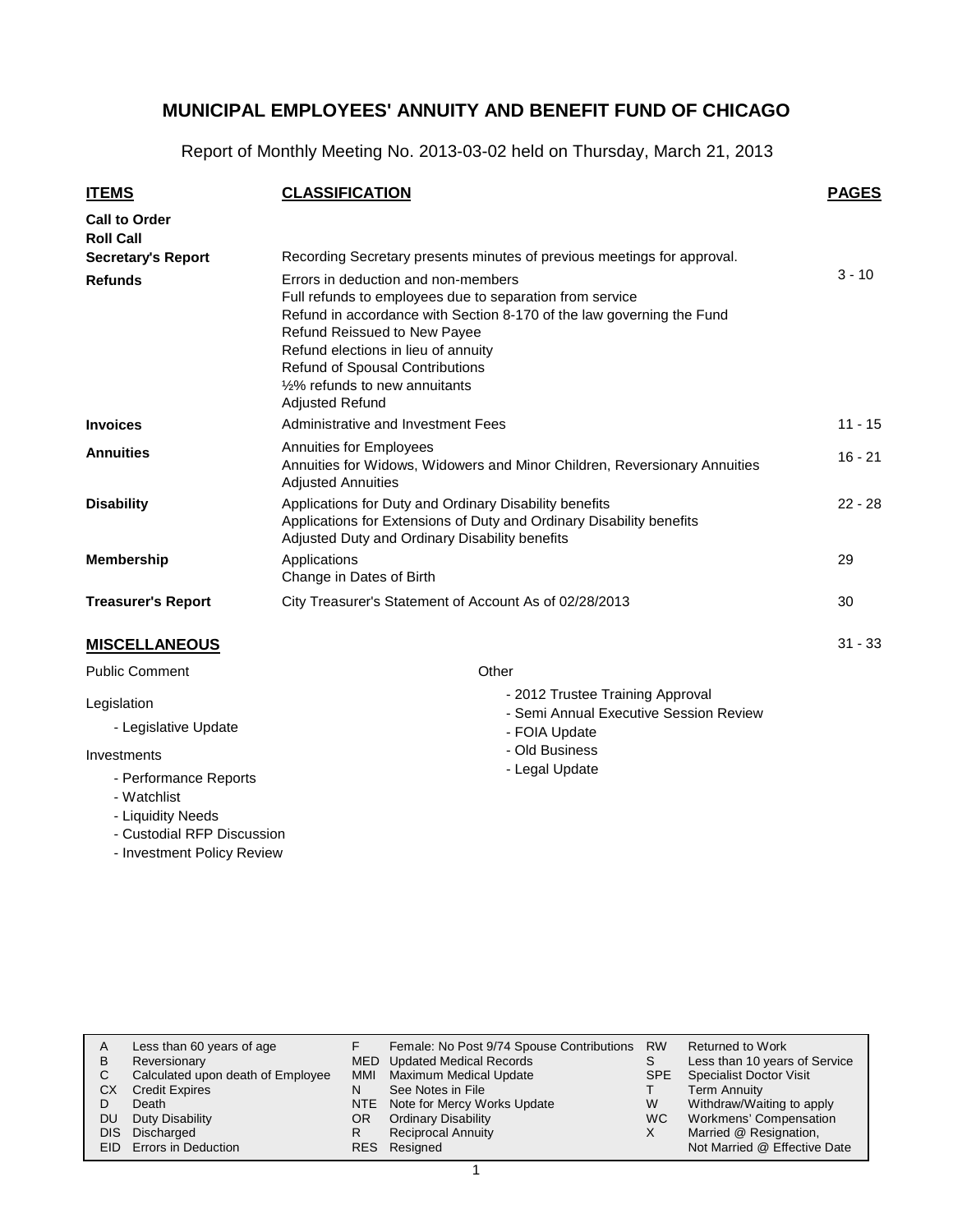Report of Monthly Meeting No. 2013-03-02 held on Thursday, March 21, 2013

The Monthly Meeting of the Retirement Board was called to order by the President, Martin J. Durkan, at 8:37 a.m. in the offices of the Fund, 321 N Clark Street, Suite 700, on Thursday, March 21, 2013.

#### The following were present:

| Martin J. Durkan   | President                  |
|--------------------|----------------------------|
| Amer Ahmad         | Vice President             |
| Stephanie D. Neely | Treasurer                  |
| Timothy G. Guest   | <b>Recording Secretary</b> |
| Anthony C. Clancy  | Trustee                    |

#### Also Present:

| James E. Mohler     | <b>Executive Director</b>                       |
|---------------------|-------------------------------------------------|
| Michael Walsh       | <b>Chief Investment Officer</b>                 |
| Mary Patricia Burns | Attorney at Law                                 |
| Jane Tessaro        | <b>Benefits Manager</b>                         |
| Tess Toledo         | Comptroller                                     |
| Kathy Schanding     | <b>Staff Actuary</b>                            |
| Stacey Ruffolo      | Executive Assistant                             |
| Nadia Oumata        | <b>Investment Analyst</b>                       |
| Jeremy Fine         | Deputy Comptroller (Proxy for City Comptroller) |
| Thomas Latzke       | Deputy Treasurer (Proxy for the Treasurer)      |
| Terence P. Sullivan | M.D.                                            |
| Brian Wrubel        | <b>Marquette Associates</b>                     |
| Jamie Wesner        | <b>Marquette Associates</b>                     |
| Jason Parks         | Loop Capital                                    |
| Joe Notaro          | <b>IBEW Local 9</b>                             |

#### Absent:

None

#### **SECRETARY'S REPORT**

Mr. Guest motioned that the Minutes of Meeting No. 2013-02 be approved as submitted. Seconded Ms. Neely. Carried: Ayes Messrs. Ahmad, Clancy, Durkan, Guest, Ms. Neely. Nays-None.

Ms. Neely motioned that the Executive Session Minutes of Meeting(s) No. 2013-02 (1) be approved as submitted. Seconded Mr. Guest. Carried: Ayes Messrs. Ahmad, Clancy, Durkan, Guest, Ms. Neely. Nays-None.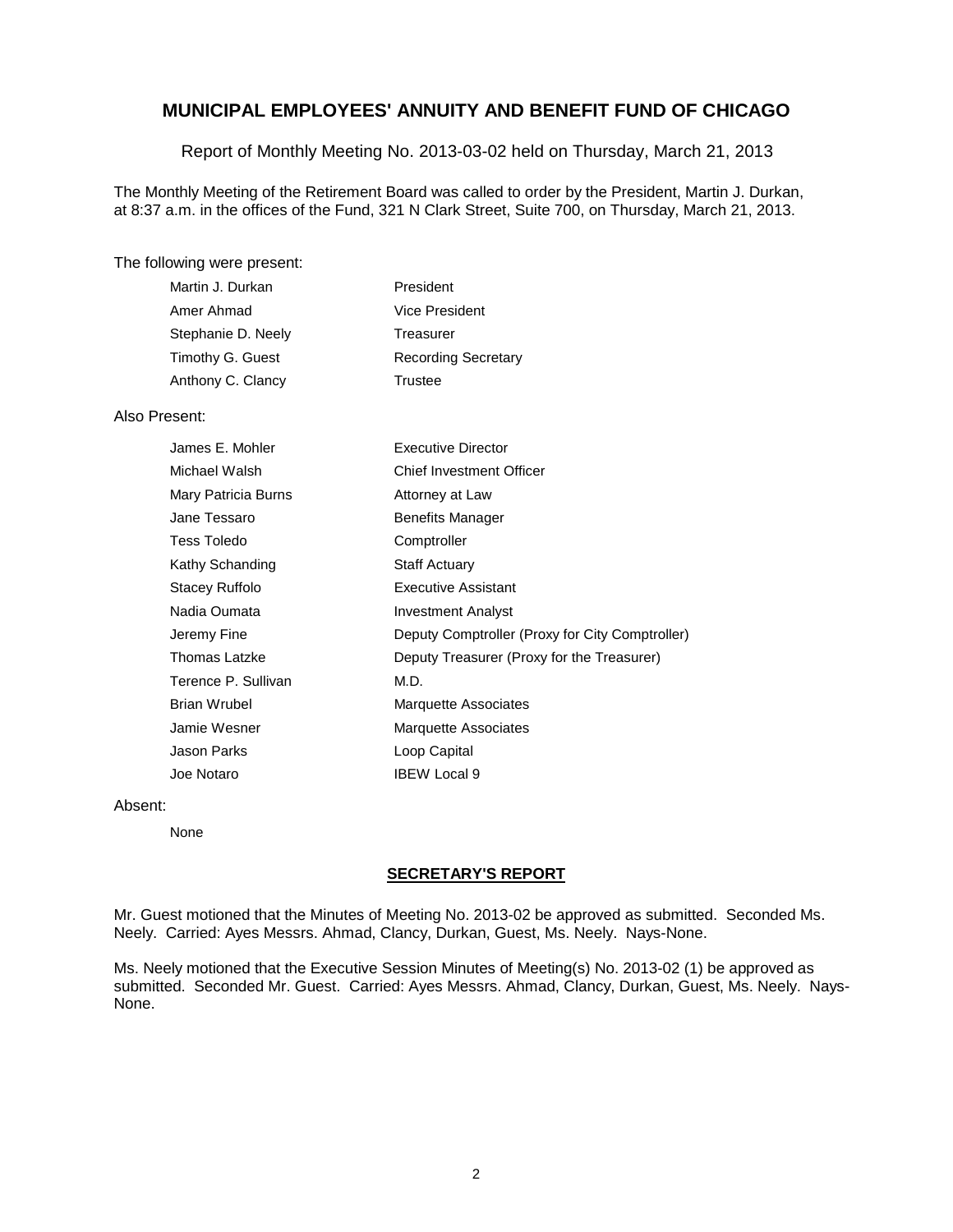Report of Monthly Meeting No. 2013-03-02 held on Thursday, March 21, 2013

# **REFUND DUE TO ERRORS IN DEDUCTION AND NON-MEMBERS**

# **Refund a/c errors in deduction**

| <b>Name</b>                          | Reason               | <u>Amount</u> |
|--------------------------------------|----------------------|---------------|
| ABREU, VICTOR                        | NON-MEMBER-FIRE      | \$1,678.08    |
| BABER, JOANN                         | NEW WIDOW ANNUITANT  | \$7.64        |
| BATOR, CARL                          | <b>NEW ANNUITANT</b> | \$58.27       |
| <b>BELL, GLORIA</b>                  | <b>NEW ANNUITANT</b> | \$6.33        |
| CHEONG, REGINA                       | <b>NEW ANNUITANT</b> | \$10.21       |
| COLLAZO, ELISEO                      | <b>NEW ANNUITANT</b> | \$28.26       |
| COLLAZO, RICHARD                     | <b>NEW ANNUITANT</b> | \$9.76        |
| COMPARIN, EUGENE                     | NEW ANNUITANT        | \$272.37      |
| <b>CURRY, CASSANDRA</b>              | <b>NEW ANNUITANT</b> | \$15.90       |
| DIGANGI, JOSEPH                      | <b>NEW ANNUITANT</b> | \$152.17      |
| DOUGLASS, ROBERT                     | <b>NEW ANNUITANT</b> | \$177.13      |
| DURBIN, ANTIONETTE                   | NEW ANNUITANT        | \$16.36       |
| FOSTER, CLEONA                       | <b>NEW ANNUITANT</b> | \$10.41       |
| <b>GREEN, LAJUANA</b>                | <b>NEW ANNUITANT</b> | \$13.34       |
| HARPER, JOHN                         | <b>NEW ANNUITANT</b> | \$338.94      |
| HARRIS, ERNESTINE                    | <b>NEW ANNUITANT</b> | \$5.53        |
| HARRIS, ROBERT                       | <b>NEW ANNUITANT</b> | \$213.45      |
| LEARY, CLARE                         | <b>NEW ANNUITANT</b> | \$420.63      |
| LOVING, CRUSHON                      | PAYROLL ADJUSTMENT   | \$27.50       |
| MC DOWELL, PERKINS                   | <b>NEW ANNUITANT</b> | \$216.15      |
| MC GOWAN, THOMAS                     | <b>NEW ANNUITANT</b> | \$234.62      |
| MCKEOWN, EUGENE                      | <b>NEW ANNUITANT</b> | \$18.94       |
| PELLEGRINO, ROBERT                   | <b>NEW ANNUITANT</b> | \$399.03      |
| PEREZ, WILLIAM                       | <b>NEW ANNUITANT</b> | \$691.41      |
| PINSON, TERRY                        | <b>NEW ANNUITANT</b> | \$31.25       |
| PORTER, FRANCHESCA                   | <b>NEW ANNUITANT</b> | \$6.59        |
| RYAN, TIMOTHY                        | <b>NEW ANNUITANT</b> | \$35.22       |
| SABATINO, DONALD                     | <b>NEW ANNUITANT</b> | \$30.99       |
| SEGURA, PABLO                        | <b>NEW ANNUITANT</b> | \$244.06      |
| SOTELO, OSCAR                        | <b>NEW ANNUITANT</b> | \$1,966.74    |
| THOMAS, QUINTIN                      | <b>NEW ANNUITANT</b> | \$7.19        |
| TUNNEY, JAMES                        | <b>NEW ANNUITANT</b> | \$160.92      |
| UDDIN, MIRZA                         | <b>NEW ANNUITANT</b> | \$438.49      |
| WALKER, BRELINDA                     | <b>NEW ANNUITANT</b> | \$77.26       |
| WHITE, SHARON                        | <b>NEW ANNUITANT</b> | \$10.86       |
| Total Refund a/c errors in deduction | 35 Case(s)           | \$8,032.00    |

| A    | Less than 60 years of age                                    |    | Female: No Post 9/74 Spouse Contributions |   | REL Released to Return to Work        |
|------|--------------------------------------------------------------|----|-------------------------------------------|---|---------------------------------------|
| B    | Reversionary                                                 |    | MED Updated Medical Records               |   | RW Returned to Work                   |
|      | Calculated upon death of Employee MMI Maximum Medical Update |    |                                           |   | Less than 10 years of Service         |
| СX   | <b>Credit Expires</b>                                        | N  | See Notes in File                         |   | <b>SPE</b> Specialist Doctor Visit    |
|      | Death                                                        |    | NTE Note for Mercy Works Update           |   | Term Annuity                          |
| DU   | Duty Disability                                              | OR | <b>Ordinary Disability</b>                | W | Withdraw/Waiting to apply             |
| DIS. | Discharged                                                   |    | <b>Reciprocal Annuity</b>                 |   | WC Workmens' Compensation             |
|      | EID Errors in Deduction                                      |    | RES Resigned                              |   | Married @ Res, Not Married @ Eff Date |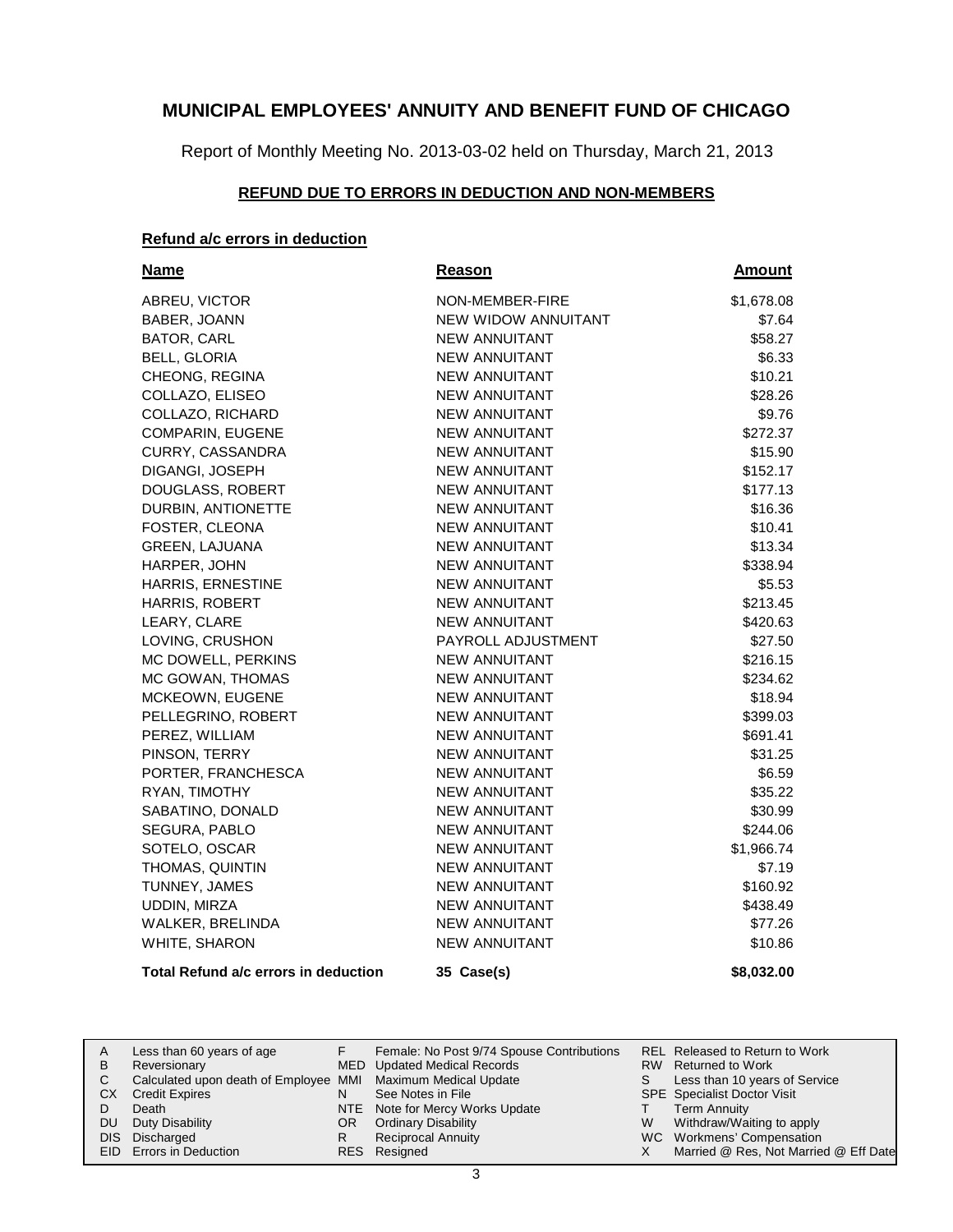Report of Monthly Meeting No. 2013-03-02 held on Thursday, March 21, 2013

#### **REFUND DUE TO ERRORS IN DEDUCTION AND NON-MEMBERS**

# **Refund to Laborers a/c non-members**

| <b>Name</b>                                  | Period                   | Amount      |
|----------------------------------------------|--------------------------|-------------|
| <b>GRIFFITH, DAVID</b>                       | 01/31/1999 TO 02/28/1999 | \$2.72      |
| SREBALOS, KENNETH                            | 10/15/1998 TO 11/30/2012 | \$33,469.86 |
| Total Refund to Laborers a/c non-<br>members | 2 Case(s)                | \$33,472.58 |

# **TOTAL REFUND DUE TO ERRORS IN DEDUCTION AND NON-MEMBERS**

**37 Case(s) \$41,504.58**

|      | Less than 60 years of age                                    |    | Female: No Post 9/74 Spouse Contributions |   | REL Released to Return to Work        |
|------|--------------------------------------------------------------|----|-------------------------------------------|---|---------------------------------------|
| в    | Reversionary                                                 |    | MED Updated Medical Records               |   | RW Returned to Work                   |
| C.   | Calculated upon death of Employee MMI Maximum Medical Update |    |                                           |   | Less than 10 years of Service         |
| СX   | <b>Credit Expires</b>                                        |    | See Notes in File                         |   | <b>SPE</b> Specialist Doctor Visit    |
|      | Death                                                        |    | NTE Note for Mercy Works Update           |   | <b>Term Annuity</b>                   |
| DU   | Duty Disability                                              | OR | <b>Ordinary Disability</b>                | W | Withdraw/Waiting to apply             |
| DIS. | Discharged                                                   | R  | <b>Reciprocal Annuity</b>                 |   | WC Workmens' Compensation             |
|      | EID Errors in Deduction                                      |    | RES Resigned                              |   | Married @ Res, Not Married @ Eff Date |
|      |                                                              |    |                                           |   |                                       |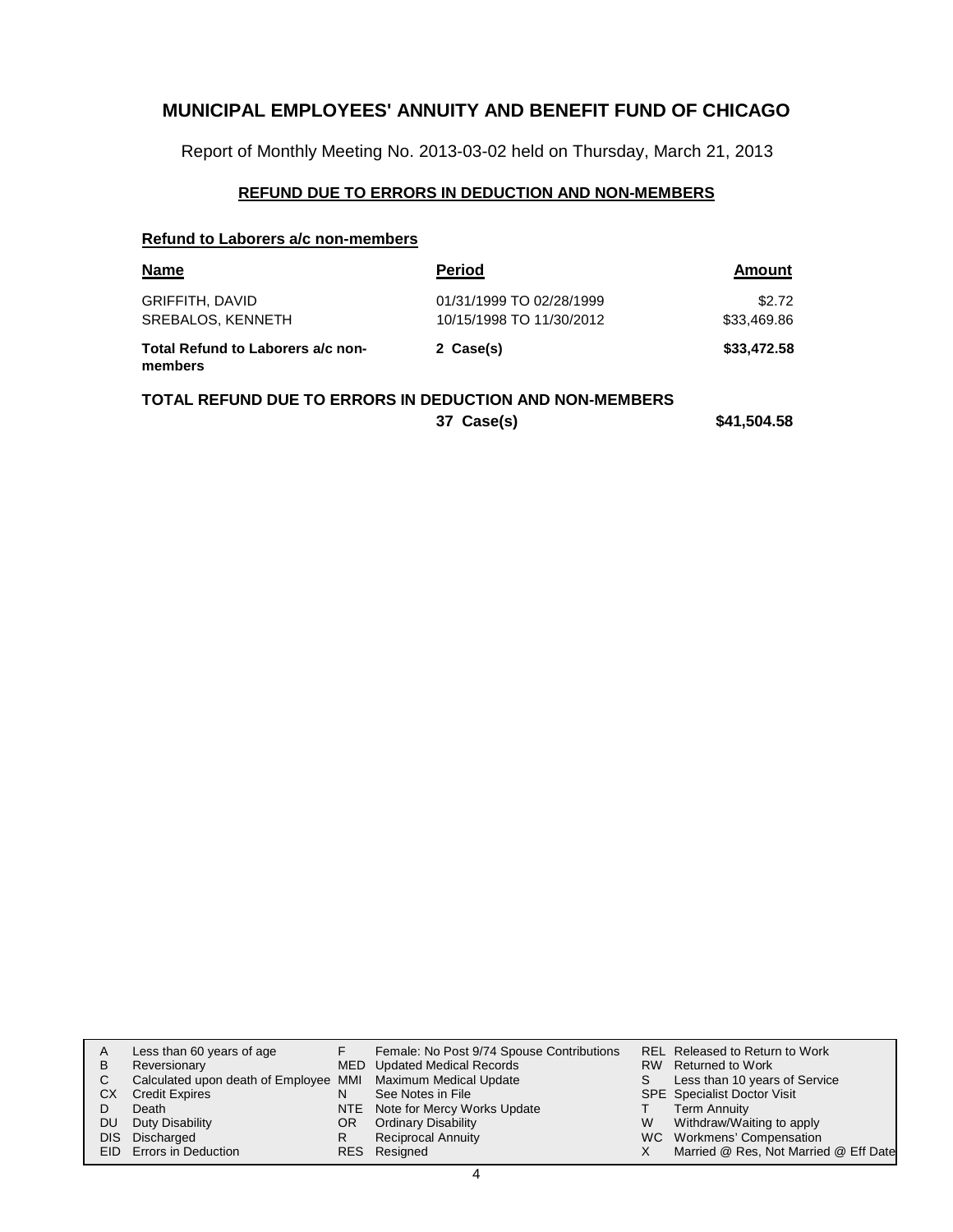Report of Monthly Meeting No. 2013-03-02 held on Thursday, March 21, 2013

#### **REFUND TO EMPLOYEES DUE TO SEPARATION FROM SERVICE**

| <b>Name</b>                                                                                                                                   | <b>Resignation Date</b>                                                                                                                                       | <b>Amount</b>                                                                                                                                                            |      | <b>Note</b>     |
|-----------------------------------------------------------------------------------------------------------------------------------------------|---------------------------------------------------------------------------------------------------------------------------------------------------------------|--------------------------------------------------------------------------------------------------------------------------------------------------------------------------|------|-----------------|
| ALLEN, TARRON                                                                                                                                 | 01/18/2013                                                                                                                                                    | \$1,809.20                                                                                                                                                               | Hold |                 |
| ARROYO, LAURA                                                                                                                                 | 06/15/2012                                                                                                                                                    | \$9,491.39                                                                                                                                                               | Hold |                 |
| BERRIEN-GRIFFIN, CARMEN                                                                                                                       | 04/09/2010                                                                                                                                                    | \$10,915.15                                                                                                                                                              |      |                 |
| <b>BINIAK, MICHELLE</b>                                                                                                                       | 09/30/1998                                                                                                                                                    | \$44,456.42                                                                                                                                                              |      |                 |
| <b>BIRKHOLTZ, SUSAN</b>                                                                                                                       | 01/18/2013                                                                                                                                                    | \$13,807.71                                                                                                                                                              |      |                 |
| BOYD, MONICA                                                                                                                                  | 06/15/2012                                                                                                                                                    | \$188.97                                                                                                                                                                 |      |                 |
| <b>BURGOS, XIOMARA</b>                                                                                                                        | 09/30/2010                                                                                                                                                    | \$31,147.40                                                                                                                                                              |      |                 |
| COLLINS, HAROLD                                                                                                                               | 01/03/2013                                                                                                                                                    | \$3,709.79                                                                                                                                                               |      |                 |
| COLON, ANNA                                                                                                                                   | 03/15/2010                                                                                                                                                    | \$21,142.14                                                                                                                                                              |      |                 |
| COLVIN, ANQUINETTE                                                                                                                            | 01/15/2013                                                                                                                                                    | \$1,489.20                                                                                                                                                               |      |                 |
| COOK, ANDREA                                                                                                                                  | 02/07/2013                                                                                                                                                    | \$4,443.25                                                                                                                                                               |      |                 |
| COOPER, MARK                                                                                                                                  | 07/25/2008                                                                                                                                                    | \$11,454.21                                                                                                                                                              |      |                 |
| CRAWLEY, MARK                                                                                                                                 | 06/15/2012                                                                                                                                                    | \$855.14                                                                                                                                                                 |      |                 |
| DOBINE, JEREMIAH                                                                                                                              | 01/31/2013                                                                                                                                                    | \$11,611.14                                                                                                                                                              |      |                 |
| GARZA, ALFRED                                                                                                                                 | 12/28/2011                                                                                                                                                    | \$3,908.86                                                                                                                                                               |      |                 |
| GIPSON, LESLIE                                                                                                                                | 01/27/2013                                                                                                                                                    | \$30,270.56                                                                                                                                                              |      |                 |
| GREENWOOD, MARC                                                                                                                               | 04/30/2012                                                                                                                                                    | \$23.02                                                                                                                                                                  |      |                 |
| HADDAD, ELIAS                                                                                                                                 | 07/12/2012                                                                                                                                                    | \$23.02                                                                                                                                                                  |      |                 |
| HARVEY, DONYANHA                                                                                                                              | 06/15/2012                                                                                                                                                    | \$125.21                                                                                                                                                                 |      |                 |
| HAWKINS, JONATHAN                                                                                                                             | 01/19/2013                                                                                                                                                    | \$11,081.79                                                                                                                                                              | Hold |                 |
| HOWELL, DELBERT                                                                                                                               | 01/28/2013                                                                                                                                                    | \$23,530.86                                                                                                                                                              | Hold |                 |
| HUGHES, ANTONIO                                                                                                                               | 06/08/2012                                                                                                                                                    | \$484.98                                                                                                                                                                 |      |                 |
| <b>ISAACS, KIMBERLY</b>                                                                                                                       | 09/04/2012                                                                                                                                                    | \$2,048.39                                                                                                                                                               | Hold |                 |
| JAIN, VRITI                                                                                                                                   | 04/20/2012                                                                                                                                                    | \$2,891.59                                                                                                                                                               |      |                 |
| JOHNSON, ASHLEY                                                                                                                               | 06/15/2012                                                                                                                                                    | \$533.91                                                                                                                                                                 |      |                 |
| JOHNSON-WEAVER, NICOLE                                                                                                                        | 06/30/2012                                                                                                                                                    | \$43,956.28                                                                                                                                                              |      |                 |
| JOINER, SHAWNAE                                                                                                                               | 01/29/2013                                                                                                                                                    | \$32,123.94                                                                                                                                                              | Hold |                 |
| LAWSON, GENE                                                                                                                                  | 05/11/2012                                                                                                                                                    | \$2,119.25                                                                                                                                                               |      |                 |
| LEAK, ROBERT                                                                                                                                  | 01/25/2013                                                                                                                                                    | \$92,803.63                                                                                                                                                              |      | Hold A:52, S:27 |
| LEONARD, TONJIA                                                                                                                               | 08/27/2011                                                                                                                                                    | \$35,748.82                                                                                                                                                              |      |                 |
| LESLEY, CYNTHIA                                                                                                                               | 01/17/2013                                                                                                                                                    | \$45,774.13                                                                                                                                                              |      |                 |
| LEWIS, ANGELICA                                                                                                                               | 08/02/2011                                                                                                                                                    | \$10,802.36                                                                                                                                                              |      |                 |
| LLOYD, SUZETTE                                                                                                                                | 08/27/2011                                                                                                                                                    | \$9,298.77                                                                                                                                                               | Hold |                 |
| LONG, MELZENIA                                                                                                                                | 10/20/2008                                                                                                                                                    | \$6,930.86                                                                                                                                                               | Hold |                 |
| MACIAS, MARIA                                                                                                                                 | 12/14/2012                                                                                                                                                    | \$6,424.47                                                                                                                                                               | Hold |                 |
| MALONE, DIANNE                                                                                                                                | 01/29/2013                                                                                                                                                    | \$15,304.56                                                                                                                                                              | Hold |                 |
| MENDENHALL, PHYLLIS                                                                                                                           | 07/03/2008                                                                                                                                                    | \$72,992.60                                                                                                                                                              |      |                 |
| METZ, MERAK                                                                                                                                   | 01/03/2013                                                                                                                                                    | \$16,987.33                                                                                                                                                              | Hold |                 |
| MILLER, TIMOTHY                                                                                                                               | 11/20/2012                                                                                                                                                    | \$2,901.68                                                                                                                                                               |      |                 |
| MITCHELL, SHEIREE                                                                                                                             | 01/18/2013                                                                                                                                                    | \$57,939.94                                                                                                                                                              |      | Hold A:38, S:12 |
| MONTECINOS, APRIL                                                                                                                             | 01/29/2009                                                                                                                                                    | \$14,826.23                                                                                                                                                              | Hold |                 |
| F.<br>Less than 60 years of age<br>Reversionary<br>Calculated upon death of Employee MMI<br><b>Credit Expires</b><br>N<br><b>NTE</b><br>Death | Female: No Post 9/74 Spouse Contributions<br><b>MED</b> Updated Medical Records<br>Maximum Medical Update<br>See Notes in File<br>Note for Mercy Works Update | REL Released to Return to Work<br>RW.<br><b>Returned to Work</b><br>S<br>Less than 10 years of Service<br><b>SPE</b> Specialist Doctor Visit<br><b>Term Annuity</b><br>т |      |                 |

- Ordinary Disability
- Reciprocal Annuity

Resigned RES

OR R

Duty Disability DIS Discharged EID Errors in Deduction

A B  ${\bf C}$ CX D DU

Withdraw/Waiting to apply WC Workmens' Compensation

W X

Married @ Res, Not Married @ Eff Date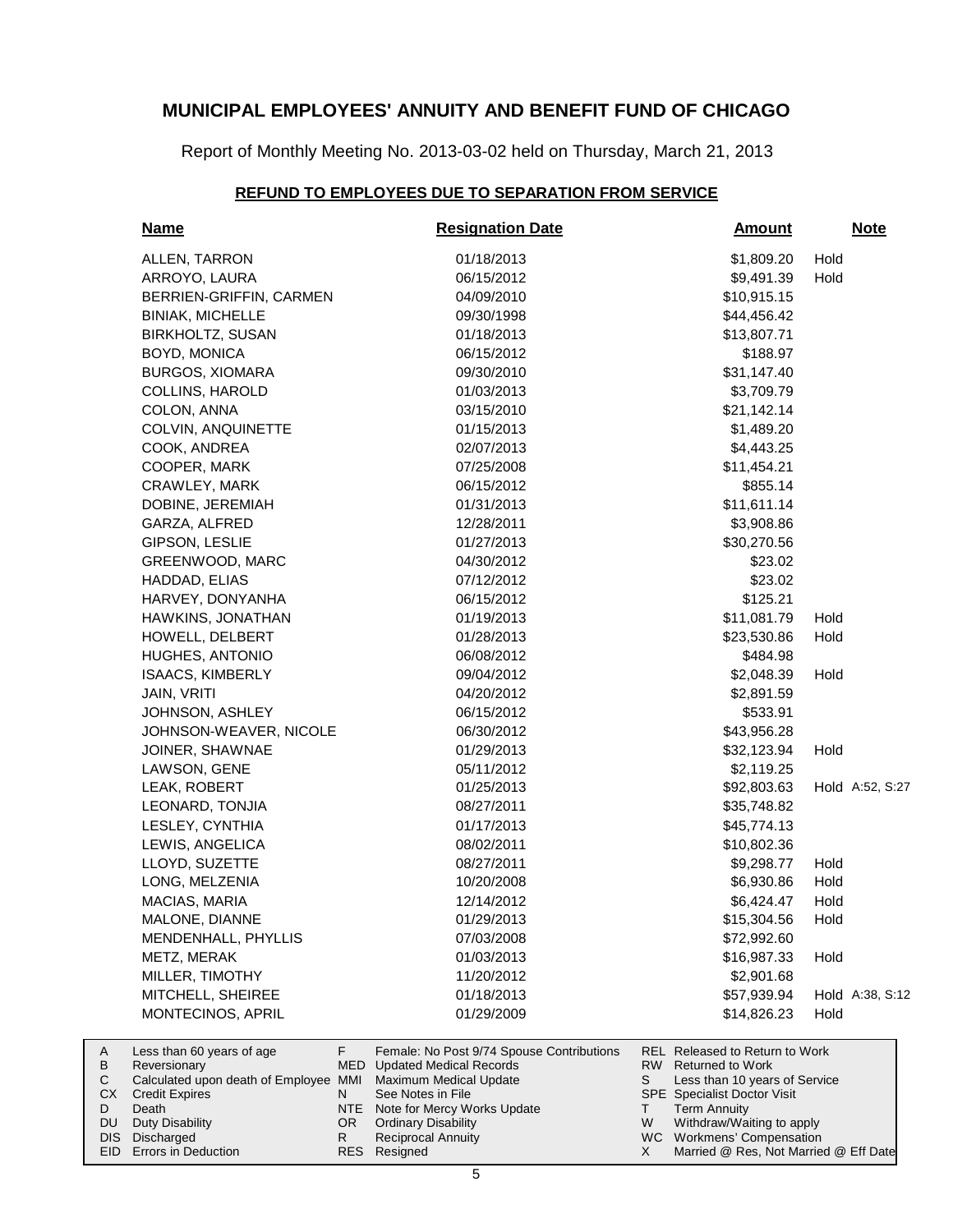Report of Monthly Meeting No. 2013-03-02 held on Thursday, March 21, 2013

# **REFUND TO EMPLOYEES DUE TO SEPARATION FROM SERVICE**

| <b>Name</b>               | <b>Resignation Date</b> | <b>Amount</b> | <b>Note</b>       |
|---------------------------|-------------------------|---------------|-------------------|
| NYKAZA, FREDERICK         | 11/15/1999              | \$34,268.81   |                   |
| O BOYLE, CAROLINE         | 06/16/2011              | \$12,073.04   | Hold              |
| PAPAS, AMANDA             | 12/11/2012              | \$553.14      |                   |
| RAMOS, ORLANDO            | 07/06/2011              | \$10,525.31   |                   |
| <b>REED, CORNELIUS</b>    | 01/23/2013              | \$12,500.68   |                   |
| SAGE, MICHAEL             | 07/18/2009              | \$6,722.59    |                   |
| SARINANA, OLGA            | 06/15/2012              | \$822.07      |                   |
| STOKES, LAQUITA           | 06/16/2009              | \$588.68      |                   |
| TARVER, CURTIS            | 02/04/2011              | \$16,911.02   |                   |
| <b>THOMPSON, JENNIFER</b> | 06/15/2012              | \$313.96      |                   |
| TOURANGEAU, PHILIP        | 01/23/2013              | \$18,427.07   |                   |
| TREVINO, RAMONA           | 06/14/2012              | \$355.87      |                   |
| VELAZQUEZ, MONICA         | 08/10/2005              | \$28,878.91   |                   |
| WALKER, DAVID             | 01/24/2013              | \$12,486,49   | Hold              |
| WHITEHEAD, LASHAN         | 06/23/2009              | \$60,608.78   | Hold A:46, S:23.5 |
| WILLBANKS-ROSS, GEOSINA   | 06/15/2012              | \$5,613.24    | Hold              |
| WILLIAMS JR, CARNEALIOUS  | 06/04/2012              | \$23.02       |                   |
| <b>WILLIAMS, TERRENCE</b> | 07/30/2011              | \$16,233.60   | Hold              |
| <b>WORDLOW, MARLENA</b>   | 01/29/2013              | \$975.94      | Hold              |

# **TOTAL REFUND TO EMPLOYEES DUE TO SEPARATION FROM SERVICE**

**60 Case(s) \$947,260.37**

| A    | Less than 60 years of age                                    |    | Female: No Post 9/74 Spouse Contributions |   | REL Released to Return to Work        |
|------|--------------------------------------------------------------|----|-------------------------------------------|---|---------------------------------------|
| B    | Reversionary                                                 |    | MED Updated Medical Records               |   | RW Returned to Work                   |
| С    | Calculated upon death of Employee MMI Maximum Medical Update |    |                                           | S | Less than 10 years of Service         |
| CХ   | <b>Credit Expires</b>                                        | N  | See Notes in File                         |   | <b>SPE</b> Specialist Doctor Visit    |
|      | Death                                                        |    | NTE Note for Mercy Works Update           |   | Term Annuity                          |
| DU   | Duty Disability                                              | OR | <b>Ordinary Disability</b>                | W | Withdraw/Waiting to apply             |
| DIS. | Discharged                                                   | R  | <b>Reciprocal Annuity</b>                 |   | WC Workmens' Compensation             |
|      | <b>EID</b> Errors in Deduction                               |    | RES Resigned                              |   | Married @ Res, Not Married @ Eff Date |
|      |                                                              |    |                                           |   |                                       |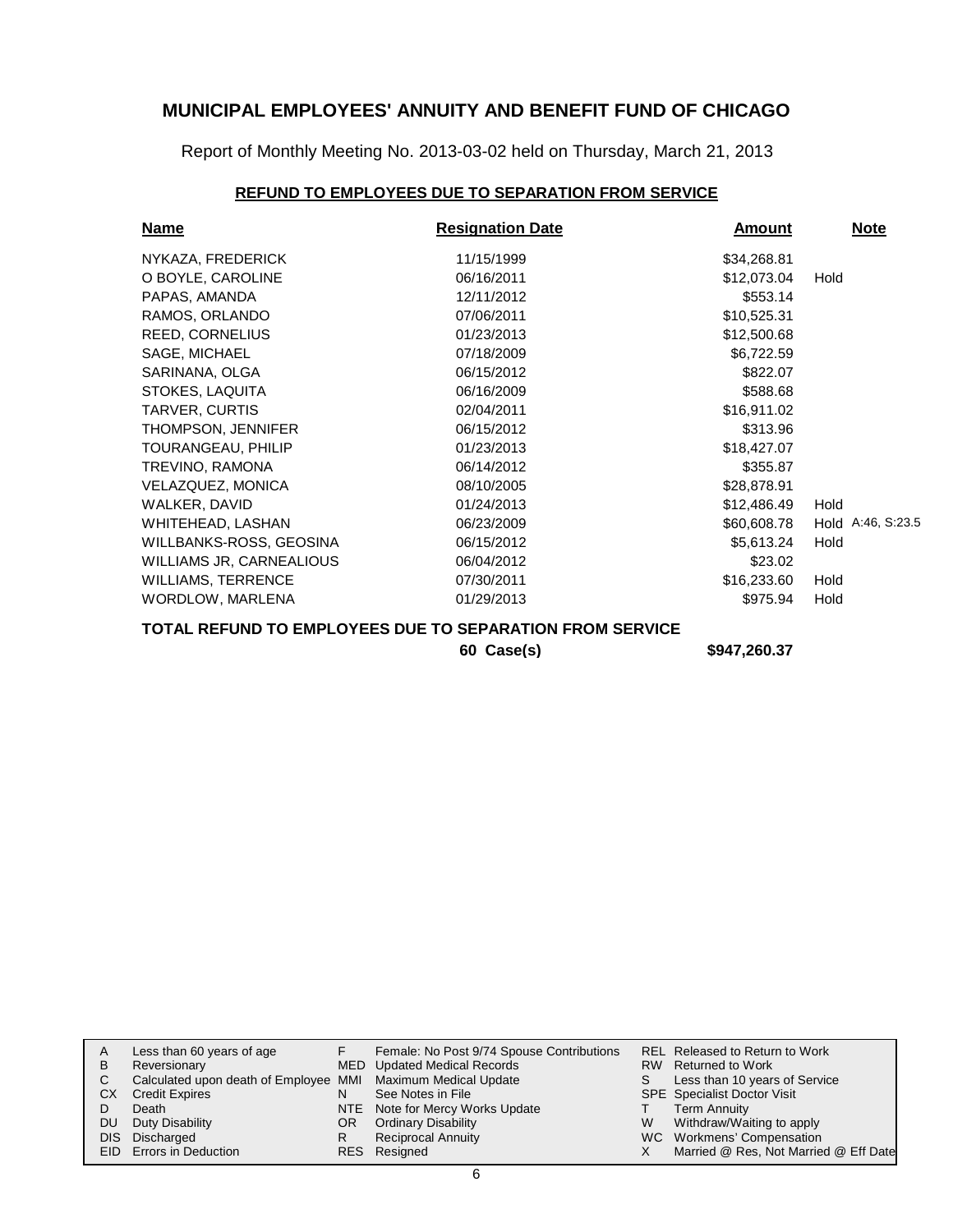Report of Monthly Meeting No. 2013-03-02 held on Thursday, March 21, 2013

### **REFUND IN ACCORDANCE WITH SECTION 8-170 OF THE LAW GOVERNING THIS FUND**

| <b>Name</b>                                                                            | Date of Death            | Pay to                     | Amount                      |  |
|----------------------------------------------------------------------------------------|--------------------------|----------------------------|-----------------------------|--|
| LOVING, CRUSHON<br>LYDON, KATHLEEN                                                     | 10/13/2009<br>10/10/2012 | Child (1/2)<br>Child (3/3) | \$24,402,40<br>\$122,165.52 |  |
| <b>Total REFUND IN ACCORDANCE WITH SECTION 8-170 OF</b><br>THE LAW GOVERNING THIS FUND |                          | 2 Case(s)                  | \$146,567.92                |  |

#### **REFUND OF DIFFERENCE IN ACCORDANCE WITH SECTION 8-170 OF THE LAW GOVERNING THIS FUND**

| <u>Name</u>                                                                                          | Date of Death | Pay to       | Amount  |
|------------------------------------------------------------------------------------------------------|---------------|--------------|---------|
| POWE, ALVIN                                                                                          | 12/03/2012    | DesBen (2/2) | \$54.66 |
| <b>Total REFUND OF DIFFERENCE IN ACCORDANCE WITH</b><br>SECTION 8-170 OF THE LAW GOVERNING THIS FUND | 1 Case(s)     | \$54.66      |         |

#### **REFUND ELECTIONS IN LIEU OF EMPLOYEE ANNUITY**

Duty Disability DIS Discharged EID Errors in Deduction

A B  $\mathbf C$ CX D DU

| <b>Name</b>                                               | <b>Resignation Date</b> |             |      |
|-----------------------------------------------------------|-------------------------|-------------|------|
| DALE, CHARLETTA                                           | 10/16/2012              | \$7,620.75  | Hold |
| NORTHERN, ELLIE                                           | 06/15/2012              | \$516.13    |      |
| PERSICO, DONNA                                            | 10/14/2009              | \$14,160.30 |      |
| WATERS, YVONNE                                            | 07/18/2012              | \$59.20     |      |
| <b>WILKINS, CONNIE</b>                                    | 06/14/2012              | \$152.92    |      |
| <b>Total REFUND ELECTIONS IN LIEU OF EMPLOYEE ANNUITY</b> | \$22,509.30             |             |      |

#### **REFUND OF SPOUSAL CONTRIBUTIONS (To New Annuitants with No Spouse at the Time of Retirement)**

| Name                              |            | <b>Effective Date</b>                     |           | <b>Amount</b>                         |  |
|-----------------------------------|------------|-------------------------------------------|-----------|---------------------------------------|--|
| AMOS, YVONNE                      |            | 02/01/2013                                |           | \$24,627.31                           |  |
| AVERYHART, PAULETTE               |            | 09/25/2011                                |           | \$4,483.20                            |  |
| AVILES, GLADYS                    |            | 02/01/2013                                |           | \$15,180.89                           |  |
| BAKER, WILLELLA                   |            | 02/01/2013                                |           | \$15,137.25                           |  |
| <b>BELL, GLORIA</b>               |            | 02/01/2013                                |           | \$17,133.46                           |  |
| CARTER, MARY                      |            | 02/01/2013                                |           | \$10,556.45                           |  |
| COLLINS, ORZEL                    |            | 02/01/2013                                |           | \$19,840.36                           |  |
| <b>CRUMP, MARY</b>                |            | 01/08/2013                                |           | \$1,972.45                            |  |
| <b>CURRY, CASSANDRA</b>           |            | 02/01/2013                                |           | \$30,893.74                           |  |
| DALLAS, ANGELENE                  |            | 01/31/2013                                |           | \$20,450.78                           |  |
| DILLINGHAM, CHARLES               |            | 02/09/2013                                |           | \$16,004.51                           |  |
| DUNNE, DEBORAH                    |            | 02/01/2013                                |           | \$15,615.94                           |  |
| DURBIN, ANTIONETTE                |            | 02/23/2013                                |           | \$5,645.65                            |  |
| Less than 60 years of age         | F          | Female: No Post 9/74 Spouse Contributions |           | <b>REL Released to Return to Work</b> |  |
| Reversionary                      | <b>MED</b> | <b>Updated Medical Records</b>            | <b>RW</b> | <b>Returned to Work</b>               |  |
| Calculated upon death of Employee | MMI        | Maximum Medical Update                    | S         | Less than 10 years of Service         |  |
| <b>Credit Expires</b>             | N          | See Notes in File                         |           | <b>SPE</b> Specialist Doctor Visit    |  |
| Death                             | <b>NTE</b> | Note for Mercy Works Update               |           | Term Annuity                          |  |

7

OR Ordinary Disability Reciprocal Annuity

Resigned RES

R

Withdraw/Waiting to apply WC Workmens' Compensation

W X

Married @ Res, Not Married @ Eff Date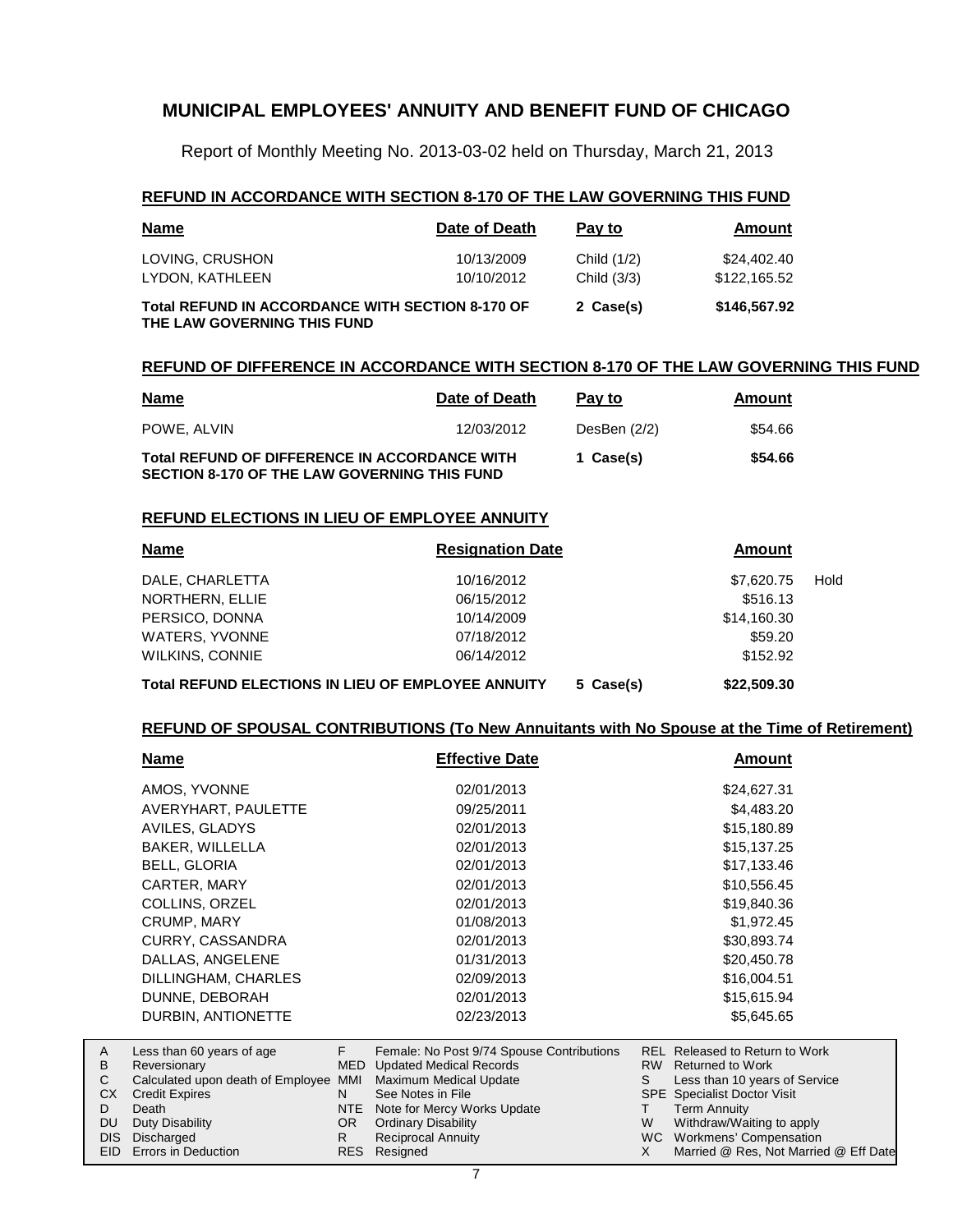Report of Monthly Meeting No. 2013-03-02 held on Thursday, March 21, 2013

# **Name Effective Date REFUND OF SPOUSAL CONTRIBUTIONS (To New Annuitants with No Spouse at the Time of Retirement) Amount** FOSTER, CLEONA 01/24/2013 \$36,850.43 GREENE, CYNTHIA 02/01/2013 \$23,615.04 HARRIS, ERNESTINE 02/01/2013 \$29,667.96 HULL, FELICIA 02/01/2013 \$10,028.56 JACKSON, CYNTHIA 02/21/2013 \$1,268.62 JENKINS, WILLIAM 02/01/2013 \$31,761.84 JOHNSON, DEBORAH 02/01/2013 67,045.47 KERBY, RASS 62/01/2013 62/01/2013 620,374.53 KRIZER, DAISY 61/28/2012 64,561.64 LEARY, CLARE 62/01/2013 637,538.28 LEBRON, ROSEMARY 01/01/2012 01/01/2012 \$26.420.60 LOCKETT, ALBERT 61/08/2013 63,755.61 MCKEOWN, EUGENE 02/20/2013 \$9,704.97 NELSON, DENISE 02/01/2013 02/01/2013 \$18,757.78 PORTER, FRANCHESCA 02/01/2013 \$5,985.96 RAMOS, LUDIVILLA 02/01/2013 \$18,192.21 RODGERS, ANNIE 02/01/2013 \$22,820.95 ROGERS, JENNIFER 02/01/2013 627,823.02 RYAN, TIMOTHY 02/01/2013 \$17,498.54 SCHULTZ, JONATHAN 02/01/2013 \$18,588.40 SNEED BELL, LINDA 09/24/2012 \$9,401.95 STEELE, YVONNE 02/01/2013 02/01/2013 \$26,083.94 STRONG, DOROTHY 12/28/2012 **\$1,537.97** STRYCZEK, THOMAS 02/01/2013 \$29,883.24 VALELA, MARK 02/01/2013 \$41,377.25 WALKER, BRELINDA 02/01/2013 \$16,561.10 WHITEHEAD, GLORY 02/01/2013 615,057.58 WITAS, JOHN 62/01/2013 623,754.11 WOODMAN, LORI 02/06/2013 02/06/2013 \$28,685.24 Total REFUND OF SPOUSAL CONTRIBUTIONS (To New 42 Case(s) \$762,144.78 **Annuitants with No Spouse at the Time of Retirement) 1/2 % REFUNDS TO NEW ANNUITANTS**

# **Name Effective Date**

| JACKSON, CYNTHIA | 02/21/2013 | \$372.07 |
|------------------|------------|----------|
| STRONG, DOROTHY  | 12/28/2012 | \$487.36 |
|                  |            |          |

MED Updated Medical Records See Notes in File NTE Note for Mercy Works Update

OR Ordinary Disability Reciprocal Annuity

Resigned RES

#### **Total 1/2 % REFUNDS TO NEW ANNUITANTS 2 Case(s) \$859.43**

Calculated upon death of Employee MMI Maximum Medical Update

F

N

R

Less than 60 years of age

Reversionary

A B C CX D. DU

Credit Expires Death Duty Disability DIS Discharged EID Errors in Deduction

**Amount**

| Female: No Post 9/74 Spouse Contributions | REL Released to Return to Work |
|-------------------------------------------|--------------------------------|
| <b>Updated Medical Records</b>            | RW Returned to Work            |

| S | Less than 10 years of Service |
|---|-------------------------------|
|   | CDE Coopiellet Doeter Vieit   |

SPE Specialist Doctor Visit

- Term Annuity T
- Withdraw/Waiting to apply W
- WC Workmens' Compensation
- Married @ Res, Not Married @ Eff Date X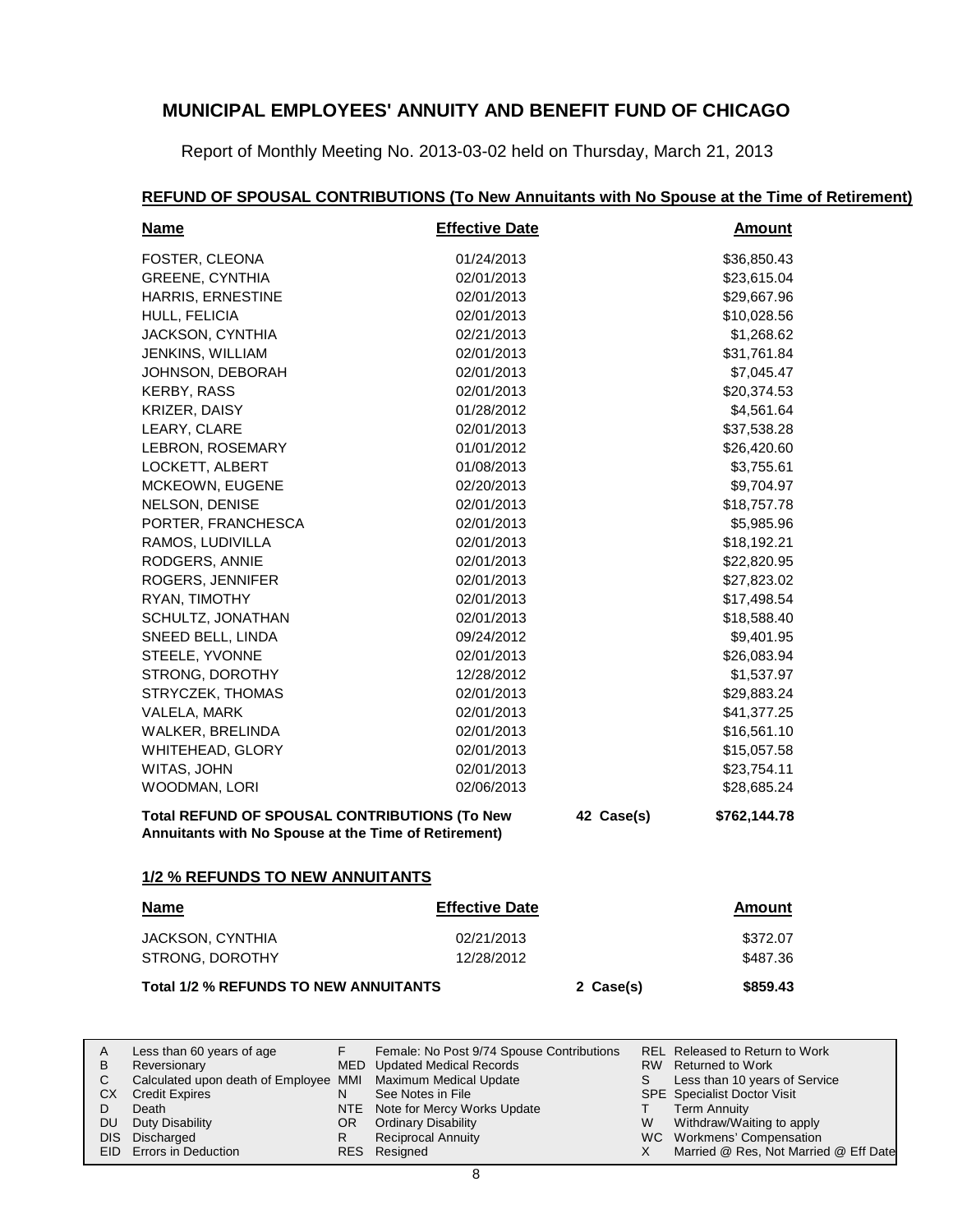Report of Monthly Meeting No. 2013-03-02 held on Thursday, March 21, 2013

# **TOTAL REFUNDS \$1,921,286.38**

| A<br>в<br>C.<br>СX<br>DU | Less than 60 years of age<br>Reversionary<br>Calculated upon death of Employee MMI Maximum Medical Update<br><b>Credit Expires</b><br>Death<br>Duty Disability<br>DIS Discharged<br>EID Errors in Deduction | N<br>OR<br>R | Female: No Post 9/74 Spouse Contributions<br>MED Updated Medical Records<br>See Notes in File<br>NTE Note for Mercy Works Update<br><b>Ordinary Disability</b><br><b>Reciprocal Annuity</b><br>RES Resigned | S.<br>W | REL Released to Return to Work<br>RW Returned to Work<br>Less than 10 years of Service<br><b>SPE</b> Specialist Doctor Visit<br>Term Annuity<br>Withdraw/Waiting to apply<br>WC Workmens' Compensation<br>Married @ Res, Not Married @ Eff Date |
|--------------------------|-------------------------------------------------------------------------------------------------------------------------------------------------------------------------------------------------------------|--------------|-------------------------------------------------------------------------------------------------------------------------------------------------------------------------------------------------------------|---------|-------------------------------------------------------------------------------------------------------------------------------------------------------------------------------------------------------------------------------------------------|
|--------------------------|-------------------------------------------------------------------------------------------------------------------------------------------------------------------------------------------------------------|--------------|-------------------------------------------------------------------------------------------------------------------------------------------------------------------------------------------------------------|---------|-------------------------------------------------------------------------------------------------------------------------------------------------------------------------------------------------------------------------------------------------|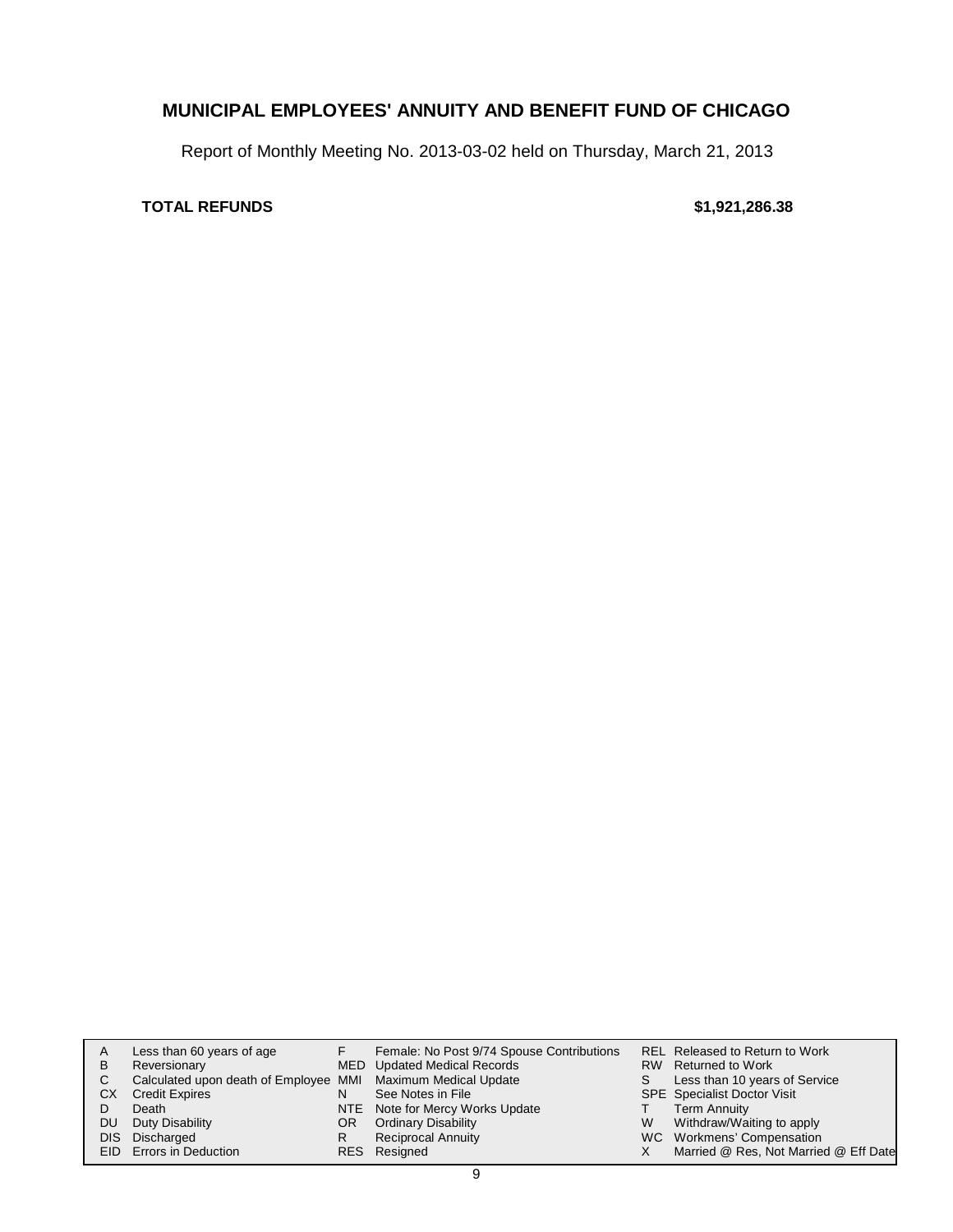Report of Monthly Meeting No. 2013-03-02 held on Thursday, March 21, 2013

# **ADJUSTED REFUND**

| <b>Name</b>                  | <b>Refund Type</b> | Reason                         | <b>Resignation Date</b> | Amount                      |  |
|------------------------------|--------------------|--------------------------------|-------------------------|-----------------------------|--|
| WOYNER, JAMES                | FR                 | ERROR IN CALCULATION 1/05/2013 |                         | \$35.76 ORG<br>\$385.34 ADJ |  |
| <b>Total ADJUSTED REFUND</b> |                    |                                | 1 Case(s)               |                             |  |

Mr. Ahmad moved that the various amounts shown for refunds be approved for payment in the amount shown opposite their respective names. Seconded Mr. Clancy. Carried: Ayes Messrs. Ahmad, Clancy, Durkan, Guest, Ms. Neely. Nays-None.

| A    | Less than 60 years of age                                    |    | Female: No Post 9/74 Spouse Contributions |   | <b>REL Released to Return to Work</b> |
|------|--------------------------------------------------------------|----|-------------------------------------------|---|---------------------------------------|
| в    | Reversionary                                                 |    | MED Updated Medical Records               |   | RW Returned to Work                   |
| С    | Calculated upon death of Employee MMI Maximum Medical Update |    |                                           |   | Less than 10 years of Service         |
| CХ   | <b>Credit Expires</b>                                        | N  | See Notes in File                         |   | <b>SPE</b> Specialist Doctor Visit    |
|      | Death                                                        |    | NTE Note for Mercy Works Update           |   | <b>Term Annuity</b>                   |
| DU   | Duty Disability                                              | OR | <b>Ordinary Disability</b>                | W | Withdraw/Waiting to apply             |
| DIS. | Discharged                                                   | R  | <b>Reciprocal Annuity</b>                 |   | WC Workmens' Compensation             |
|      | <b>EID</b> Errors in Deduction                               |    | RES Resigned                              |   | Married @ Res, Not Married @ Eff Date |
|      |                                                              |    |                                           |   |                                       |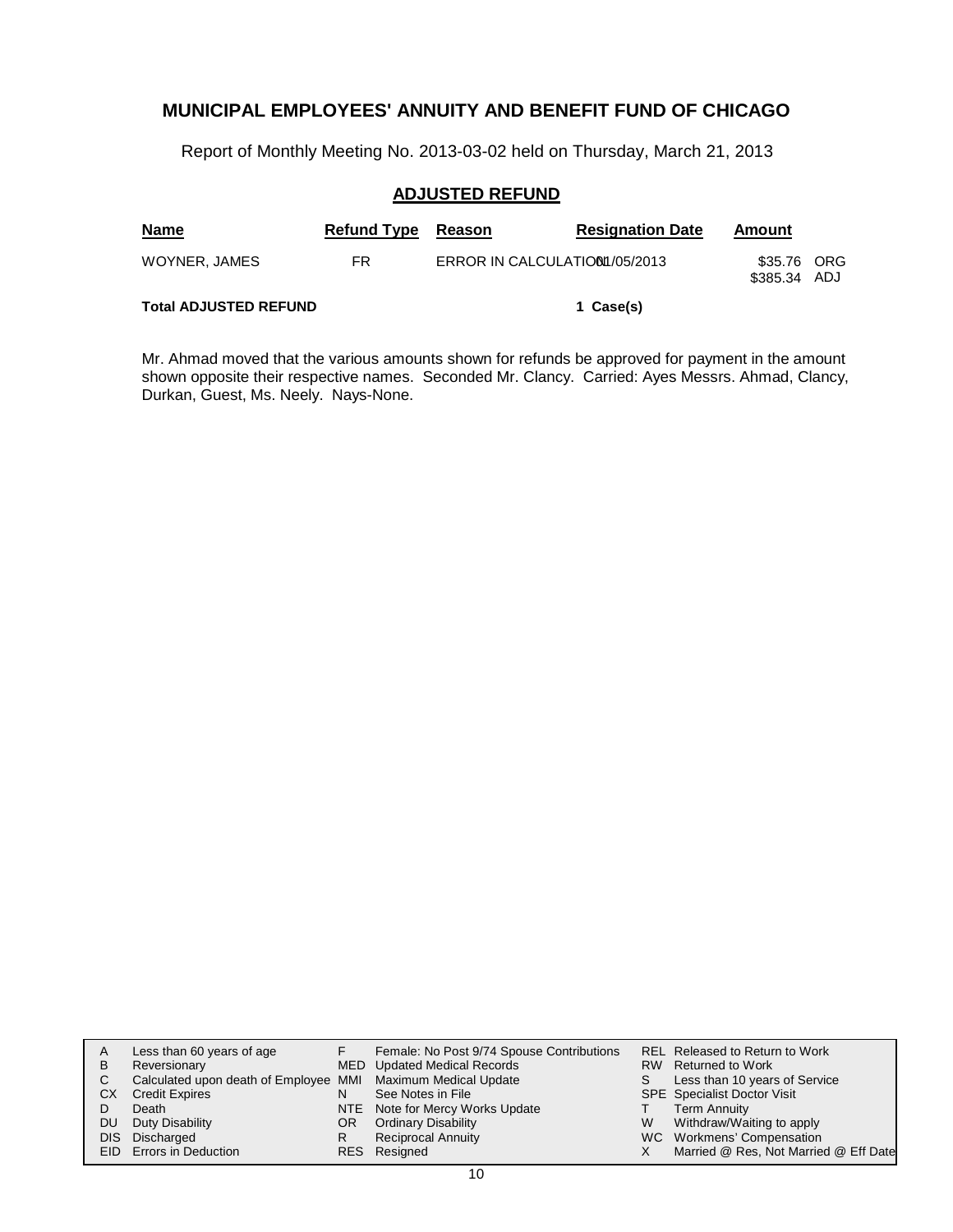# **Report for Monthly Meeting No. 2013-03-02 held on Thursday, March 21, 2013**

# **ADMINISTRATIVE & OPERATING DISBURSEMENTS, February 2013**

| <b>PERSONNEL:</b>                                                    |                 |              |                  |
|----------------------------------------------------------------------|-----------------|--------------|------------------|
| Salaries & Wages - Regular                                           |                 | \$206,373.44 |                  |
| Salaries & Wages - Part-Time                                         |                 | 2,941.33     | \$<br>209,314.77 |
| <b>Employee Insurance &amp; Benefits:</b>                            |                 |              |                  |
| <b>Employee Medical Insurance</b>                                    | \$81,131.44     |              |                  |
| <b>Employee Cost</b>                                                 | (3,411.77)      | 77,719.67    |                  |
| Retiree Health Insurance                                             | 19,565.93       |              |                  |
| <b>MEAB Retiree Cost</b>                                             | (6,753.25)      | 12,812.68    | 90,532.35        |
| <b>TOTAL PERSONNEL</b>                                               |                 |              | 299,847.12       |
| <b>PROFESSIONAL SERVICES:</b>                                        |                 |              |                  |
| <b>Legal Advisory Services:</b>                                      |                 |              |                  |
| Burke Burns & Pinelli, Ltd.: Legal services                          |                 |              |                  |
| 01/15/13, Inv#15615, 12/03/12 - 12/28/12                             | 7,930.00        |              |                  |
| 01/15/13, Inv#15617, 12/03/12 - 12/31/12                             | 5,945.00        |              |                  |
| 02/13/13, Inv#15779, 01/02/13 - 01/31/13                             | 11,339.25       |              |                  |
| 02/13/13, Inv#15780, 01/02/13 - 01/31/13                             | 15,225.00       | 40,439.25    |                  |
| 01/15/13, Inv#15615, Reimbursable expenses                           | $\ast$<br>18.00 |              |                  |
| 01/15/13, Inv#15617, Reimbursable expenses                           | 263.51          |              |                  |
| 02/13/13, Inv#15779, Reimbursable expenses                           | 425.30          |              |                  |
| 02/13/13, Inv#15780, Reimbursable expenses                           | 401.81          | 1,108.62     | 41,547.87        |
| <b>Other Consulting Services:</b>                                    |                 |              |                  |
| Terence P Sullivan, Medical consulting, 02/13                        |                 | 3,980.86     |                  |
| Bansley and Kiener, L.L.P.:                                          |                 |              |                  |
| Revised benefit calculations due to amendments to the                |                 |              |                  |
| Illinois Pension Code for 06/12 & procedures report 08/23/12         |                 | 3,500.00 *   |                  |
| Robert S Molaro & Associates, Legislative Liaison, 01/13             |                 | 1,433.41     |                  |
| The Segal Company:                                                   |                 |              |                  |
| Proportional Share of consulting services, Review of                 |                 |              |                  |
| Annuitant Medical Benefits Agreement for the following:              |                 |              |                  |
| 10/29/12, Inv#195352, Period 09/12                                   | 105.51          |              |                  |
| 01/31/13, Inv#201637, Period 12/12                                   | 36.40           | 141.91 *     |                  |
| Ostrow Reisin Berk & Abrams, Ltd.:                                   |                 |              |                  |
| 01/31/13, Inv#97365, Audit services:                                 |                 |              |                  |
| (re: City Retiree Healthcare Reconciliation)                         |                 |              |                  |
| Plan Year 01/01/11 - 12/31/11                                        |                 | 6,000.00     |                  |
| Vedder Price P.C., IRS Determination Letter:                         |                 |              |                  |
| 03/08/12, Inv#425633                                                 | 1,344.80        |              |                  |
| 01/25/13, Inv#456968                                                 | 73.00           |              |                  |
| 02/19/13, Inv#458793                                                 | 1,942.55        | 3,360.35     |                  |
| Xerillion Corporation, 01/31/13, Inv#10043, Network support - onsite |                 | 520.00       | 18,936.53        |
| ADP, Inc.:                                                           |                 |              |                  |
| WI state processing charges, 01/31/13                                |                 | 7.30         |                  |
| Payroll processing charges for YR 2012                               |                 | 100.00       |                  |
| Payroll processing charges for 2012 W2's                             |                 | 293.48       | 400.78           |
| TOTAL PROFESSIONAL SERVICES                                          |                 |              | 60,885.18        |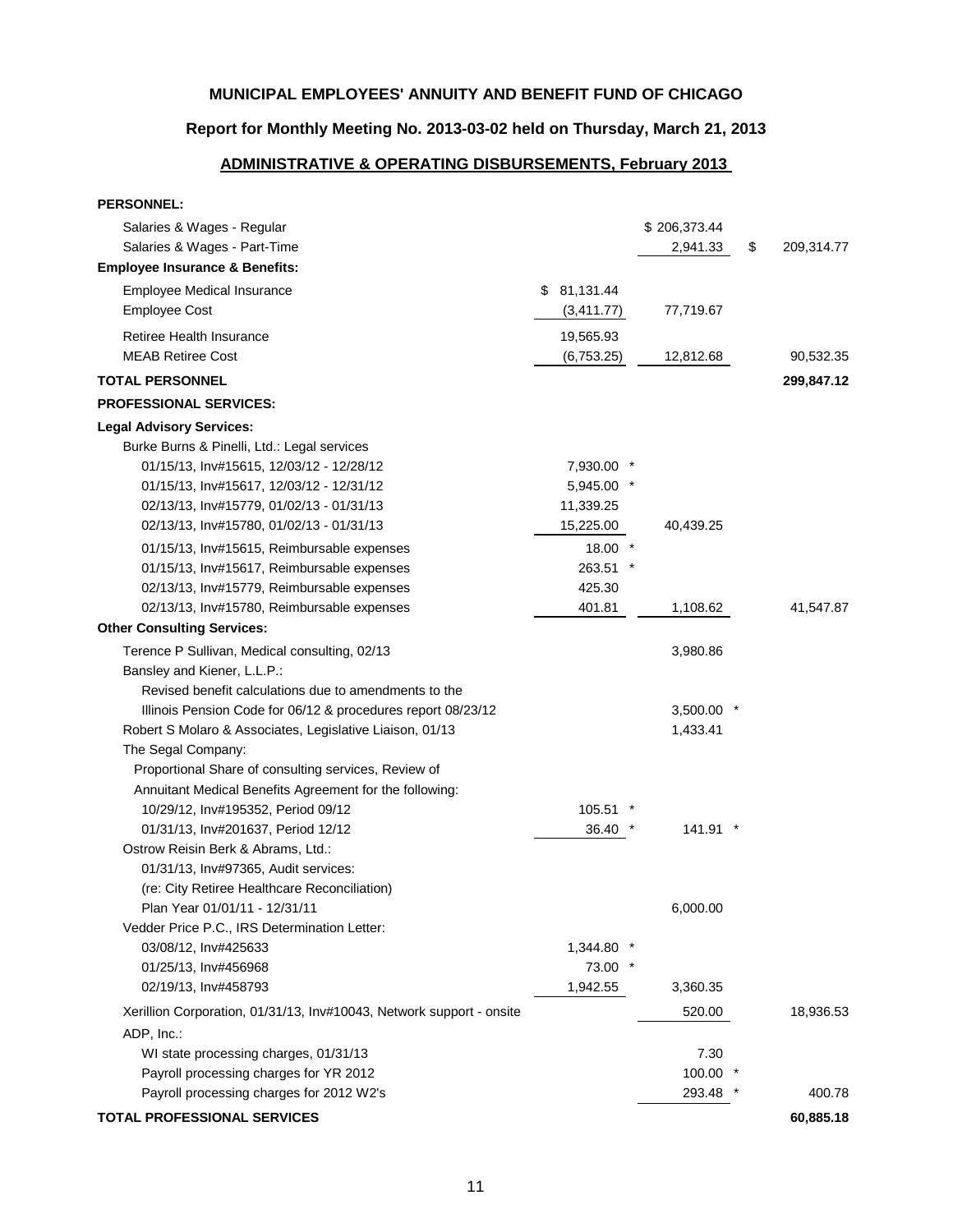# **Report for Monthly Meeting No. 2013-03-02 held on Thursday, March 21, 2013**

## **COMMUNICATIONS EXPENSES:**

| Postage:                                                                                                                      |             |                  |                |                |
|-------------------------------------------------------------------------------------------------------------------------------|-------------|------------------|----------------|----------------|
| United States Postal Service, 02/13, Regular Postage - meter acct<br>US Messenger & Logistics, Inc., 01/31/13, Inv#3234-18298 |             |                  | \$<br>1,700.00 |                |
| services from 01/02/13 - 01/31/13                                                                                             |             |                  | 53.50          | \$<br>1,753.50 |
| <b>Telephone &amp; Communications:</b>                                                                                        |             |                  |                |                |
| Access Point, Inc.:                                                                                                           |             |                  |                |                |
| Inv#3306334, VOIP Telefax services, 01/13                                                                                     |             | \$<br>174.65     |                |                |
| Inv#3327244, VOIP Telefax services, 02/13                                                                                     |             | 175.16           | 349.81         |                |
| Cook Co. Pension: 12/31/12, Inv#IV313 - DR Site                                                                               |             |                  |                |                |
| Telephone                                                                                                                     |             | $\star$<br>31.55 |                |                |
| Internet                                                                                                                      |             | 91.04            | 122.59         |                |
| Cook Co. Pension: 01/31/13, Inv#IV322 - DR Site                                                                               |             |                  |                |                |
| Telephone                                                                                                                     |             | $35.89$ *        |                |                |
| Data Connection                                                                                                               |             | 174.68           | 210.57         |                |
| Verizon Financial Services LLC, Data connection - DR site                                                                     |             |                  |                |                |
| 01/10/13, Inv#62583876                                                                                                        |             | 320.26           |                |                |
| 02/10/13, Inv#63519523                                                                                                        |             | 320.26           | 640.52         |                |
| XO Comm, 02/01/13, Inv#46082892, Internet - Onsite                                                                            |             |                  | 448.73         |                |
| Business Continuity - Managers Cell Phone Reimbursement for                                                                   |             |                  |                |                |
| February                                                                                                                      |             |                  | 390.00         | 2,162.22       |
| <b>TOTAL COMMUNICATIONS EXPENSES</b>                                                                                          |             |                  |                | 3,915.72       |
| <b>OTHER OPERATING EXPENSES:</b>                                                                                              |             |                  |                |                |
| <b>Rental &amp; Utilities:</b>                                                                                                |             |                  |                |                |
| Hines REIT 321 N. Clark St. LLC, 02/13 rent                                                                                   |             | 45,710.85        |                |                |
| Cook Co. Pension, DR Site                                                                                                     |             |                  |                |                |
| 12/31/12, Inv#IV318, 01/13 rent                                                                                               | S<br>994.40 |                  |                |                |
| 01/31/13, Inv#IV322, 02/13 rent                                                                                               | 994.40      | 1,988.80         | 47,699.65      |                |
| <b>Utilities:</b>                                                                                                             |             |                  |                |                |
| ComEd, 02/06/13, Services from 01/07/13 - 02/05/13                                                                            |             |                  | 654.15         |                |
| Cook Co. Pension: 12/31/12, Inv#IV313 - DR Site                                                                               |             |                  |                |                |
| Electricity                                                                                                                   | $125.17$ *  |                  |                |                |
| Cooling services                                                                                                              | 78.80 *     | 203.97 *         |                |                |
| Cook Co. Pension: 12/31/12, Inv#IV318 - DR Site                                                                               |             |                  |                |                |
| Electricity                                                                                                                   |             | 130.41           | 334.38         | 48,688.18      |
| <b>Contractual Services:</b>                                                                                                  |             |                  |                |                |
| Cintas Document Mngmt, Inv#DD25181498, Shredding charges                                                                      |             |                  | 60.00          |                |
| Iron Mountain, Inv#GME2590, 02/13 Storage charges                                                                             |             |                  | 592.37         |                |
| Federal Companies, Inv#816941, 02/13 Storage charges                                                                          |             |                  | 801.67         | 1,454.04       |
| <b>Dues &amp; Subscriptions:</b>                                                                                              |             |                  |                |                |
| American Express:                                                                                                             |             |                  |                |                |
| IL Sec of State Legislative Liaison Registration: Fee for 2013                                                                |             |                  | 311.00         |                |
| GFOA, Membership renewal for J Mohler                                                                                         |             |                  | 280.00         | 591.00         |
| Repairs & Maintenance - Office:                                                                                               |             |                  |                |                |
| Cook Co. Pension: 12/31/12, Inv#IV313 - DR Site                                                                               |             |                  |                |                |
| Fire extinguisher maintenance for 2012                                                                                        |             |                  | $19.00*$       |                |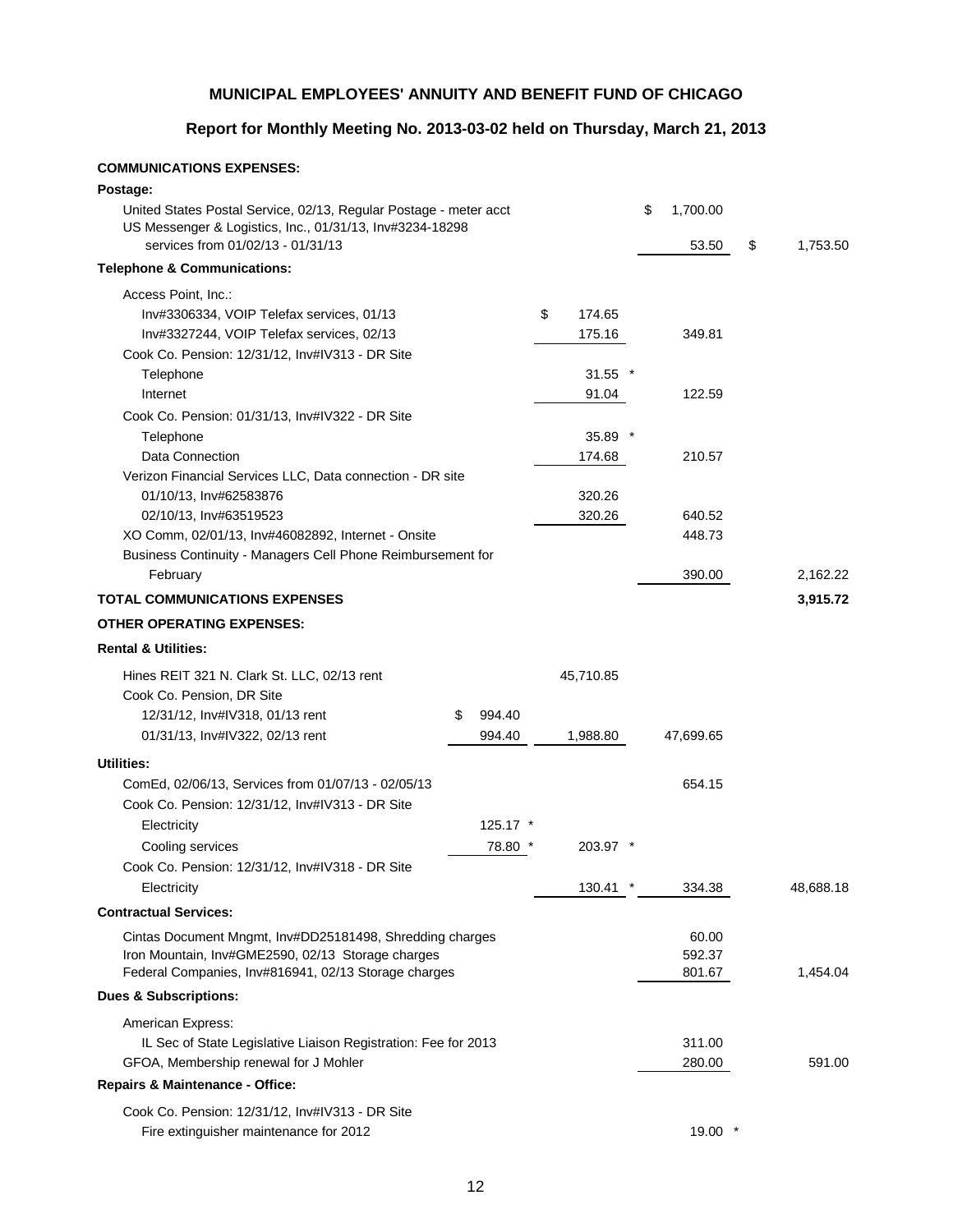# **Report for Monthly Meeting No. 2013-03-02 held on Thursday, March 21, 2013**

| Hines @ 321 North Clark:                                             |                |              |              |
|----------------------------------------------------------------------|----------------|--------------|--------------|
| 01/31/13, Inv#071425                                                 | \$<br>53.21    |              |              |
| 01/31/13, Inv#071692                                                 | 169.51         |              |              |
| 01/31/13, Inv#071949                                                 | 10.00          | \$<br>232.72 |              |
| Inter-City Supply Co., 02/06/13, Inv#03783                           |                | 90.39        |              |
| Staples Advantage, 02/02/13, Inv#3191743688                          |                | 53.51        | \$<br>395.62 |
| Insurance:                                                           |                |              |              |
| Cook Co. Pension: 01/31/13, Inv#IV322 - DR Site                      |                |              |              |
| Annual Premium - Property Equipment Insurance                        |                |              | 568.20       |
| Travel Expenses - Conferences & Others:                              |                |              |              |
| American Express:                                                    |                |              |              |
| Travel expenses for Stephanie Neely to attend the Public Funds       |                |              |              |
| Summit 2013 in Scottsdale, AZ on 01/08/13 - 01/10/13                 |                | 99.12        |              |
| Registration fee to attend the IPPFA Day at the NYSE to be held      |                |              |              |
| in New York, NY on 03/07/13 - 03/08/13 for the following:            |                |              |              |
| <b>Martin Durkan</b>                                                 | 300.00         |              |              |
| <b>Timothy Guest</b>                                                 | 300.00         | 600.00       |              |
| Stephanie Neely:                                                     |                |              |              |
| Reimbursement for expenses incurred while attending the Public       |                |              |              |
| Funds Summit 2013 in Scottsdale, AZ on 01/08/13 - 01/10/13           |                | 109.32       | 808.44       |
| <b>Office Supplies:</b>                                              |                |              |              |
| Inter-City Supply Co., 02/06/13, Inv#03783                           |                | 90.08        |              |
| Staples Advantage:                                                   |                |              |              |
| 02/02/13, Inv#3191743688                                             | 46.57          |              |              |
| 02/09/13, Credit Inv#3192557542                                      | (3.69)         |              |              |
| 02/16/13, Inv#3193005962<br>02/16/13, Inv#3193005963                 | 26.91<br>21.38 | 91.17        | 181.25       |
|                                                                      |                |              |              |
| <b>Materials &amp; Supplies - Equipment:</b>                         |                |              |              |
| First Choice, 02/13/13, Inv#259930, Lunchroom supplies               | 131.25         |              |              |
| First Choice, 02/13/13, Inv#259930, Boardroom supplies               | 3.70           | 134.95       |              |
| Purchase Power, 12/29/12, Inv#473573-12/31, Postage machine supplies |                | 675.52       | 810.47       |
| <b>Computer/Technical Supplies:</b>                                  |                |              |              |
| Petty Cash Fund, Computer Supplies                                   |                | 42.57        |              |
| CDW Government, 02/02/13, Inv#X261003, Backup                        |                |              |              |
| Liscs & software for servers                                         |                | 1,466.22     | 1,508.79     |
| <b>Miscellaneous Expense:</b>                                        |                |              |              |
| 02/13, Qildro & Subpoena Fees:                                       |                | (400.00)     |              |
| Petty Cash Replenishment                                             |                | 64.27        |              |
| Death Certificates:                                                  |                |              |              |
| Certified copy of death records for the following:                   |                |              |              |
| <b>Edward Daniels</b>                                                | 17.00          |              |              |
| Mary Roberts                                                         | 17.00          | 34.00        |              |
| Alonti Café & Catering, 02/21/13, Board Room Supplies                |                | 169.00       |              |
| Standard Parking, Discounted parking passes issued to trustees       |                | 360.00       |              |
| American Express, 02/01/13, Misc charge                              |                | 50.98        | 278.25       |
| TOTAL OTHER OPERATING EXPENSES                                       |                |              | 55,284.24    |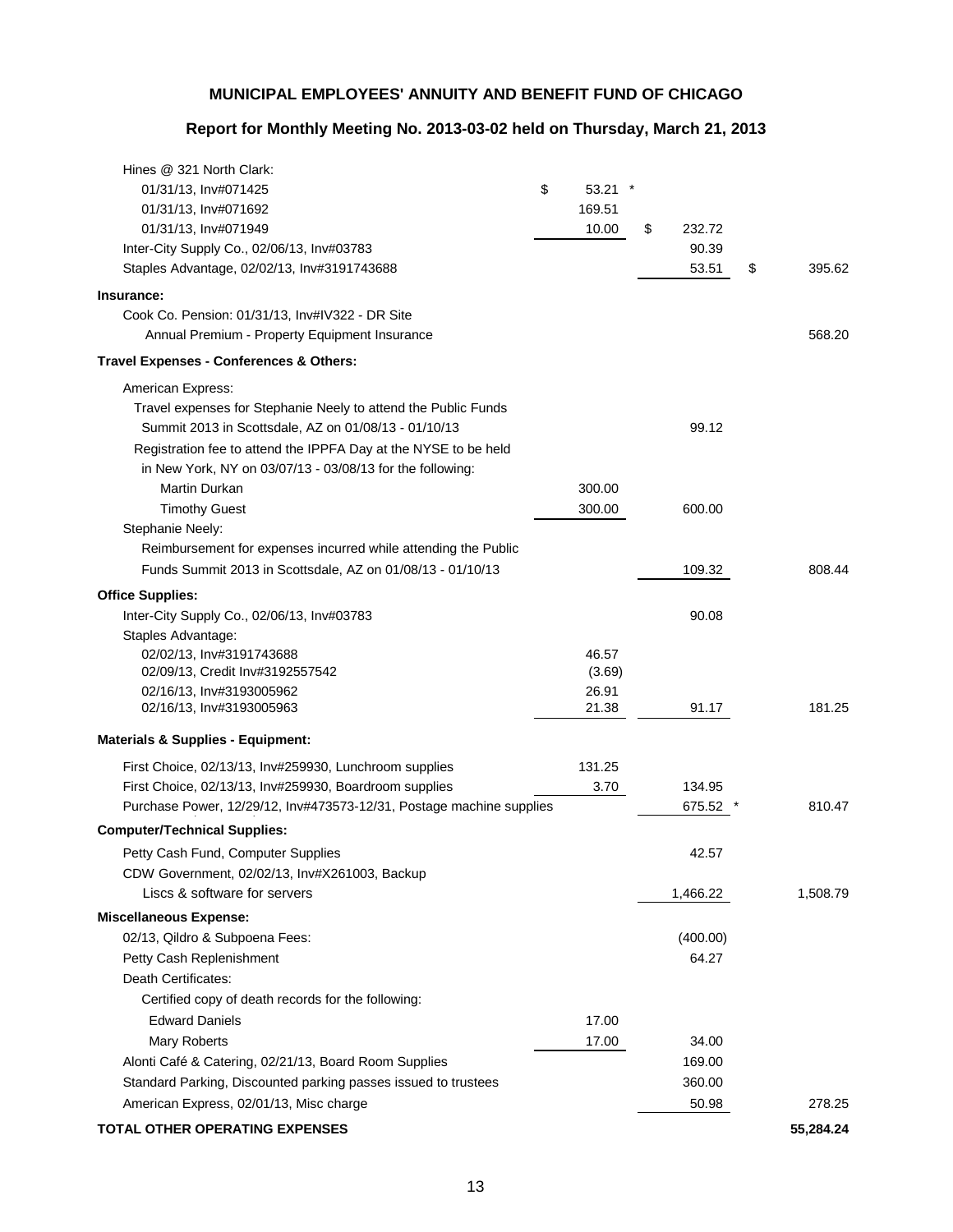# **Report for Monthly Meeting No. 2013-03-02 held on Thursday, March 21, 2013**

#### **SPECIAL PROJECTS:**

| <b>Capital Expenditures:</b><br>Dell Marketing L.P.:<br>01/29/13, Inv#XJ31P4D47, 2 Desktop central servers |                    |        |             |  | \$<br>13,458.26    |
|------------------------------------------------------------------------------------------------------------|--------------------|--------|-------------|--|--------------------|
| <b>TOTAL SPECIAL PROJECTS</b>                                                                              |                    |        |             |  | 13,458.26          |
| TOTAL ADMINISTRATIVE BEFORE INVESTMENT FEES                                                                |                    |        |             |  | 433,390.52         |
| <b>INVESTMENT EXPENSES:</b>                                                                                |                    |        |             |  |                    |
| <b>Investment Management Fees:</b>                                                                         |                    |        |             |  |                    |
| CastleArk Management, LLC, Services for the quarter ending 12/31/12                                        |                    | S.     | 93,829.79   |  |                    |
| Earnest Partners, LLC, Services for the quarter ending 12/31/12                                            |                    |        | 136,900.25  |  |                    |
| FIS Group, Inc., Services for the quarter ending 12/31/12                                                  |                    |        | 257,398.86  |  |                    |
| Geneva Capital Management Ltd., Services for the quarter ending 12/31/12                                   |                    |        | 115,318.00  |  |                    |
| Herndon Capital Management, LLC., Services for the quarter ending 12/31/12                                 |                    |        | 98,236.54   |  |                    |
| Holland Capital Management, LLC, Services for the quarter ending 12/31/12                                  |                    |        | 105,581.99  |  |                    |
| LM Capital Group, LLC, Services for the quarter ending 12/31/12                                            |                    |        | 113,386.60  |  |                    |
| LSV Asset Management, Services for the quarter ending 12/31/12                                             |                    |        | 212,386.00  |  |                    |
| Madison Square Investors, Services for the quarter ending 12/31/12                                         | 135,050.09         |        |             |  |                    |
| Neuberger Berman Fixed Income LLC, Services for the quarter ending 12/31/12                                | 45,165.00          |        |             |  |                    |
| RhumbLine Advisers, Services for the quarter ending 12/31/12                                               | 11,419.00          |        |             |  |                    |
| Segall Bryant & Hamill, Services for the quarter ending 12/31/12                                           |                    |        |             |  |                    |
| Portfolio#B2F9946                                                                                          | \$66,225.45        |        |             |  |                    |
| Portfolio#B2F9946T                                                                                         | 1,469.12           |        | 67,694.57   |  |                    |
| Symphony Asset Management, LLC, Services for the quarter ending 12/31/12                                   |                    |        | 127,652.06  |  |                    |
| Walter Scott & Partners Limited, Services for the quarter ending 12/31/12                                  |                    |        | 204,936.48  |  |                    |
| William Blair & Company, LLC, Services for the quarter ending 12/31/12                                     |                    |        |             |  |                    |
| CMU08                                                                                                      | 287,837.00         |        |             |  |                    |
| <b>MCG</b>                                                                                                 | 137,515.00         |        | 425,352.00  |  |                    |
| <b>Investment Management Fees</b>                                                                          |                    |        |             |  | 2,150,307.23       |
| <b>Investment Legal Services:</b>                                                                          |                    |        |             |  |                    |
| Baker & McKenzie LLP:                                                                                      |                    |        |             |  |                    |
| 10/22/12, Inv#21331752, 07/02/12 - 08/31/12                                                                | 14,831.20          |        |             |  |                    |
| 11/30/12, Inv#21343177, 08/22/12 - 10/31/12                                                                | 5,186.71           |        |             |  |                    |
| 12/31/12, Inv#21346796, 11/01/12 - 11/30/12                                                                | 6,655.99           | $\ast$ |             |  |                    |
| 01/31/13, Inv#21349925, 12/03/12 - 12/31/12                                                                | 18,326.63          |        | 45,000.53 * |  |                    |
| Seitz Ross Aronstam & Moritz LLP:                                                                          |                    |        |             |  |                    |
| 11/02/12, Inv#1197, 10/01/12 - 10/31/12                                                                    | 594.80             |        |             |  |                    |
| 12/04/12, Inv#1281, 11/21/12 - 11/30/12<br>01/07/13, Inv#1430, 12/04/12 - 12/31/12                         | 682.54<br>8,086.94 |        | 9,364.28    |  |                    |
| <b>Investment Legal Services</b>                                                                           |                    |        |             |  | 54,364.81          |
| <b>TOTAL INVESTMENT EXPENSES</b>                                                                           |                    |        |             |  | \$<br>2,204,672.04 |
| TOTAL ADMINISTRATIVE AND OPERATING DISBURSEMENTS, FEBRUARY 2013                                            |                    |        |             |  | \$<br>2,638,062.56 |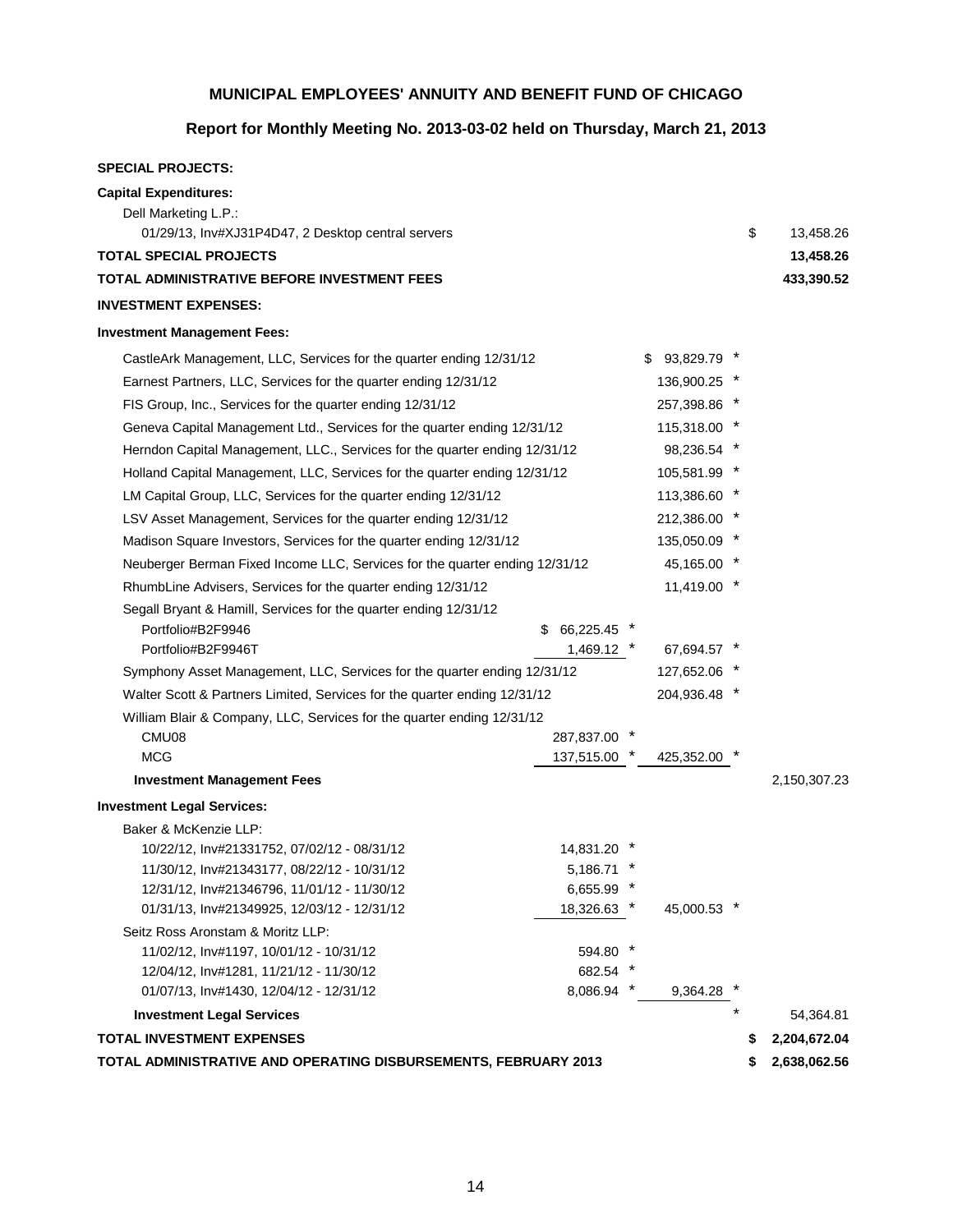### **Report for Monthly Meeting No. 2013-03-02 held on Thursday, March 21, 2013**

Mr. Ahmad moved to approve disbursements as reflected above, to persons or firms in the amounts shown opposite their respective names. Second by Mr. Clancy.

Carried: Ayes - Messrs. Ahmad, Clancy, Durkan, Guest, Ms. Neely. Nays - None.

\*2012 Accruals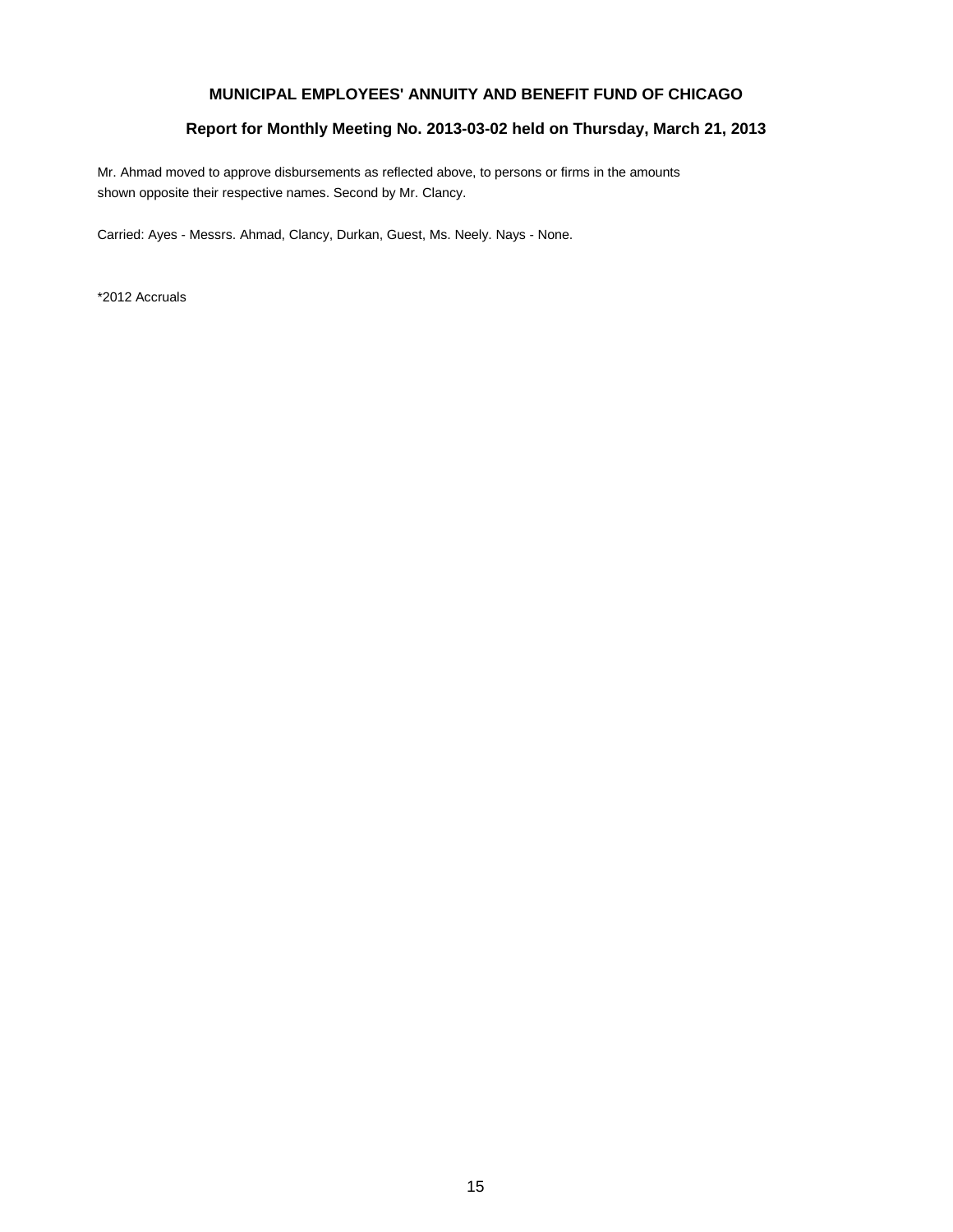Report of Monthly Meeting No. 2013-03-02 held on Thursday, March 21, 2013

The Fund presents the following Resolutions pertaining to Annuities

Resolved, that each of the following named members of the Fund be granted an annuity of the amount stated, and to continue for life, unless otherwise stated in the notes, provided that separation from the service of the City of Chicago shall have become effective as of such date:

 **Annuity Amount**

| <b>Name</b>                                                                                                                                                                            | ER           | <b>Title</b>                                                                                                                                                                                                                              | <b>Eff Date</b>   | <b>Employee</b>                                                                                                                                                                                                          | <b>Spouse</b> | <b>Notes</b> |
|----------------------------------------------------------------------------------------------------------------------------------------------------------------------------------------|--------------|-------------------------------------------------------------------------------------------------------------------------------------------------------------------------------------------------------------------------------------------|-------------------|--------------------------------------------------------------------------------------------------------------------------------------------------------------------------------------------------------------------------|---------------|--------------|
| AMOS, YVONNE D                                                                                                                                                                         | $\mathbf C$  | <b>REV INVESTIGATOR II</b>                                                                                                                                                                                                                | 02/01/2013        | \$5,214.54                                                                                                                                                                                                               | N/A           |              |
| AVERYHART, PAULETTE                                                                                                                                                                    | B            | <b>TEACHER ASST</b>                                                                                                                                                                                                                       | 09/25/2011        | \$850.00                                                                                                                                                                                                                 | N/A           |              |
| AVILES, GLADYS M                                                                                                                                                                       | B            | <b>TEACHER ASST</b>                                                                                                                                                                                                                       | 02/01/2013        | \$2,569.64                                                                                                                                                                                                               | N/A           | В            |
| BAKER, EDWARD J                                                                                                                                                                        | B            | <b>SCH SECURITY OFFICER</b>                                                                                                                                                                                                               | 02/09/2013        | \$894.83                                                                                                                                                                                                                 | \$800.00      |              |
| BAKER, WILLELLA                                                                                                                                                                        | $\mathsf C$  | PROPERTY CUST                                                                                                                                                                                                                             | 02/01/2013        | \$2,509.60                                                                                                                                                                                                               | N/A           |              |
| BATOR, CARL F                                                                                                                                                                          | $\mathsf C$  | COMM UNIT DIR II                                                                                                                                                                                                                          | 01/01/2013        | \$979.86                                                                                                                                                                                                                 | \$489.93      | R            |
| BELL, GLORIA D                                                                                                                                                                         | $\mathsf{C}$ | <b>ADMIN ASST III</b>                                                                                                                                                                                                                     | 02/01/2013        | \$2,947.87                                                                                                                                                                                                               | N/A           |              |
| BELL, WILLIE D                                                                                                                                                                         | B            | <b>CUST WKR</b>                                                                                                                                                                                                                           | 01/01/2013        | \$1,601.26                                                                                                                                                                                                               | \$800.63      | R            |
| BENTON, BLEUE J                                                                                                                                                                        | $\mathsf C$  | <b>LIBRARIAN I</b>                                                                                                                                                                                                                        | 01/06/2013        | \$508.59                                                                                                                                                                                                                 | \$254.30      | <b>RAS</b>   |
| BLAKELY, MARY A                                                                                                                                                                        | $\mathsf B$  | <b>TEACHER ASST</b>                                                                                                                                                                                                                       | 01/01/2013        | \$1,421.24                                                                                                                                                                                                               | \$806.67      |              |
| <b>BROWN, MICHAEL T</b>                                                                                                                                                                | B            | ENG CUST GR V                                                                                                                                                                                                                             | 02/05/2013        | \$6,122.18                                                                                                                                                                                                               | \$3,061.09    |              |
| CARTER, MARY L                                                                                                                                                                         | $\mathsf C$  | PUB HEALTH AIDE                                                                                                                                                                                                                           | 02/01/2013        | \$1,633.00                                                                                                                                                                                                               | N/A           |              |
| CHEONG, REGINA K                                                                                                                                                                       | B            | <b>TEACHER ASST</b>                                                                                                                                                                                                                       | 02/28/2013        | \$1,002.14                                                                                                                                                                                                               | \$800.00      |              |
| COLLAZO, ELISEO                                                                                                                                                                        | $\mathsf C$  | <b>CUST WKR</b>                                                                                                                                                                                                                           | 02/01/2013        | \$1,940.47                                                                                                                                                                                                               | \$970.24      |              |
| COLLAZO, RICHARD                                                                                                                                                                       | C            | PROJECT COORD                                                                                                                                                                                                                             | 07/01/2012        | \$4,665.21                                                                                                                                                                                                               | \$2,332.60    |              |
| COLLINS, ORZEL R                                                                                                                                                                       | $\mathsf C$  | <b>CLERK IV</b>                                                                                                                                                                                                                           | 02/01/2013        | \$4,078.20                                                                                                                                                                                                               | N/A           |              |
| COMPARIN, EUGENE                                                                                                                                                                       | C            | <b>IRON INSPEC</b>                                                                                                                                                                                                                        | 02/01/2013        | \$3,555.66                                                                                                                                                                                                               | \$2,068.56    |              |
| CRUMP, MARY A                                                                                                                                                                          | C            | <b>CROSSING GUARD</b>                                                                                                                                                                                                                     | 01/08/2013        | \$850.00                                                                                                                                                                                                                 | N/A           |              |
| <b>CURRY, CASSANDRA R</b>                                                                                                                                                              | $\mathsf C$  | <b>STAFF ASST</b>                                                                                                                                                                                                                         | 02/01/2013        | \$5,160.40                                                                                                                                                                                                               | N/A           |              |
| DALLAS, ANGELENE L                                                                                                                                                                     | C            | <b>ADMIN ASST III</b>                                                                                                                                                                                                                     | 01/31/2013        | \$3,619.36                                                                                                                                                                                                               | N/A           |              |
| DELEON, ARTURO                                                                                                                                                                         | C            | <b>MTD</b>                                                                                                                                                                                                                                | 02/01/2013        | \$1,678.44                                                                                                                                                                                                               | \$839.22      |              |
| DIGANGI, JOSEPH                                                                                                                                                                        | C            | <b>CARPENTER</b>                                                                                                                                                                                                                          | 02/01/2013        | \$2,474.63                                                                                                                                                                                                               | \$1,442.02    |              |
| DILLINGHAM, CHARLES H                                                                                                                                                                  | B            | ENG CUST GR IV                                                                                                                                                                                                                            | 02/09/2013        | \$3,292.02                                                                                                                                                                                                               | N/A           |              |
| DOUGLASS, ROBERT J                                                                                                                                                                     | $\mathsf C$  | <b>MACHINIST</b>                                                                                                                                                                                                                          | 02/01/2013        | \$5,978.45                                                                                                                                                                                                               | \$2,989.22    |              |
| DUNNE, DEBORAH A                                                                                                                                                                       | $\mathsf C$  | PYMT SERV REP                                                                                                                                                                                                                             | 02/01/2013        | \$2,827.98                                                                                                                                                                                                               | N/A           |              |
| DURBIN, ANTIONETTE                                                                                                                                                                     | В            | <b>CUST WKR</b>                                                                                                                                                                                                                           | 02/23/2013        | \$1,062.76                                                                                                                                                                                                               | N/A           |              |
| ELLIS, HILDA R                                                                                                                                                                         | B            | <b>CWA</b>                                                                                                                                                                                                                                | 08/26/2012        | \$2,060.15                                                                                                                                                                                                               | \$1,030.08    |              |
| FELTON, OZZIE                                                                                                                                                                          | B            | <b>HEAD CUST WKR</b>                                                                                                                                                                                                                      | 02/09/2013        | \$1,662.11                                                                                                                                                                                                               | \$831.06      |              |
| FITZGERALD, MARY                                                                                                                                                                       | B            | SENIOR TYPIST                                                                                                                                                                                                                             | 06/17/2012        | \$1,016.87                                                                                                                                                                                                               | \$508.44      | R            |
| FLEMING, ROSIE R                                                                                                                                                                       | B            | <b>TEACHER ASST</b>                                                                                                                                                                                                                       | 10/03/2012        | \$1,452.65                                                                                                                                                                                                               | \$800.00      | R            |
| FOSTER, CLEONA L                                                                                                                                                                       | $\mathsf{C}$ | PUB HEALTH NURSE I                                                                                                                                                                                                                        | 01/24/2013        | \$5,823.60                                                                                                                                                                                                               | N/A           |              |
| <b>GREEN, LAJUANA R</b>                                                                                                                                                                | В            | <b>ADMIN IV</b>                                                                                                                                                                                                                           | 02/01/2013        | \$2,317.79                                                                                                                                                                                                               | \$1,147.31    |              |
| <b>GREENE, CYNTHIA D</b>                                                                                                                                                               | $\mathsf C$  | ADMIN SERV OFF II                                                                                                                                                                                                                         | 02/01/2013        | \$5,255.91                                                                                                                                                                                                               | N/A           |              |
| GROSSMAN, DAVID                                                                                                                                                                        | $\mathsf C$  | DIR LEGAL INVESTIGATION                                                                                                                                                                                                                   | 02/01/2013        | \$2,532.48                                                                                                                                                                                                               | \$1,266.24    |              |
| GUEVARA, CARLOS J                                                                                                                                                                      | $\mathsf C$  | <b>STAFF ASST</b>                                                                                                                                                                                                                         | 04/20/2012        | \$1,092.01                                                                                                                                                                                                               | \$359.00      | R            |
| <b>GYSELINCK, BERNARD J</b>                                                                                                                                                            | B            | ENG CUST GR V                                                                                                                                                                                                                             | 02/01/2013        | \$5,426.99                                                                                                                                                                                                               | \$2,706.72    |              |
| HARPER, JOHN K                                                                                                                                                                         | C            | <b>MTD</b>                                                                                                                                                                                                                                | 12/01/2012        | \$531.05                                                                                                                                                                                                                 | \$543.49      | S            |
| Less than 60 years of age<br>A<br>В<br>Reversionary<br>С<br>Calculated upon death of Employee MMI<br>СX<br><b>Credit Expires</b><br>D<br>Death<br>DU<br><b>Duty Disability</b><br>DIS. | F<br>N<br>R. | Female: No Post 9/74 Spouse Contributions<br>MED<br><b>Updated Medical Records</b><br>Maximum Medical Update<br>See Notes in File<br>NTE<br>Note for Mercy Works Update<br>OR.<br><b>Ordinary Disability</b><br><b>Reciprocal Annuity</b> | RW<br>S<br>Τ<br>W | <b>REL</b> Released to Return to Work<br><b>Returned to Work</b><br>Less than 10 years of Service<br><b>SPE</b> Specialist Doctor Visit<br><b>Term Annuity</b><br>Withdraw/Waiting to apply<br>WC Workmens' Compensation |               |              |
| Discharged<br>EID<br>Errors in Deduction                                                                                                                                               |              | Resigned<br>RES                                                                                                                                                                                                                           | X                 | Married @ Res, Not Married @ Eff Date                                                                                                                                                                                    |               |              |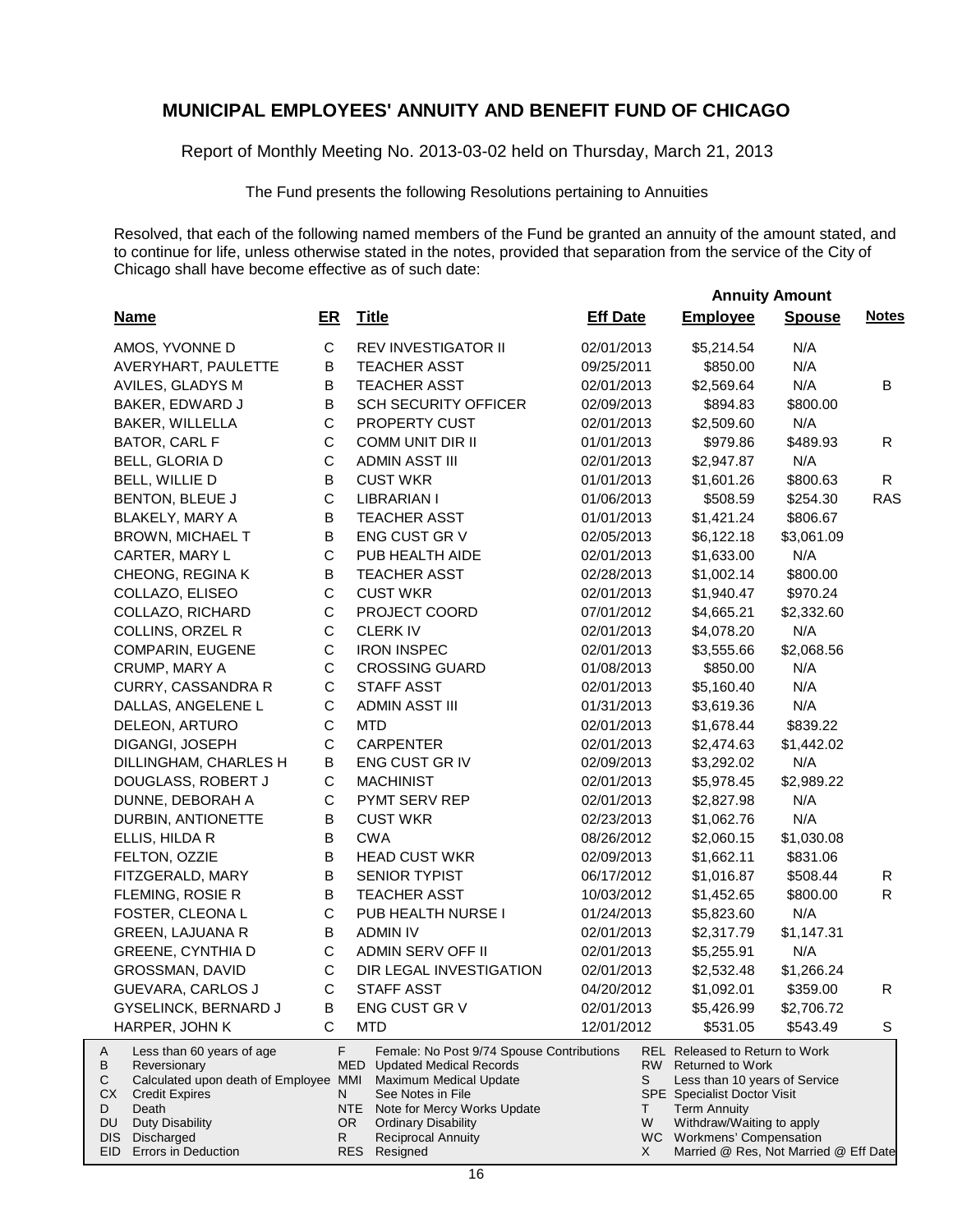Report of Monthly Meeting No. 2013-03-02 held on Thursday, March 21, 2013

The Fund presents the following Resolutions pertaining to Annuities

Resolved, that each of the following named members of the Fund be granted an annuity of the amount stated, and to continue for life, unless otherwise stated in the notes, provided that separation from the service of the City of Chicago shall have become effective as of such date:

 **Annuity Amount**

| <b>Name</b>                                                                                                                                                                    | ER            | <b>Title</b>                                                                                                                                                                                       | <b>Eff Date</b> | <b>Employee</b>                                                                                                                                                                         | <b>Spouse</b> | <b>Notes</b> |
|--------------------------------------------------------------------------------------------------------------------------------------------------------------------------------|---------------|----------------------------------------------------------------------------------------------------------------------------------------------------------------------------------------------------|-----------------|-----------------------------------------------------------------------------------------------------------------------------------------------------------------------------------------|---------------|--------------|
| <b>HARRIS, ERNESTINE</b>                                                                                                                                                       | $\mathbf C$   | POLICE COMM OPER I                                                                                                                                                                                 | 02/01/2013      | \$5,154.82                                                                                                                                                                              | N/A           |              |
| HARRIS, ROBERT F                                                                                                                                                               | C             | <b>FILTRATION ENG III</b>                                                                                                                                                                          | 02/01/2013      | \$3,736.87                                                                                                                                                                              | \$2,093.85    |              |
| HUGHES, PAULINE                                                                                                                                                                | В             | <b>SCH CLERK I</b>                                                                                                                                                                                 | 08/26/2012      | \$3,513.96                                                                                                                                                                              | \$1,756.98    |              |
| HULL, FELICIA J                                                                                                                                                                | C             | <b>SR LIBRARY CLERK</b>                                                                                                                                                                            | 02/01/2013      | \$1,047.30                                                                                                                                                                              | N/A           |              |
| HUMPHREY, SHERRYL A                                                                                                                                                            | $\mathsf{C}$  | <b>SUPV DATA ENTRY OPER</b>                                                                                                                                                                        | 02/01/2013      | \$3,961.52                                                                                                                                                                              | \$1,980.76    |              |
| <b>JACKSON, CYNTHIA</b>                                                                                                                                                        | В             | <b>LRA</b>                                                                                                                                                                                         | 02/21/2013      | \$100.00                                                                                                                                                                                | N/A           | ST           |
| JENKINS, WILLIAM R                                                                                                                                                             | $\mathsf{C}$  | <b>LIBRARIAN IV</b>                                                                                                                                                                                | 02/01/2013      | \$4,925.01                                                                                                                                                                              | N/A           |              |
| JOHNSON, DEBORAH A                                                                                                                                                             | В             | SCH CLERK I                                                                                                                                                                                        | 02/01/2013      | \$1,181.94                                                                                                                                                                              | N/A           |              |
| KERBY, RASS L                                                                                                                                                                  | C             | CERT MED ASST                                                                                                                                                                                      | 02/01/2013      | \$3,716.50                                                                                                                                                                              | N/A           |              |
| KERWIN, ALBERT J                                                                                                                                                               | C             | <b>MTD</b>                                                                                                                                                                                         | 02/01/2013      | \$3,254.91                                                                                                                                                                              | \$1,480.99    | <b>RB</b>    |
| KHAWAJA, GHAZALA                                                                                                                                                               | В             | <b>TEACHER ASST</b>                                                                                                                                                                                | 02/08/2013      | \$1,630.54                                                                                                                                                                              | \$857.57      |              |
| KIER, MARGARET E                                                                                                                                                               | C             | <b>LIBRARY DIV CHIEF</b>                                                                                                                                                                           | 02/01/2013      | \$6,580.80                                                                                                                                                                              | \$3,290.40    |              |
| KING, SADIE L                                                                                                                                                                  | В             | SCH SECURITY OFFICER                                                                                                                                                                               | 04/25/2007      | \$1,419.37                                                                                                                                                                              | \$800.00      |              |
| KOLOMAY, CHERYL H                                                                                                                                                              | C             | <b>ADMIN ASST</b>                                                                                                                                                                                  | 02/01/2013      | \$3,745.05                                                                                                                                                                              | \$2,172.21    |              |
| KOPACK, KATHLEEN M                                                                                                                                                             | C             | <b>ADMIN SERV OFF I</b>                                                                                                                                                                            | 02/01/2013      | \$3,334.55                                                                                                                                                                              | \$1,667.28    |              |
| KRIZER, DAISY L                                                                                                                                                                | В             | <b>LRA</b>                                                                                                                                                                                         | 01/28/2012      | \$850.00                                                                                                                                                                                | N/A           |              |
| LEARY, CLARE E                                                                                                                                                                 | C             | <b>ASST COMM</b>                                                                                                                                                                                   | 02/01/2013      | \$5,611.32                                                                                                                                                                              | N/A           |              |
| LEBRON, ROSEMARY                                                                                                                                                               | C             | <b>DIR GRANTS MGMT</b>                                                                                                                                                                             | 01/01/2012      | \$4,150.52                                                                                                                                                                              | N/A           | B            |
| LEGAN, GREG                                                                                                                                                                    | C             | PROGRAM SPECIALIST                                                                                                                                                                                 | 01/01/2013      | \$636.05                                                                                                                                                                                | \$318.02      | <b>RAS</b>   |
| LEWANDOWSKI, JAMES                                                                                                                                                             | C             | <b>CADET</b>                                                                                                                                                                                       | 01/01/2013      | \$512.11                                                                                                                                                                                | \$256.06      | <b>RS</b>    |
| LOCKETT, ALBERT                                                                                                                                                                | В             | <b>PORTER</b>                                                                                                                                                                                      | 01/08/2013      | \$850.00                                                                                                                                                                                | N/A           |              |
| MARNELL, DOMINICK P                                                                                                                                                            | C             | <b>MACHINIST</b>                                                                                                                                                                                   | 02/01/2013      | \$3,310.43                                                                                                                                                                              | \$1,763.12    |              |
| MC DOWELL, PERKINS                                                                                                                                                             | $\mathsf C$   | OPER ENG GROUP A                                                                                                                                                                                   | 02/01/2013      | \$5,997.59                                                                                                                                                                              | \$2,998.80    |              |
| MC GOWAN, THOMAS J                                                                                                                                                             | C             | <b>FOREMAN MACHINISTS</b>                                                                                                                                                                          | 02/01/2013      | \$5,464.99                                                                                                                                                                              | \$2,815.16    |              |
| MCGARRY, MARTIN                                                                                                                                                                | B             | <b>CUSTODIAN</b>                                                                                                                                                                                   | 01/01/2013      | \$261.70                                                                                                                                                                                | \$130.85      | <b>RBAS</b>  |
| MCKEOWN, EUGENE E                                                                                                                                                              | В             | <b>CUST WKR</b>                                                                                                                                                                                    | 02/20/2013      | \$1,120.82                                                                                                                                                                              | N/A           | $\mathbb S$  |
| MULLIGAN, PATRICIA G                                                                                                                                                           | $\mathsf{C}$  | <b>CROSSING GUARD</b>                                                                                                                                                                              | 12/01/2012      | \$850.00                                                                                                                                                                                | \$800.00      |              |
| NATHAN, DANIEL                                                                                                                                                                 | $\mathsf{C}$  | <b>INFO REP II</b>                                                                                                                                                                                 | 01/01/2013      | \$537.13                                                                                                                                                                                | \$268.56      | <b>RAS</b>   |
| NELSON, DENISE                                                                                                                                                                 | $\mathsf{C}$  | SR PERSONNEL ASST                                                                                                                                                                                  | 02/01/2013      | \$3,346.80                                                                                                                                                                              | N/A           | $\mathsf{R}$ |
| O DONNELL, CHERYL                                                                                                                                                              | B             | <b>LRA</b>                                                                                                                                                                                         | 02/07/2013      | \$411.53                                                                                                                                                                                | \$800.00      | $\mathbf S$  |
| OTT, TYRONE L                                                                                                                                                                  | B             | <b>SCH BUS AIDE</b>                                                                                                                                                                                | 01/24/2011      | \$561.74                                                                                                                                                                                | \$800.00      | A            |
| PELLEGRINO, ROBERT A                                                                                                                                                           | $\mathsf{C}$  | OPER ENG GROUP A                                                                                                                                                                                   | 01/11/2013      | \$5,662.24                                                                                                                                                                              | \$2,767.42    |              |
| PEREZ, WILLIAM O                                                                                                                                                               | C             | <b>PAINTER</b>                                                                                                                                                                                     | 02/13/2013      | \$3,676.39                                                                                                                                                                              | \$1,838.20    |              |
| PINSON, TERRY L                                                                                                                                                                | $\mathsf{C}$  | <b>MTD</b>                                                                                                                                                                                         | 02/01/2013      | \$3,999.92                                                                                                                                                                              | \$1,979.96    |              |
| PORTER, FRANCHESCA A                                                                                                                                                           | B             | <b>TEACHER ASST</b>                                                                                                                                                                                | 02/01/2013      | \$810.31                                                                                                                                                                                | N/A           | S            |
| RAMOS, LUDIVILLA L                                                                                                                                                             | C             | P H NUTRITIONIST I                                                                                                                                                                                 | 02/01/2013      | \$2,640.25                                                                                                                                                                              | N/A           |              |
| RODGERS, ANNIE R                                                                                                                                                               | С             | PYMT SERV REP                                                                                                                                                                                      | 02/01/2013      | \$4,078.20                                                                                                                                                                              | N/A           |              |
| Less than 60 years of age<br>A<br>В<br>Reversionary<br>С<br>Calculated upon death of Employee MMI<br>СX<br><b>Credit Expires</b><br>D<br>Death<br>DU<br><b>Duty Disability</b> | F<br>N<br>OR. | Female: No Post 9/74 Spouse Contributions<br><b>MED</b> Updated Medical Records<br>Maximum Medical Update<br>See Notes in File<br>NTE<br>Note for Mercy Works Update<br><b>Ordinary Disability</b> | S<br>Τ<br>W     | <b>REL</b> Released to Return to Work<br>RW Returned to Work<br>Less than 10 years of Service<br><b>SPE</b> Specialist Doctor Visit<br><b>Term Annuity</b><br>Withdraw/Waiting to apply |               |              |
| DIS.<br>Discharged                                                                                                                                                             | R.            | <b>Reciprocal Annuity</b>                                                                                                                                                                          |                 | WC Workmens' Compensation                                                                                                                                                               |               |              |
| EID<br>Errors in Deduction                                                                                                                                                     |               | Resigned<br><b>RES</b>                                                                                                                                                                             | X               | Married @ Res, Not Married @ Eff Date                                                                                                                                                   |               |              |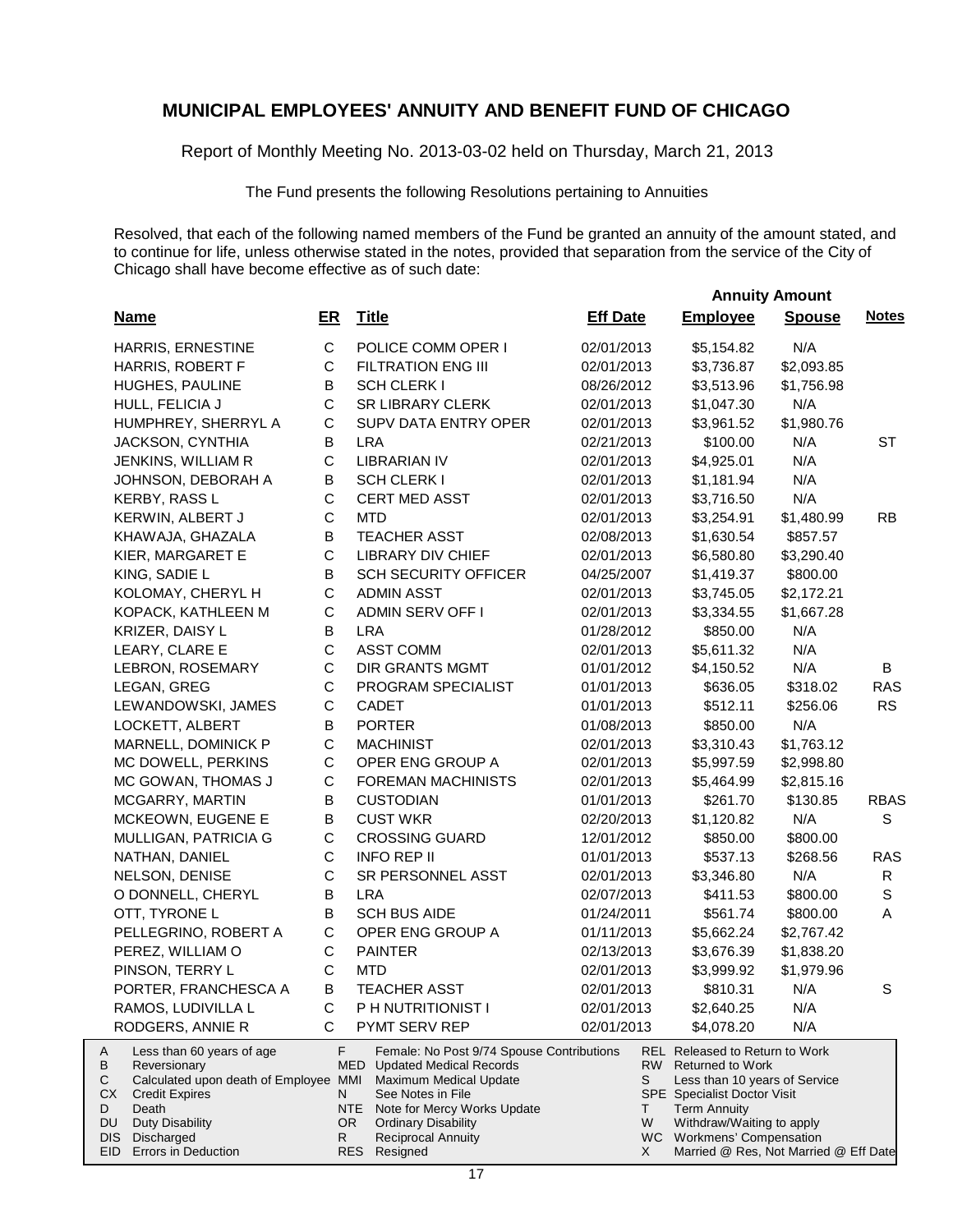Report of Monthly Meeting No. 2013-03-02 held on Thursday, March 21, 2013

The Fund presents the following Resolutions pertaining to Annuities

Resolved, that each of the following named members of the Fund be granted an annuity of the amount stated, and to continue for life, unless otherwise stated in the notes, provided that separation from the service of the City of Chicago shall have become effective as of such date:

|                                 |             |                          |                 |                 | <b>Annuity Amount</b> |              |
|---------------------------------|-------------|--------------------------|-----------------|-----------------|-----------------------|--------------|
| <b>Name</b>                     | ER          | <b>Title</b>             | <b>Eff Date</b> | <b>Employee</b> | <b>Spouse</b>         | <b>Notes</b> |
| ROGERS, JENNIFER T              | C           | ASST COORD PRINT SERV    | 02/01/2013      | \$4,773.15      | N/A                   |              |
| RYAN, TIMOTHY F                 | C           | <b>MTD</b>               | 02/01/2013      | \$2,426.97      | N/A                   |              |
| SABATINO, DONALD                | C           | <b>FOREMAN MTD</b>       | 02/01/2013      | \$4,622.10      | \$2,311.05            |              |
| SCHULTZ, JONATHAN E             | B           | <b>ENG CUST GR II</b>    | 02/01/2013      | \$4,278.91      | N/A                   |              |
| SEGURA, PABLO E                 | C           | <b>HOIST ENG MECH</b>    | 02/01/2013      | \$5,493.05      | \$3,172.63            |              |
| SHAFFER, DOLORES H              | С           | <b>SOCIAL WKR III</b>    | 02/01/2013      | \$1,821.18      | N/A                   |              |
| SNEED BELL, LINDA D             | В           | PARENT ADVOCATE          | 09/24/2012      | \$398.90        | N/A                   | A            |
| SOBREPENA, SALLY                | $\mathsf C$ | <b>ADMIN ASST IV</b>     | 01/01/2013      | \$778.30        | \$389.15              | <b>RS</b>    |
| SOTELO, OSCAR                   | C           | OPER ENG GROUP A         | 02/01/2013      | \$4,079.21      | \$2,039.60            |              |
| SOTO, DIANE                     | C           | <b>CONTRACTS COORD</b>   | 02/01/2013      | \$6,249.38      | \$3,124.69            |              |
| STEELE, YVONNE                  | C           | <b>ADMIN ASST III</b>    | 02/01/2013      | \$4,732.46      | N/A                   |              |
| STRONG, DOROTHY M               | В           | <b>TEACHER ASST</b>      | 12/28/2012      | \$100.00        | N/A                   | <b>ST</b>    |
| STRYCZEK, THOMAS                | B           | ENG CUST GR IV           | 02/01/2013      | \$4,757.98      | N/A                   |              |
| THOMAS, PEARLIE                 | С           | <b>SR TYPIST</b>         | 12/01/2012      | \$145.21        | N/A                   | <b>RSF</b>   |
| THOMAS, QUINTIN V               | С           | <b>HOISTING ENG</b>      | 02/01/2013      | \$3,277.36      | \$1,675.70            |              |
| TUNNEY, JAMES A                 | C           | <b>CARPENTER</b>         | 02/01/2013      | \$2,472.29      | \$1,242.79            |              |
| UDDIN, MIRZA A                  | C           | <b>MTD</b>               | 02/01/2013      | \$2,867.53      | \$1,433.76            |              |
| VALELA, MARK A                  | C           | ASST DIR INFO SYSTEMS    | 02/01/2013      | \$5,760.18      | N/A                   |              |
| VAZQUEZ, MIGDALIA               | В           | <b>LRA</b>               | 11/07/2012      | \$850.00        | \$800.00              |              |
| VILLAGOMEZ, EFIGENIA            | B           | <b>LRA</b>               | 02/01/2013      | \$850.00        | \$800.00              |              |
| VOGTMANN, CARL E                | C           | PROJECT ADMIN            | 01/01/2009      | \$478.85        | \$397.75              | S            |
| WALKER, BRELINDA                | C           | PERSONAL COMP OPER I     | 02/01/2013      | \$2,459.36      | N/A                   |              |
| WENGER, DORENA C                | C           | <b>LIBRARIAN IV</b>      | 02/01/2013      | \$5,804.47      | \$2,902.24            |              |
| WHITE, SHARON A                 | В           | <b>CUST WKR</b>          | 08/24/2012      | \$1,891.42      | \$1,003.13            |              |
| WHITEHEAD, GLORY J              | C           | PYMT SERV REP            | 02/01/2013      | \$2,330.84      | N/A                   |              |
| WITAS, JOHN R                   | C           | PROPERTY CUST            | 02/01/2013      | \$4,056.50      | N/A                   |              |
| WOODMAN, LORI J                 | B           | <b>FACILITY PLAN DIR</b> | 02/06/2013      | \$3,516.28      | N/A                   |              |
| ZAVALA, DAVID T                 | C           | <b>ELEC MECH</b>         | 02/01/2013      | \$2,554.35      | \$1,584.19            |              |
| <b>Total Employee Annuities</b> |             | 102 Case(s)              |                 | \$285,079.35    |                       |              |

| A   | Less than 60 years of age                                    |    | Female: No Post 9/74 Spouse Contributions |   | <b>REL Released to Return to Work</b> |
|-----|--------------------------------------------------------------|----|-------------------------------------------|---|---------------------------------------|
| B   | Reversionary                                                 |    | MED Updated Medical Records               |   | RW Returned to Work                   |
|     | Calculated upon death of Employee MMI Maximum Medical Update |    |                                           | S | Less than 10 years of Service         |
| CХ  | <b>Credit Expires</b>                                        | N  | See Notes in File                         |   | <b>SPE</b> Specialist Doctor Visit    |
|     | Death                                                        |    | NTE Note for Mercy Works Update           |   | Term Annuity                          |
| DU. | Duty Disability                                              | OR | <b>Ordinary Disability</b>                | W | Withdraw/Waiting to apply             |
|     | DIS Discharged                                               | R  | <b>Reciprocal Annuity</b>                 |   | WC Workmens' Compensation             |
|     | <b>EID</b> Errors in Deduction                               |    | RES Resigned                              |   | Married @ Res, Not Married @ Eff Date |
|     |                                                              |    |                                           |   |                                       |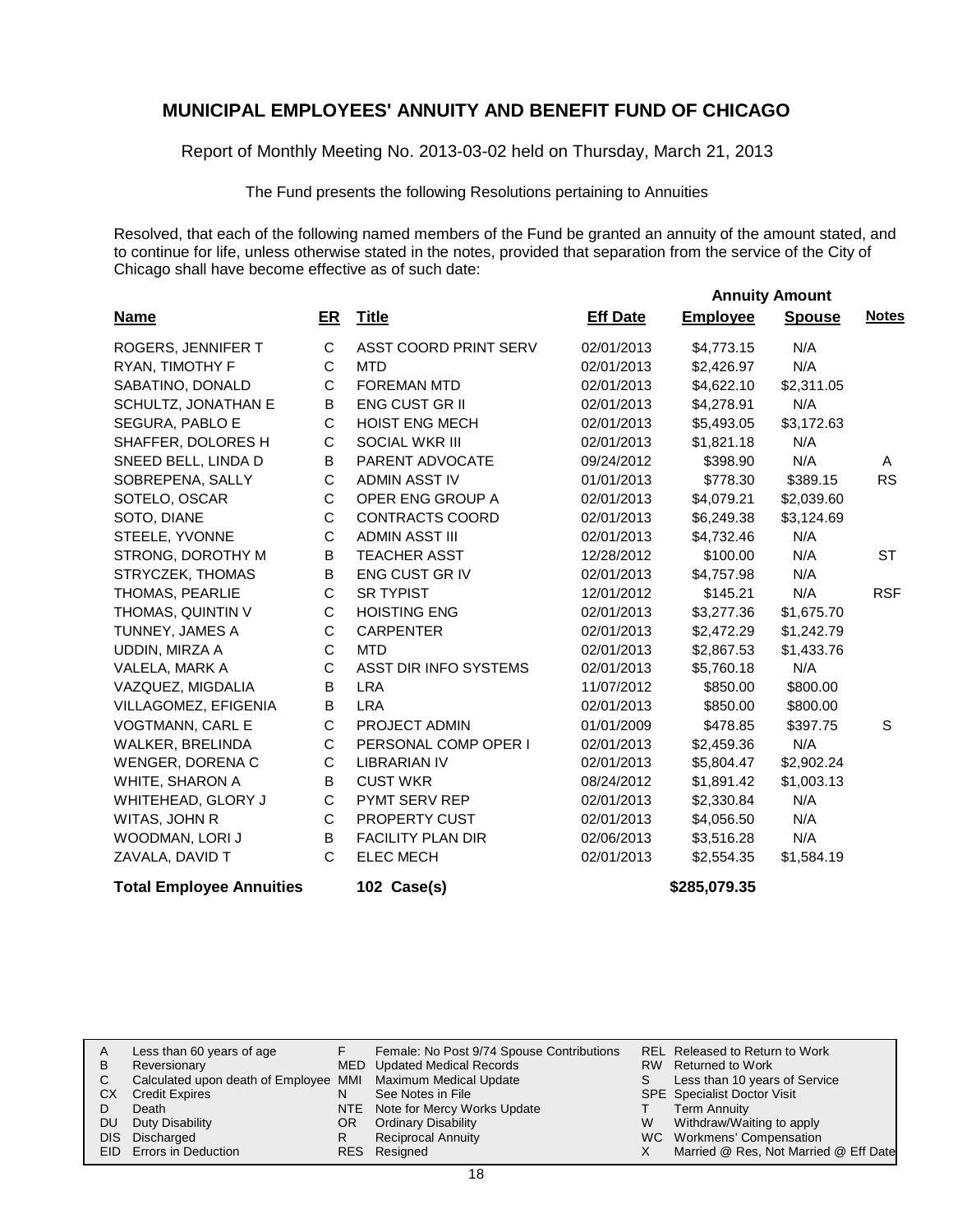Report of Monthly Meeting No. 2013-03-02 held on Thursday, March 21, 2013

The Fund presents the following Resolutions pertaining to Annuities

Resolved, that each of the following widows, widowers, minor children, and certain other relatives of former members of the Fund be granted annuities of the amounts stated, and to continue until the expiration date indicated.

 **Monthly Annuity**

#### **Spouse Annuities**

|                               |              |                                 |                 |                | ALILIUILY      |              |
|-------------------------------|--------------|---------------------------------|-----------------|----------------|----------------|--------------|
| <b>Former Employee Name</b>   | ER           | <b>Title</b>                    | <b>Eff Date</b> | <b>Annuity</b> | <b>Expires</b> | <b>Notes</b> |
| ARIFUDDIN, MIR                | C            | <b>ENG TECH IV</b>              | 02/13/2013      | \$876.97       | Death          |              |
| BABER, JOANN                  | B            | <b>CWA</b>                      | 01/17/2013      | \$955.06       | Death          |              |
| <b>BUNTON, MAE BELLE</b>      | В            | <b>TEACHER ASST</b>             | 01/28/2013      | \$993.76       | Death          |              |
| CHEESEMAN, KATHLEEN           | С            | <b>CROSSING GUARD</b>           | 01/03/2013      | \$800.00       | Death          |              |
| CLARK, JAMES                  | C            | <b>GEN FOREMAN HOIST ENG</b>    | 01/17/2013      | \$2,618.38     | Death          |              |
| FLEMING, JOAN                 | C            | CDCI II                         | 01/29/2013      | \$1,890.66     | Death          |              |
| <b>GOLDA, ANTHONY</b>         | С            | OPER ENG GROUP A                | 10/25/2012      | \$3,017.91     | Death          |              |
| HRZENJAK, EDWARD              | R            | <b>INVESTMENT SPEC</b>          | 01/23/2013      | \$1,299.90     | Death          |              |
| LOPEZ, PEDRO                  | $\mathsf{C}$ | <b>PROJECT ADMIN</b>            | 01/26/2013      | \$800.00       | Death          |              |
| MC NULTY, PATRICIA            | С            | <b>CROSSING GUARD</b>           | 01/31/2013      | \$800.00       | Death          |              |
| MCALLISTER, DANIEL            | B            | <b>CUST ENG V</b>               | 01/06/2013      | \$1,531.46     | Death          | R            |
| MOORE, JAMES                  | C            | <b>CARPENTER</b>                | 01/31/2013      | \$1,557.12     | Death          | R            |
| <b>NOLAN, ROBERT</b>          | В            | <b>WATCHMAN</b>                 | 11/29/2012      | \$800.00       | Death          |              |
| PAKALNISKIS, ALEXANDER        | $\mathbf C$  | <b>ENGINEER TECH</b>            | 12/29/2012      | \$830.02       | Death          | R.           |
| RICE, RICHARD                 | $\mathsf C$  | <b>COMM WATER MGMT</b>          | 12/16/2012      | \$2,220.74     | Death          |              |
| ROBINSON, JAMES               | С            | <b>CONTRACTS DEV SPECIALIST</b> | 12/27/2012      | \$2,075.78     | Death          |              |
| SLED, JANET                   | B            | <b>SCH CLERK I</b>              | 12/21/2012      | \$1,418.51     | Death          |              |
| STEWART, DAISY                | B            | ASSOC LR MGR III                | 01/10/2013      | \$800.00       | Death          |              |
| WALKER, PICCOLA               | B            | PASTRY COOK                     | 01/12/2013      | \$800.00       | Death          |              |
| WHITE, ANDREW                 | C            | SUPV FIELD VEHICLE INV          | 01/29/2013      | \$1,828.04     | Death          | R.           |
| WILSON, WALLACE               | $\mathsf C$  | <b>ADMIN ASST II</b>            | 12/25/2012      | \$1,283.77     | Death          |              |
| WINFIELD, CURTIS              | B            | <b>CUST WKR</b>                 | 01/29/2013      | \$1,282.04     | Death          |              |
| <b>Total Spouse Annuities</b> |              | 22 Case(s)                      |                 | \$30,480.12    |                |              |
| <b>Child(ren) Annuities</b>   |              |                                 |                 |                |                |              |
|                               |              |                                 |                 | <b>Monthly</b> | <b>Annuity</b> |              |
| <b>Former Employee Name</b>   | ER           |                                 | <b>Eff Date</b> | <b>Annuity</b> | <b>Expires</b> | <b>Notes</b> |
| <b>NONE</b>                   |              |                                 |                 |                |                |              |

|    | Less than 60 years of age                                    |     | Female: No Post 9/74 Spouse Contributions |    | REL Released to Return to Work        |
|----|--------------------------------------------------------------|-----|-------------------------------------------|----|---------------------------------------|
| В  | Reversionary                                                 |     | MED Updated Medical Records               |    | RW Returned to Work                   |
|    | Calculated upon death of Employee MMI Maximum Medical Update |     |                                           | S. | Less than 10 years of Service         |
| CХ | <b>Credit Expires</b>                                        | N   | See Notes in File                         |    | <b>SPE</b> Specialist Doctor Visit    |
|    | Death                                                        |     | NTE Note for Mercy Works Update           |    | <b>Term Annuity</b>                   |
| DU | Duty Disability                                              | OR. | <b>Ordinary Disability</b>                | W  | Withdraw/Waiting to apply             |
|    | DIS Discharged                                               |     | <b>Reciprocal Annuity</b>                 |    | WC Workmens' Compensation             |
|    | <b>EID</b> Errors in Deduction                               |     | RES Resigned                              |    | Married @ Res, Not Married @ Eff Date |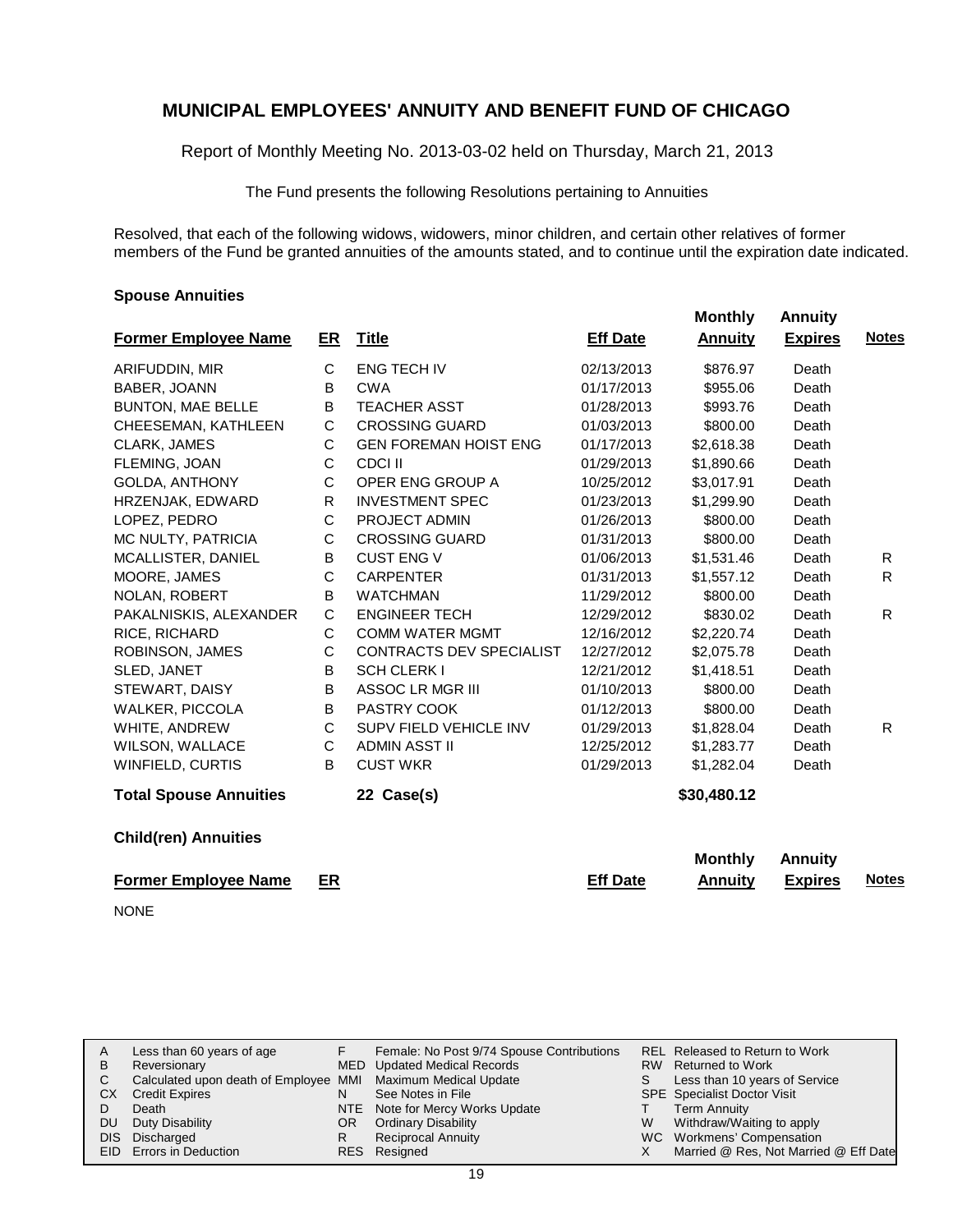Report of Monthly Meeting No. 2013-03-02 held on Thursday, March 21, 2013

The Fund presents the following Resolutions pertaining to Annuities

Resolved, that each of the following widows, widowers, minor children, and certain other relatives of former members of the Fund be granted annuities of the amounts stated, and to continue until the expiration date indicated.

#### **Reversionary Annuities in Accordance with Section 8-139 of the Law**

| <b>Former Employee Name</b>         | <u>ER</u> |           | <b>Eff Date</b> | <b>Monthly</b><br>Annuity | <b>Annuity</b><br><b>Expires</b> | <b>Notes</b> |
|-------------------------------------|-----------|-----------|-----------------|---------------------------|----------------------------------|--------------|
| ALEX. PETER                         | B         |           | 05/30/2011      | \$139.00                  | Death                            |              |
| FLORES, ALEJANDRINO                 | C         |           | 01/14/2013      | \$91.00                   | Death                            | S            |
| <b>GOLDA, ANTHONY</b>               | C         |           | 10/25/2012      | \$1,788.00                | Death                            |              |
| <b>Total Reversionary Annuities</b> |           | 3 Case(s) |                 | \$2,018.00                |                                  |              |

| A<br>В<br>С<br>СX<br>DU<br>DIS. | Less than 60 years of age<br>Reversionary<br>Calculated upon death of Employee MMI Maximum Medical Update<br><b>Credit Expires</b><br>Death<br>Duty Disability<br>Discharged<br>EID Errors in Deduction | OR<br>R | Female: No Post 9/74 Spouse Contributions<br>MED Updated Medical Records<br>See Notes in File<br>NTE Note for Mercy Works Update<br><b>Ordinary Disability</b><br><b>Reciprocal Annuity</b><br>RES Resigned | S.<br>W | REL Released to Return to Work<br>RW Returned to Work<br>Less than 10 years of Service<br><b>SPE</b> Specialist Doctor Visit<br><b>Term Annuity</b><br>Withdraw/Waiting to apply<br>WC Workmens' Compensation<br>Married @ Res, Not Married @ Eff Date |
|---------------------------------|---------------------------------------------------------------------------------------------------------------------------------------------------------------------------------------------------------|---------|-------------------------------------------------------------------------------------------------------------------------------------------------------------------------------------------------------------|---------|--------------------------------------------------------------------------------------------------------------------------------------------------------------------------------------------------------------------------------------------------------|
|---------------------------------|---------------------------------------------------------------------------------------------------------------------------------------------------------------------------------------------------------|---------|-------------------------------------------------------------------------------------------------------------------------------------------------------------------------------------------------------------|---------|--------------------------------------------------------------------------------------------------------------------------------------------------------------------------------------------------------------------------------------------------------|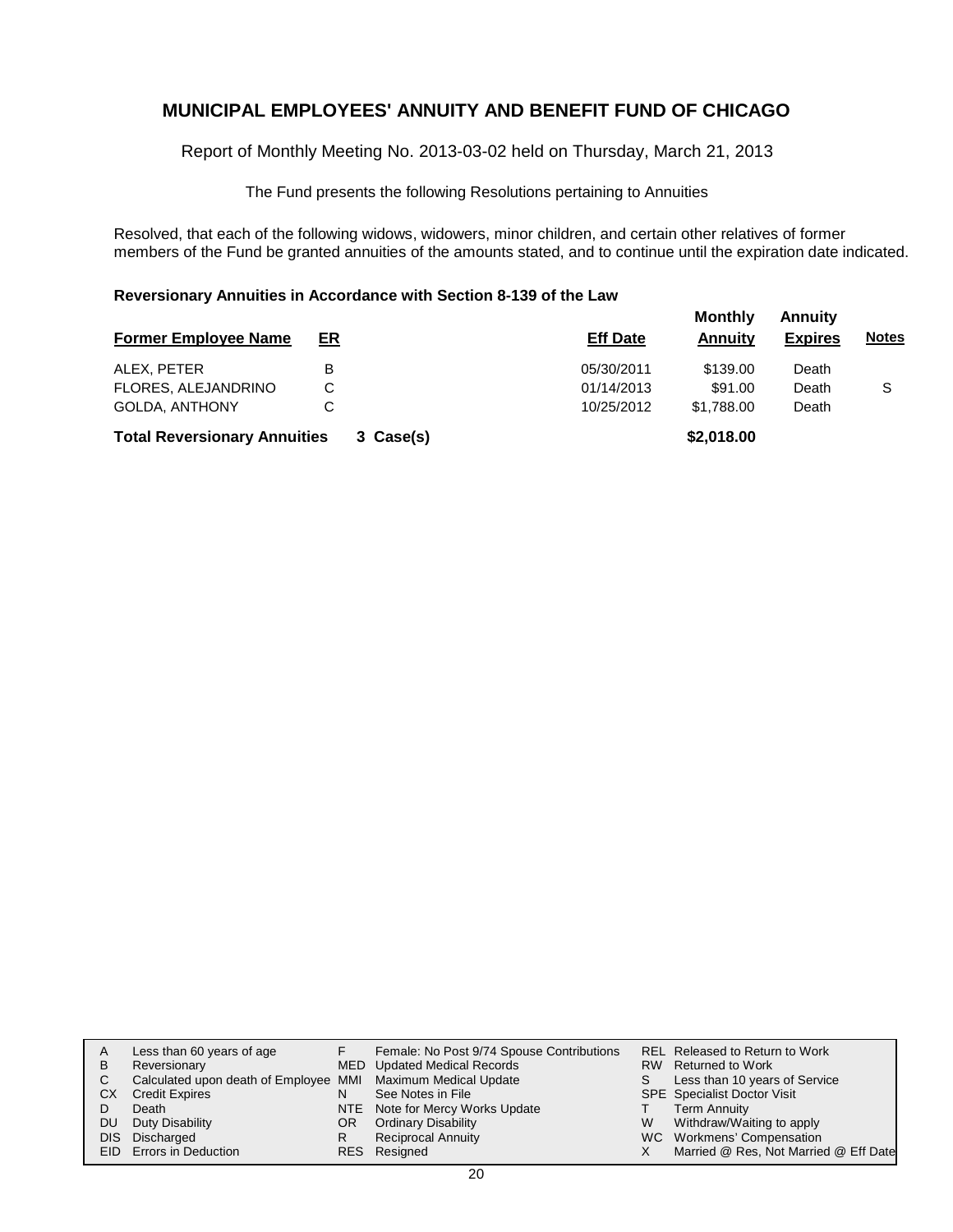Report of Monthly Meeting No. 2013-03-02 held on Thursday, March 21, 2013

The Fund presents the following Resolutions pertaining to Adjusted Annuities

Resolved, that each of the following named members of the Fund, or widows, widowers, or minor children of former members of the Fund be granted an adjusted annuity of the amount stated, and to continue for life, unless otherwise stated.

|                          |    |                                      |                          | <b>Annuity Amount</b>    |                          |            |  |  |
|--------------------------|----|--------------------------------------|--------------------------|--------------------------|--------------------------|------------|--|--|
| <b>Name</b>              | ER | <b>Reason</b>                        | <b>Eff Date</b>          | <b>Employee</b>          | Spouse/Child             |            |  |  |
| ALEX, DIANA              | B  | WA Amt Change due to<br>Reversionary | 05/30/2011               | N/A<br>N/A               | \$1,801.22<br>\$1,851.22 | <b>ORG</b> |  |  |
|                          |    |                                      |                          |                          |                          | ADJ        |  |  |
| BOTTGER, DAVID P         | B  | <b>Additional Service</b>            | 01/01/2013               | \$4,508.58<br>\$4,809.15 | \$2,254.29<br>\$2,404.57 | <b>ORG</b> |  |  |
|                          |    |                                      |                          |                          |                          | <b>ADJ</b> |  |  |
| <b>BROOKS, BARBARA A</b> | B  | Change in Effective Date             | 08/29/2012<br>07/29/2012 | \$922.59<br>\$922.59     | \$590.03<br>\$590.03     | <b>ORG</b> |  |  |
|                          |    |                                      |                          |                          |                          | ADJ        |  |  |
| GIACHELLO, AIDA L        | C  | Reduction to Highest Max             | 01/01/2011               | \$627.89<br>\$624.22     | N/A<br>N/A               | <b>ORG</b> |  |  |
|                          |    |                                      |                          |                          |                          | <b>ADJ</b> |  |  |
| GILL, JOHN J             | B  | Change in Effective Date             | 09/11/2011<br>08/29/2011 | \$559.48<br>\$559.48     | N/A<br>N/A               | <b>ORG</b> |  |  |
|                          |    |                                      |                          |                          |                          | ADJ        |  |  |
| MC NEAL, JEROME M        | C  | <b>Additional Service</b>            | 12/29/2012               | \$1,660.59<br>\$2,906.03 | \$830.30<br>\$1,453.02   | <b>ORG</b> |  |  |
|                          |    |                                      |                          |                          |                          | ADJ        |  |  |
| PORTER, BEVERLY A        | С  | Change in FAS                        | 07/01/2012               | \$1,085.48<br>\$1,228.84 | \$542.74                 | <b>ORG</b> |  |  |
|                          |    |                                      |                          |                          | \$614.42                 | <b>ADJ</b> |  |  |

**Total Adjusted Annuities 7 Case(s)**

Mr. Ahmad moved that the resolutions be adopted and that the applicants be granted employee, widow(er), child, reversionary, or adjusted annuities for the period and at the rates stated opposite their respective names. Seconded Ms. Neely. Carried: Ayes Messrs. Ahmad, Clancy, Durkan, Guest, Ms. Neely. Nays-None.

| A   | Less than 60 years of age                                    |    | Female: No Post 9/74 Spouse Contributions |   | REL Released to Return to Work        |
|-----|--------------------------------------------------------------|----|-------------------------------------------|---|---------------------------------------|
| B   | Reversionary                                                 |    | MED Updated Medical Records               |   | RW Returned to Work                   |
|     | Calculated upon death of Employee MMI Maximum Medical Update |    |                                           |   | Less than 10 years of Service         |
| CХ  | <b>Credit Expires</b>                                        | N  | See Notes in File                         |   | <b>SPE</b> Specialist Doctor Visit    |
|     | Death                                                        |    | NTE Note for Mercy Works Update           |   | <b>Term Annuity</b>                   |
| DU. | Duty Disability                                              | OR | <b>Ordinary Disability</b>                | W | Withdraw/Waiting to apply             |
|     | DIS Discharged                                               |    | <b>Reciprocal Annuity</b>                 |   | WC Workmens' Compensation             |
|     | <b>EID</b> Errors in Deduction                               |    | RES Resigned                              |   | Married @ Res, Not Married @ Eff Date |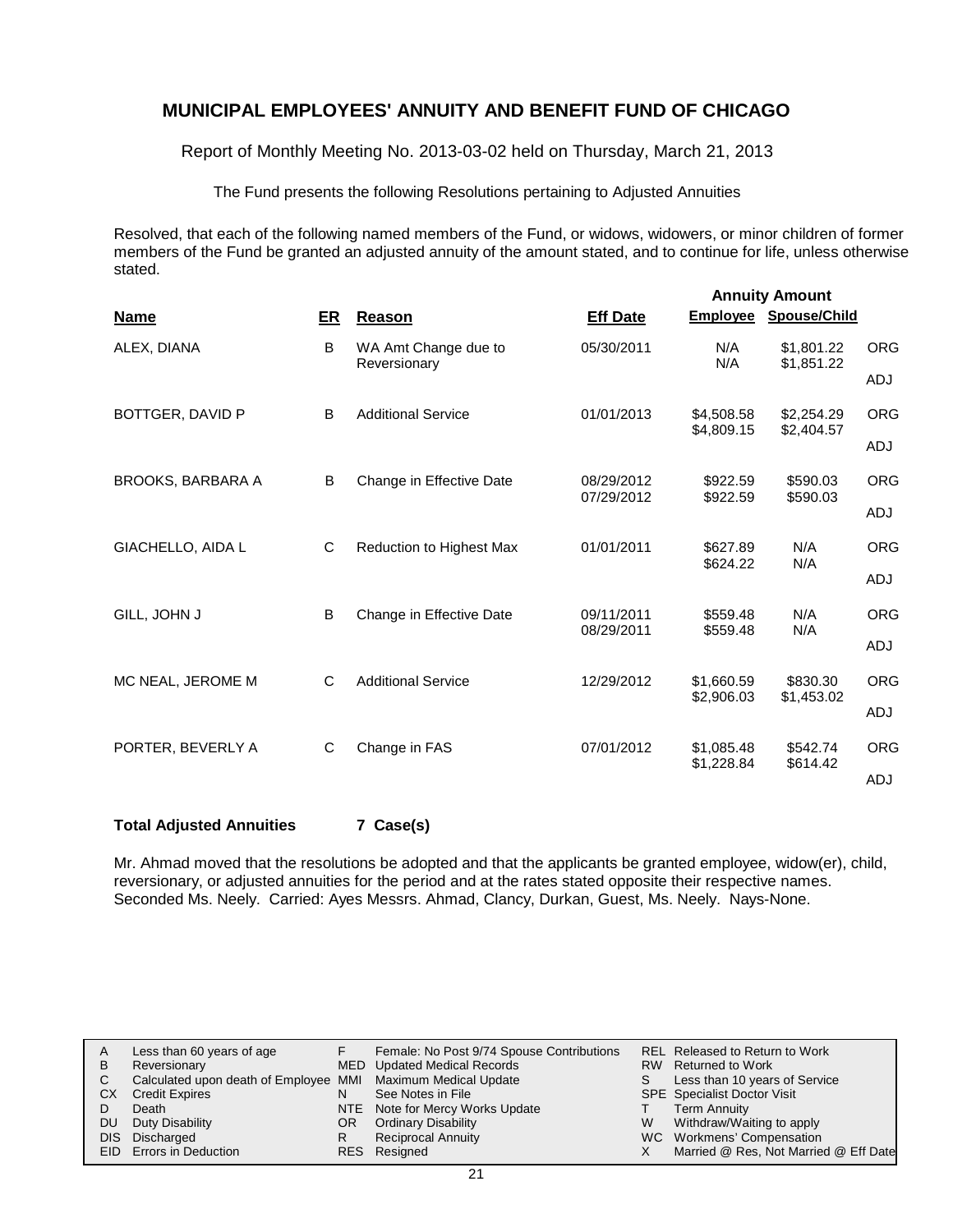Report of Monthly Meeting No. 2013-03-02 held on Thursday, March 21, 2013

The following employees have filed application for Duty Disability Benefits. The applications have been examined by the Medical Examiner for this Fund who recommended the following periods of disability.

#### **DUTY DISABILITY**

|                              |                 |               |                             |                  | Rate             | <u>*No. of</u> |   |
|------------------------------|-----------------|---------------|-----------------------------|------------------|------------------|----------------|---|
| <b>Name</b>                  | <u>Dept</u>     |               | <b>Eff Date Fol-Up Date</b> | <b>Term Date</b> | Per Day Children |                |   |
| ALONZO, JOAQUIN              | STS & SAN       | 11/10/12      | 06/01/13                    |                  | \$144.67         |                |   |
| <b>BASILE, TOM P</b>         | <b>WATER</b>    | 11/23/11      |                             | 11/08/12         | \$169.80         |                |   |
| CARVOTTA, NICHOLAS V         | <b>WATER</b>    | 12/06/12      |                             | 02/05/13         | \$154.72         |                |   |
| DOUGLAS, JEFFERY R           | STS & SAN       | 12/07/12      | 07/01/13                    |                  | \$140.14         | 1              |   |
| ESCOBEDO JR, IGNACIO         | <b>AVIATION</b> | 01/09/13      | 05/01/13                    |                  | \$172.67         | 3              |   |
| FRANK, MICHAEL A             | <b>GEN SERV</b> | 11/09/12      | 04/01/13                    |                  | \$177.45         |                |   |
| FRANKLIN, KIMBERLY M         | <b>HEALTH</b>   | 10/01/12      |                             | 10/07/12         | \$123.24         |                |   |
| HUNTER, GARY L               | <b>BE</b>       | 10/11/12      |                             | 12/02/12         | \$92.66          |                |   |
|                              |                 | (Less 8 days) |                             |                  |                  |                |   |
| HUNTER, GARY L               | <b>BE</b>       | 12/24/12      |                             | 02/12/13         | \$92.66          |                |   |
| <b>KEKOS, LABROS T</b>       | <b>WATER</b>    | 02/09/12      |                             | 05/28/12         | \$144.67         |                |   |
| KIENZLE, ORLANDO E           | <b>AVIATION</b> | 01/02/13      |                             | 01/15/13         | \$211.73         |                |   |
| <b>MCMANUS, MARY M</b>       | <b>WATER</b>    | 10/12/12      |                             | 01/10/13         | \$154.72         | 1              |   |
| MILLER, ERIC G               | <b>TRANS</b>    | 09/10/12      | 07/01/13                    |                  | \$178.87         | 2              |   |
| MIRABILE, GLENN H            | <b>TRANS</b>    | 01/10/13      |                             | 03/05/13         | \$177.45         | 3              |   |
| OLIPHANT, TRACY M            | STS & SAN       | 02/13/13      |                             | 02/19/13         | \$144.67         | 1              |   |
| PELLEGRINO, ROBERT A         | <b>AVIATION</b> | 11/19/12      |                             | 01/07/13         | \$192.50         | $\overline{2}$ |   |
| SANFORD, CHERYL P            | <b>BE</b>       | 11/01/12      |                             | 01/09/13         | \$90.24          |                |   |
| SCOTT DONEGAN, CHERYL L      | <b>TRANS</b>    | 12/15/12      |                             | 02/18/13         | \$151.54         |                |   |
| TAYLOR, KENNETH A            | <b>CPL</b>      | 09/14/12      |                             | 01/13/13         | \$144.67         | 2              |   |
| TELLEZ JR, MANUEL A          | STS & SAN       | 12/28/12      | 07/01/13                    |                  | \$144.20         |                |   |
| WILLIS, MARK A               | <b>GEN SERV</b> | 09/14/12      | 07/01/13                    |                  | \$179.51         |                |   |
| <b>Total DUTY DISABILITY</b> |                 | 21 Case(s)    |                             |                  | \$3,182.78       |                | 0 |

\* Based on 40 ILCS 5/8-160, the Employee shall also have a right to receive child's disability benefit of \$10.00 a month on account of each child less than 18 years of age. Rates will be prorated based on days of eligibility.

| A | Less than 60 years of age                                    |    | Female: No Post 9/74 Spouse Contributions |    | REL Released to Return to Work        |
|---|--------------------------------------------------------------|----|-------------------------------------------|----|---------------------------------------|
| В | Reversionary                                                 |    | <b>MED</b> Updated Medical Records        |    | RW Returned to Work                   |
|   | Calculated upon death of Employee MMI Maximum Medical Update |    |                                           | S. | Less than 10 years of Service         |
|   | СX<br><b>Credit Expires</b>                                  | N  | See Notes in File                         |    | <b>SPE</b> Specialist Doctor Visit    |
|   | Death                                                        |    | NTE Note for Mercy Works Update           |    | <b>Term Annuity</b>                   |
|   | Duty Disability<br>DU                                        | OR | <b>Ordinary Disability</b>                | W  | Withdraw/Waiting to apply             |
|   | DIS Discharged                                               | R  | <b>Reciprocal Annuity</b>                 |    | WC Workmens' Compensation             |
|   | EID Errors in Deduction                                      |    | RES Resigned                              |    | Married @ Res, Not Married @ Eff Date |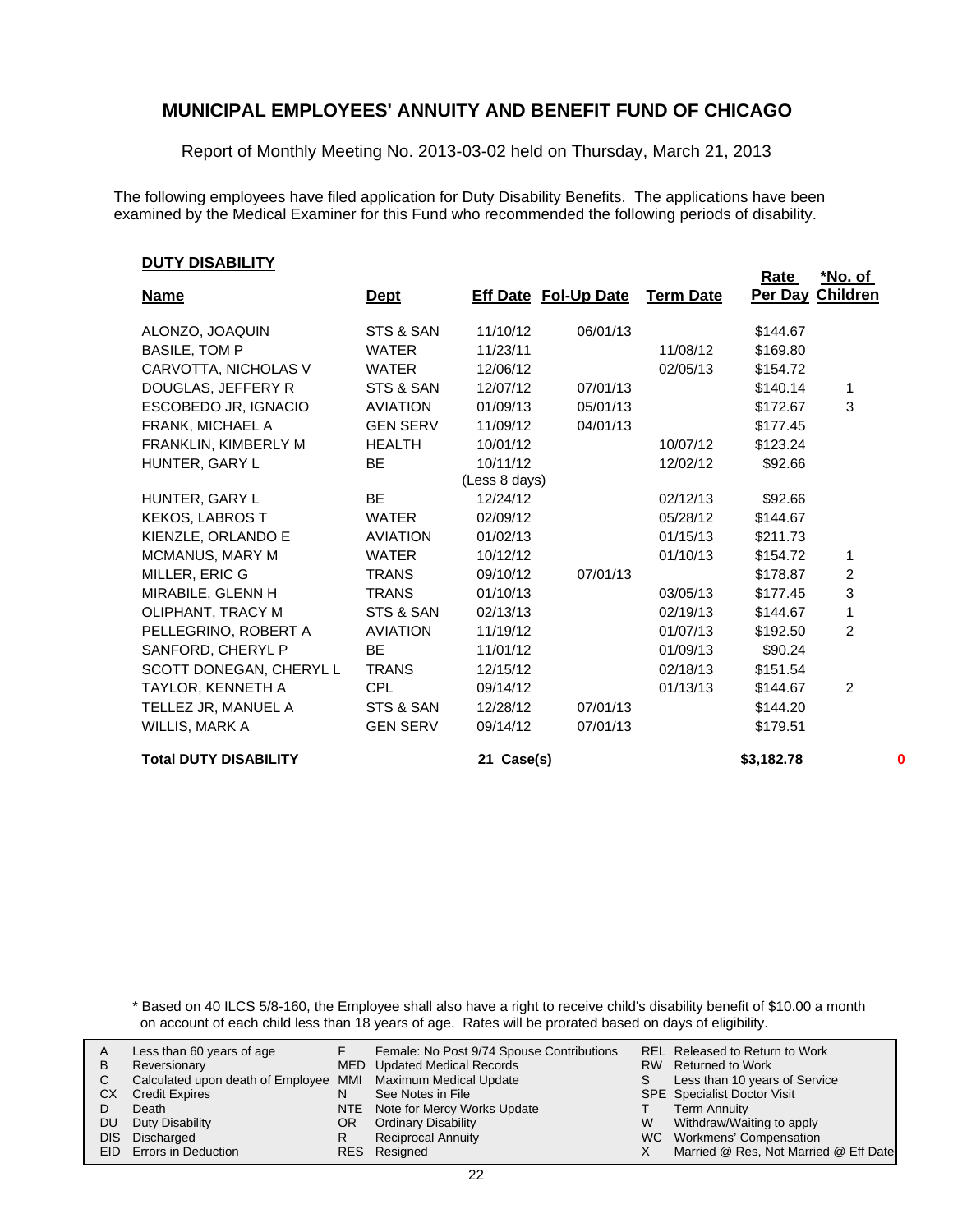Report of Monthly Meeting No. 2013-03-02 held on Thursday, March 21, 2013

The following employees have filed application for Ordinary Disability Benefits. The applications have been examined by the Medical Examiner for this Fund who recommended the following periods of disability.

#### **ORDINARY DISABILITY**

|                                  |                        |               |                             |                  | Rate       |   |
|----------------------------------|------------------------|---------------|-----------------------------|------------------|------------|---|
| <b>Name</b>                      | <b>Dept</b>            |               | <b>Eff Date Fol-Up Date</b> | <b>Term Date</b> | Per Day    |   |
| AMBROSE, PATRICK L               | <b>HEALTH</b>          | 01/08/13      | 04/01/13                    |                  | \$86.90    |   |
| CHANDLER, JEANNE M               | <b>COMM DEV</b>        | 03/02/13      |                             | 04/15/13         | \$84.41    |   |
| CONDA, GUS L                     | <b>HEALTH</b>          | 01/11/13      | 01/01/14                    |                  | \$104.70   |   |
| GARCIA, PATRICIA                 | BE.                    | 11/07/12      |                             | 03/05/13         | \$66.80    |   |
|                                  |                        | (Less 5 days) |                             |                  |            |   |
| HAMMOND, EARLINE                 | BE                     | 11/25/12      | 11/01/13                    |                  | \$60.16    |   |
| HORTON, BERNELDA                 | LAW                    | 11/15/12      | 11/01/13                    |                  | \$86.93    |   |
| JACKSON, DINAH L                 | BE                     | 11/03/12      | 03/01/13                    |                  | \$57.71    |   |
|                                  |                        | (Less 5 days) |                             |                  |            |   |
| KISLER, KRISTY J                 | CPL.                   | 01/11/13      |                             | 02/15/13         | \$124.96   |   |
| <b>KRUSE, GREGORY M</b>          | <b>GEN SERV</b>        | 02/14/13      | 05/01/13                    |                  | \$124.09   |   |
| O LEARY, VICKI L                 | <b>TRANS</b>           | 03/01/13      | 06/01/13                    |                  | \$116.31   |   |
| PANCER, GEORGE                   | STS & SAN              | 02/18/13      | 09/01/13                    |                  | \$96.45    |   |
| PENDLETON, HENRY                 | BE                     | 01/27/13      | 12/01/13                    |                  | \$48.05    |   |
|                                  |                        | (Less 8 days) |                             |                  |            |   |
| SANCHEZ, HONORINA                | BE                     | 11/09/12      | 12/01/13                    |                  | \$49.78    |   |
|                                  |                        | (Less 5 days) |                             |                  |            |   |
| SMITH, GENEVIEVE                 | <b>CPL</b>             | 03/01/13      | 03/01/14                    |                  | \$86.93    |   |
| SMITH, MICHAEL L                 | <b>PROCUREME</b><br>NT | 02/17/13      | 05/01/13                    |                  | \$96.41    |   |
| WILLIAMS, SHONDA N               | <b>FINANCE</b>         | 03/04/13      |                             | 04/08/13         | \$64.87    |   |
| <b>Total ORDINARY DISABILITY</b> |                        | 16 Case(s)    |                             |                  | \$1,355.46 | 0 |

Mr. Guest moved that the applicants for Ordinary and Duty disability benefits be granted such benefits for the period and at the rate shown opposite their respective names. Seconded Mr. Ahmad. Carried: Ayes Messrs. Ahmad, Clancy, Durkan, Guest, Ms. Neely. Nays-None.

|     | Less than 60 years of age                                    |     | Female: No Post 9/74 Spouse Contributions |    | REL Released to Return to Work        |
|-----|--------------------------------------------------------------|-----|-------------------------------------------|----|---------------------------------------|
| B   | Reversionary                                                 |     | MED Updated Medical Records               |    | RW Returned to Work                   |
|     | Calculated upon death of Employee MMI Maximum Medical Update |     |                                           | S. | Less than 10 years of Service         |
| CX  | <b>Credit Expires</b>                                        | N   | See Notes in File                         |    | <b>SPE</b> Specialist Doctor Visit    |
|     | Death                                                        |     | NTE Note for Mercy Works Update           |    | <b>Term Annuity</b>                   |
| DU. | Duty Disability                                              | OR. | <b>Ordinary Disability</b>                | W  | Withdraw/Waiting to apply             |
|     | DIS Discharged                                               | R   | <b>Reciprocal Annuity</b>                 |    | WC Workmens' Compensation             |
|     | EID Errors in Deduction                                      |     | RES Resigned                              |    | Married @ Res, Not Married @ Eff Date |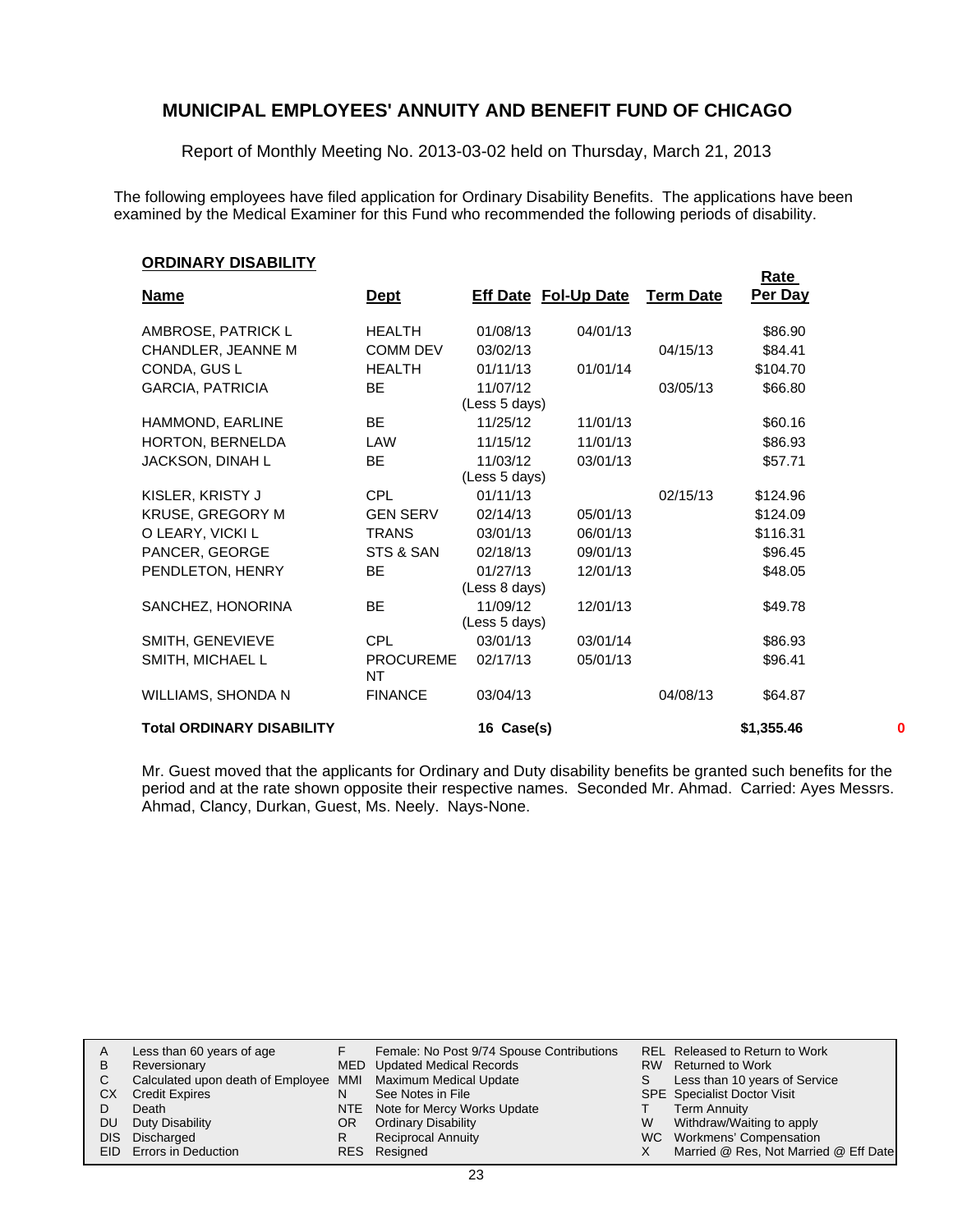Report of Monthly Meeting No. 2013-03-02 held on Thursday, March 21, 2013

The following employees receiving Duty Disability Benefits have applied for extension of such benefits. The applications have been examined by the Medical Examiner for this Fund who recommended the following extensions.

#### **DUTY-EXTENSION OF**

|                                |                 |                   |               |                | <b>Rate</b>      | <u>*No. of</u> |
|--------------------------------|-----------------|-------------------|---------------|----------------|------------------|----------------|
| <b>Name</b>                    | <u>Dept</u>     | <b>Start Date</b> | <b>Period</b> | <b>Ext Req</b> | Per Day Children |                |
| <b>ALLEGRINI, NICK</b>         | <b>TRANS</b>    | 02/16/10          | 02/01/14      | MMI            | \$187.41         |                |
| BAZALDUA, ALFREDO A            | <b>FINANCE</b>  | 02/16/12          | 07/01/13      | <b>MED</b>     | \$130.36         |                |
| <b>BROKOP, SAMUEL</b>          | <b>WATER</b>    | 01/20/11          | 02/28/13      | <b>REL</b>     | \$188.05         | 1              |
| CARRERO, EDWIN                 | STS & SAN       | 09/05/12          | 05/01/13      | <b>SPE</b>     | \$144.67         |                |
| CHOY, ROBERT F                 | <b>WATER</b>    | 08/22/12          | 07/01/13      | <b>MED</b>     | \$192.76         | $\overline{c}$ |
| CIANCI, JOHN                   | <b>AVIATION</b> | 08/23/12          | 07/01/13      | <b>MED</b>     | \$144.67         | 3              |
| CURTIN, SCOTT E                | <b>TRANS</b>    | 04/21/04          | 08/01/13      | MED            | \$143.52         | $\overline{2}$ |
| <b>CUSACK, BRIAN R</b>         | <b>FLEET</b>    | 12/21/11          | 08/01/13      | <b>MED</b>     | \$184.46         |                |
| EDWARDS, GWENDOLYN             | <b>BE</b>       | 02/22/11          | 02/01/14      | <b>MED</b>     | \$83.24          |                |
| GIBSON, FRANK                  | <b>TRANS</b>    | 05/03/10          | 12/31/12      | <b>RES</b>     | \$198.44         |                |
| HARDY, ELLEN P                 | <b>POLICE</b>   | 11/01/11          | 04/01/13      | MED            | \$118.45         | 3              |
| <b>JAKSICH, VIOLET A</b>       | STS & SAN       | 02/08/11          | 02/01/14      | <b>MED</b>     | \$135.40         |                |
| LANAS, RICKY J                 | <b>AVIATION</b> | 08/01/10          | 06/01/13      | <b>MED</b>     | \$100.53         |                |
| LIGGETT, BRENDA B              | <b>HEALTH</b>   | 01/15/09          | 01/01/14      | <b>MED</b>     | \$136.57         |                |
| MANLAPAZ, OSCAR                | <b>WATER</b>    | 04/06/12          | 06/01/13      | MED            | \$150.44         |                |
| MOSLEY, LAUREN D               | <b>BLDGS</b>    | 03/28/12          | 08/01/13      | <b>MED</b>     | \$166.44         |                |
| NUNEZ, ANGEL D                 | STS & SAN       | 08/29/12          | 01/01/14      | <b>MED</b>     | \$144.67         |                |
| O REILLY, PATRICIA A           | <b>POLICE</b>   | 06/14/08          | 06/13/13      | <b>CX</b>      | \$31.02          |                |
| PARENTE, ANTHONY               | <b>AVIATION</b> | 03/06/09          | 02/28/13      | <b>FINAL</b>   | \$118.09         | 1              |
| PATTERSON, ANDRE               | STS & SAN       | 08/31/12          | 07/01/13      | MED            | \$144.67         |                |
| REEVE, JAMES G                 | STS & SAN       | 07/27/91          | 02/01/14      | <b>MED</b>     | \$96.80          |                |
| ROBINSON, DOROTHY D            | <b>REVENUE</b>  | 02/04/08          | 02/03/13      | CX             | \$72.77          |                |
| ROBLES, GARY J                 | <b>WATER</b>    | 06/15/11          | 03/01/14      | <b>MED</b>     | \$119.67         |                |
| STACEY, ANNETTE                | <b>REVENUE</b>  | 04/16/09          | 12/01/13      | <b>MED</b>     | \$116.90         | 1              |
| <b>TORRES, LEON F</b>          | <b>WATER</b>    | 06/28/12          | 07/01/13      | <b>MED</b>     | \$85.09          | $\overline{c}$ |
| VACCARELLO, JOSEPH             | <b>TRANS</b>    | 11/26/11          | 02/01/14      | <b>MED</b>     | \$174.25         |                |
| VASQUEZ, JOSE F                | <b>TRANS</b>    | 09/19/12          | 07/01/13      | <b>NTE</b>     | \$185.28         | $\overline{c}$ |
| <b>Total DUTY-EXTENSION OF</b> |                 | 27 Case(s)        |               |                | \$3,694.62       | 0              |

\* Based on 40 ILCS 5/8-160, the Employee shall also have a right to receive child's disability benefit of \$10.00 a month on account of each child less than 18 years of age. Rates will be prorated based on days of eligibility.

| A<br>В<br>CХ<br>DU | Less than 60 years of age<br>Reversionary<br>Calculated upon death of Employee MMI Maximum Medical Update<br><b>Credit Expires</b><br>Death<br>Duty Disability<br>DIS Discharged<br>EID Errors in Deduction | N<br>OR<br>R | Female: No Post 9/74 Spouse Contributions<br>MED Updated Medical Records<br>See Notes in File<br>NTE Note for Mercy Works Update<br><b>Ordinary Disability</b><br><b>Reciprocal Annuity</b><br>RES Resigned | S.<br>W | REL Released to Return to Work<br>RW Returned to Work<br>Less than 10 years of Service<br><b>SPE</b> Specialist Doctor Visit<br><b>Term Annuity</b><br>Withdraw/Waiting to apply<br>WC Workmens' Compensation<br>Married @ Res, Not Married @ Eff Date |
|--------------------|-------------------------------------------------------------------------------------------------------------------------------------------------------------------------------------------------------------|--------------|-------------------------------------------------------------------------------------------------------------------------------------------------------------------------------------------------------------|---------|--------------------------------------------------------------------------------------------------------------------------------------------------------------------------------------------------------------------------------------------------------|
|--------------------|-------------------------------------------------------------------------------------------------------------------------------------------------------------------------------------------------------------|--------------|-------------------------------------------------------------------------------------------------------------------------------------------------------------------------------------------------------------|---------|--------------------------------------------------------------------------------------------------------------------------------------------------------------------------------------------------------------------------------------------------------|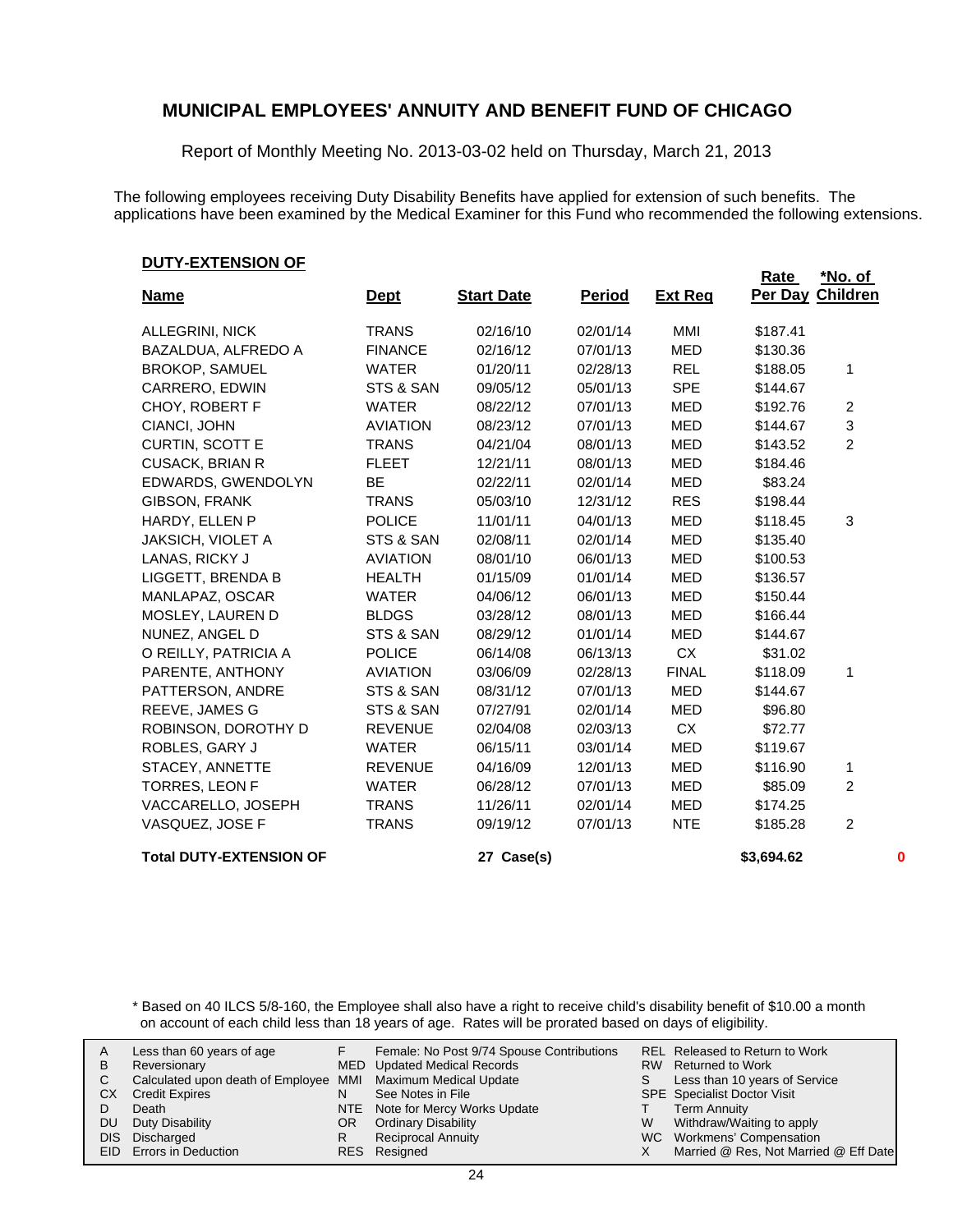Report of Monthly Meeting No. 2013-03-02 held on Thursday, March 21, 2013

The following employees receiving Ordinary Disability Benefits have applied for extension of such benefits. The applications have been examined by the Medical Examiner for this Fund who recommended the following extensions.

#### **ORDINARY-EXTENSION OF**

|                                    |                 |                   |               |                | <b>Rate</b> |   |
|------------------------------------|-----------------|-------------------|---------------|----------------|-------------|---|
| <b>Name</b>                        | <u>Dept</u>     | <b>Start Date</b> | <b>Period</b> | <b>Ext Reg</b> | Per Day     |   |
| <b>BONET, OLGA E</b>               | <b>BE</b>       | 06/23/12          | 07/01/13      | MED            | \$31.55     |   |
| CAMPBELL, CARL L                   | <b>GEN SERV</b> | 11/12/12          | 03/04/13      | <b>FINAL</b>   | \$54.44     |   |
| <b>COLEMAN, BRENDA R</b>           | BE              | 01/16/10          | 01/01/14      | MED            | \$74.40     |   |
| DEERING, RICHARD G                 | <b>AVIATION</b> | 04/20/12          | 04/01/13      | <b>REL</b>     | \$125.20    |   |
| DIEFENTHALER, CHARLES              | <b>BLDGS</b>    | 09/16/12          | 02/01/14      | MED            | \$126.00    |   |
| FORD, MARION R                     | STS & SAN       | 12/08/12          | 06/01/13      | <b>MED</b>     | \$96.45     |   |
| FOSTER, ROSALIND                   | <b>POLICE</b>   | 06/15/12          | 03/04/13      | <b>REL</b>     | \$23.76     |   |
| GOMEZ, IDALIA                      | BE              | 11/20/10          | 05/20/13      | <b>CX</b>      | \$14.56     |   |
| HILL, WALTER L                     | STS & SAN       | 09/07/12          | 08/01/13      | <b>MED</b>     | \$96.45     |   |
| HORTON, ANGELA W                   | <b>POLICE</b>   | 09/01/09          | 12/20/13      | <b>CX</b>      | \$65.62     |   |
| HUDSON, DANNY L                    | <b>BE</b>       | 06/28/11          | 12/01/13      | <b>MED</b>     | \$60.56     |   |
| KRASOVSKIS, LINDA M                | <b>POLICE</b>   | 10/12/12          | 03/11/13      | <b>REL</b>     | \$96.41     |   |
| LATHAM, GWENDOLYN J                | <b>BE</b>       | 12/14/11          | 02/01/14      | <b>MED</b>     | \$31.55     |   |
| MOORE, KYMBERLY D                  | <b>POLICE</b>   | 02/16/12          | 03/25/13      | <b>CX</b>      | \$73.07     |   |
| MURILLO, LOUIS J                   | <b>TRANS</b>    | 05/20/12          | 08/01/13      | <b>MED</b>     | \$96.45     |   |
| RAGLAND, KARYN L                   | <b>FINANCE</b>  | 11/05/12          | 07/01/13      | <b>MED</b>     | \$86.68     |   |
| RANKIN, LESTER                     | STS & SAN       | 08/31/12          | 12/03/12      | <b>REL</b>     | \$96.45     |   |
| RAY, COREY                         | STS & SAN       | 10/26/12          | 02/15/13      | <b>RW</b>      | \$97.90     |   |
| REED, PAMELA                       | <b>WATER</b>    | 01/29/11          | 12/01/13      | MED            | \$109.90    |   |
| REYNOLDS, TIMMIE                   | <b>WATER</b>    | 09/27/10          | 07/01/13      | MED            | \$101.73    |   |
| SALDANA, LUIS E                    | <b>REVENUE</b>  | 02/25/11          | 02/01/14      | MED            | \$86.90     |   |
| SIMS, BEATRICE                     | <b>BE</b>       | 04/06/12          | 05/17/13      | <b>CX</b>      | \$20.91     |   |
| <b>SLAUGHTER, MISTY S</b>          | <b>POLICE</b>   | 12/01/12          | 02/06/13      | <b>REL</b>     | \$94.93     |   |
| SMITH SR, DONALD L                 | STS & SAN       | 09/15/11          | 02/01/14      | <b>MED</b>     | \$96.45     |   |
| <b>STARKS, BERNICE</b>             | <b>BE</b>       | 04/29/12          | 02/01/14      | <b>MED</b>     | \$21.85     |   |
| STOKES, BRENDA S                   | <b>BE</b>       | 04/24/10          | 01/01/14      | MED            | \$47.14     |   |
| THOMAS, JANICE M                   | <b>WATER</b>    | 10/09/11          | 01/01/14      | MED            | \$96.45     |   |
| TREFNY, DENNIS L                   | STS & SAN       | 11/21/09          | 02/01/14      | MED            | \$68.71     |   |
| WALKER, JEWEL L                    | <b>HEALTH</b>   | 10/14/12          | 07/01/13      | <b>MED</b>     | \$91.08     |   |
| <b>Total ORDINARY-EXTENSION OF</b> |                 | 29 Case(s)        |               |                | \$2,183.55  | 0 |

Mr. Ahmad moved that the applicants for extension of Ordinary and Duty disability benefits shown hereinbefore be granted such extension for the period and at the rate shown opposite their respective names. Seconded Mr. Clancy. Carried: Ayes Messrs. Ahmad, Clancy, Durkan, Guest, Ms. Neely. Nays-None.

| A   | Less than 60 years of age                                    |     | Female: No Post 9/74 Spouse Contributions |   | REL Released to Return to Work        |
|-----|--------------------------------------------------------------|-----|-------------------------------------------|---|---------------------------------------|
| B   | Reversionary                                                 |     | MED Updated Medical Records               |   | RW Returned to Work                   |
| C   | Calculated upon death of Employee MMI Maximum Medical Update |     |                                           | S | Less than 10 years of Service         |
| CХ  | <b>Credit Expires</b>                                        | N   | See Notes in File                         |   | <b>SPE</b> Specialist Doctor Visit    |
|     | Death                                                        |     | NTE Note for Mercy Works Update           |   | <b>Term Annuity</b>                   |
| DU. | Duty Disability                                              | OR. | <b>Ordinary Disability</b>                | W | Withdraw/Waiting to apply             |
|     | DIS Discharged                                               |     | <b>Reciprocal Annuity</b>                 |   | WC Workmens' Compensation             |
|     | <b>EID</b> Errors in Deduction                               |     | RES Resigned                              |   | Married @ Res, Not Married @ Eff Date |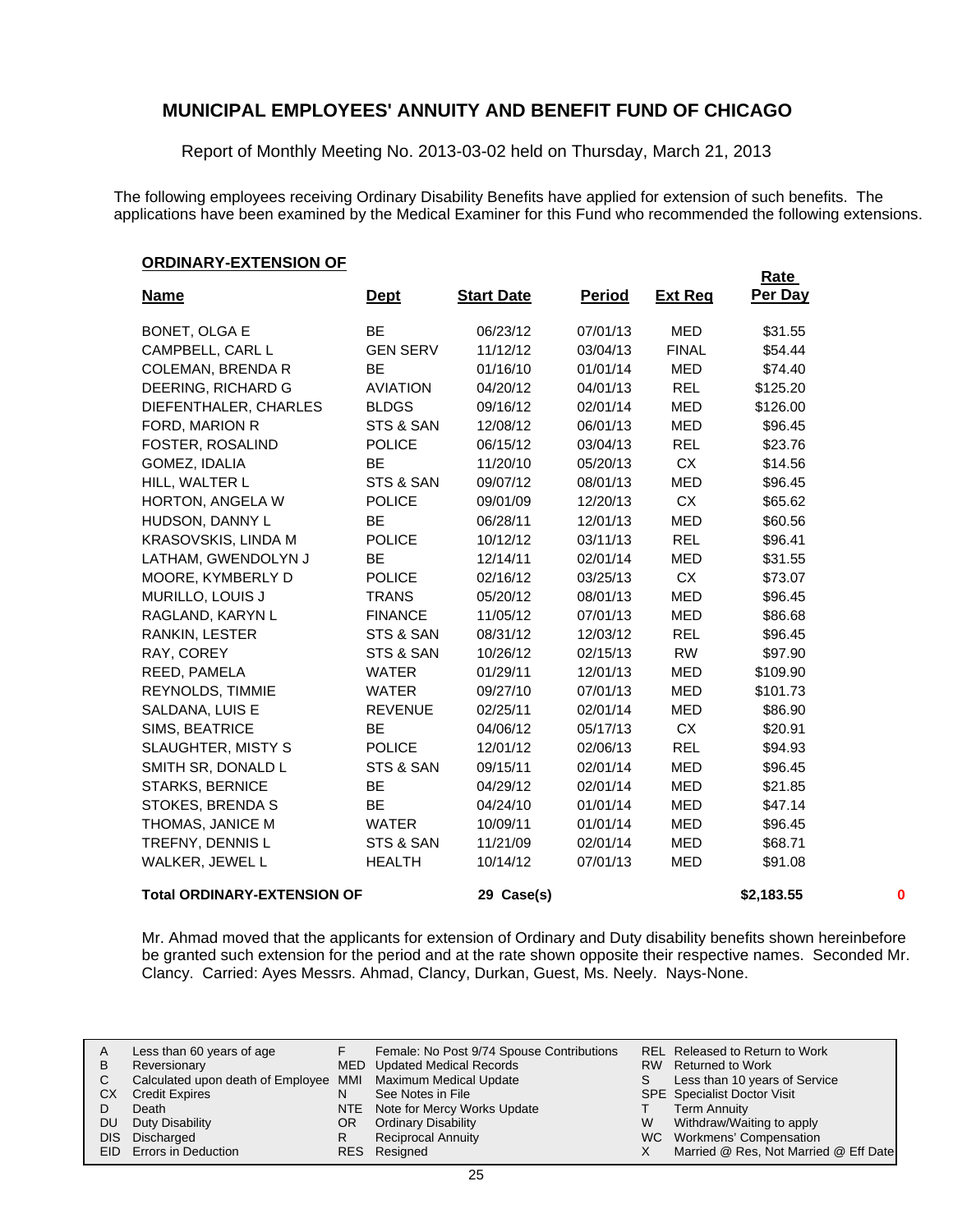Report of Monthly Meeting No. 2013-03-02 held on Thursday, March 21, 2013

| <b>ADJUSTED DUTY DISABILITY</b> | Rate   |                   |                |                          |
|---------------------------------|--------|-------------------|----------------|--------------------------|
| <b>Name</b>                     | Reason | <b>Start Date</b> | <b>To Date</b> | Per Day                  |
| <b>NONE</b>                     |        |                   |                | <b>ORG</b><br><b>ADJ</b> |

**0**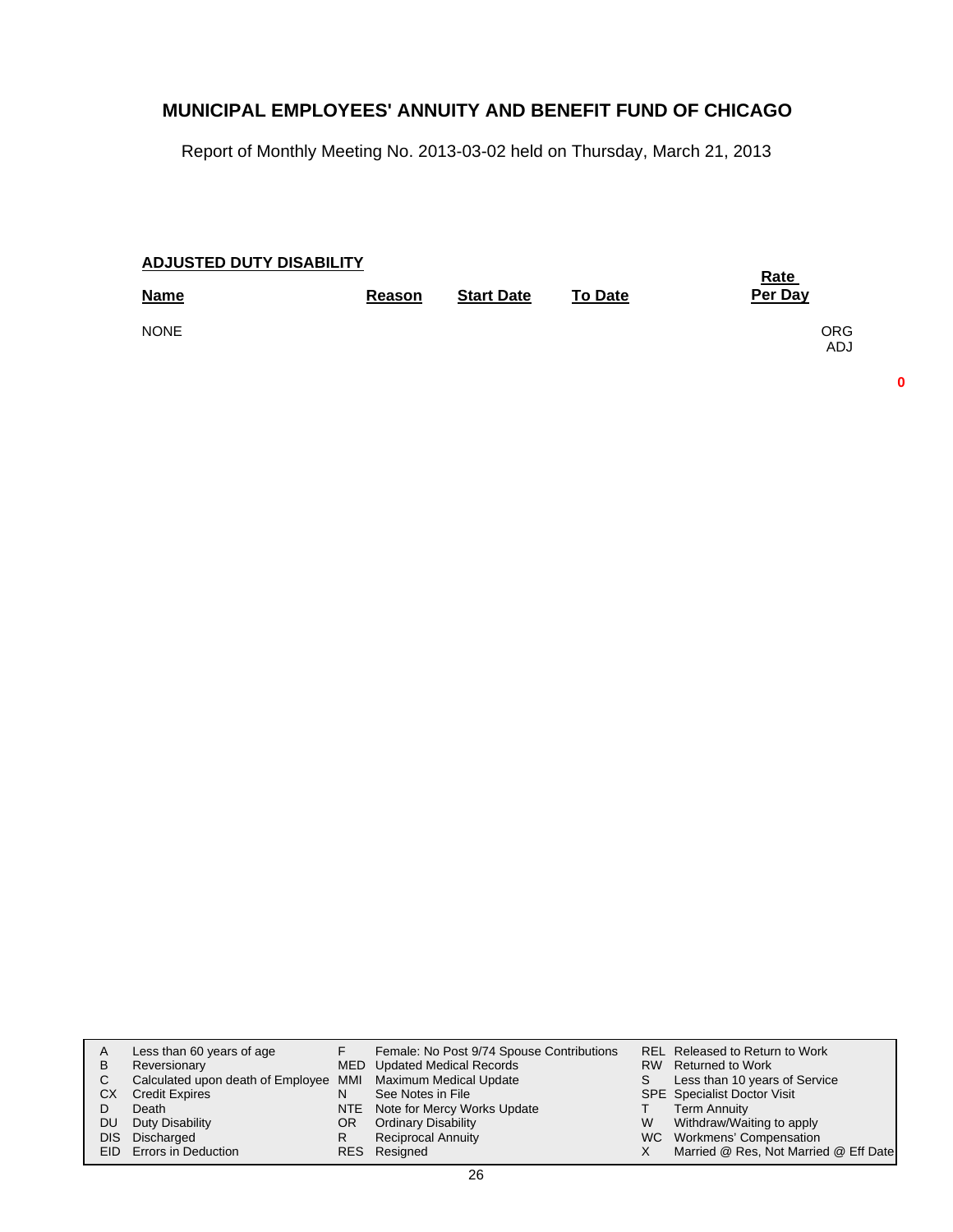Report of Monthly Meeting No. 2013-03-02 held on Thursday, March 21, 2013

#### **ADJUSTED ORDINARY DISABILITY**

|                                           |               |                      |                      | <b>Rate</b>        |            |  |
|-------------------------------------------|---------------|----------------------|----------------------|--------------------|------------|--|
| <b>Name</b>                               | Reason        | <b>Start Date</b>    | <b>To Date</b>       | Per Day            |            |  |
| RYAN, TIMOTHY F                           | Retro Pay Inc | 09/21/09<br>09/21/09 | 02/25/10<br>02/25/10 | \$87.48<br>\$93.89 | ORG<br>ADJ |  |
| <b>Total ADJUSTED ORDINARY DISABILITY</b> | 1 Case(s)     |                      |                      |                    | 0          |  |

Mr. Ahmad moved that the adjusted Ordinary and Duty disability benefits shown hereinbefore be approved for payment for the period and at the rate shown opposite their respective names. Seconded Ms. Neely. Carried: Ayes Messrs. Ahmad, Clancy, Durkan, Guest, Ms. Neely. Nays-None.

| A   | Less than 60 years of age                                    |    | Female: No Post 9/74 Spouse Contributions |   | REL Released to Return to Work        |
|-----|--------------------------------------------------------------|----|-------------------------------------------|---|---------------------------------------|
| B   | Reversionary                                                 |    | MED Updated Medical Records               |   | RW Returned to Work                   |
|     | Calculated upon death of Employee MMI Maximum Medical Update |    |                                           | S | Less than 10 years of Service         |
| CХ  | <b>Credit Expires</b>                                        | N  | See Notes in File                         |   | <b>SPE</b> Specialist Doctor Visit    |
|     | Death                                                        |    | NTE Note for Mercy Works Update           |   | <b>Term Annuity</b>                   |
| DU. | Duty Disability                                              | OR | <b>Ordinary Disability</b>                | W | Withdraw/Waiting to apply             |
|     | DIS Discharged                                               | R  | <b>Reciprocal Annuity</b>                 |   | WC Workmens' Compensation             |
|     | <b>EID</b> Errors in Deduction                               |    | RES Resigned                              |   | Married @ Res, Not Married @ Eff Date |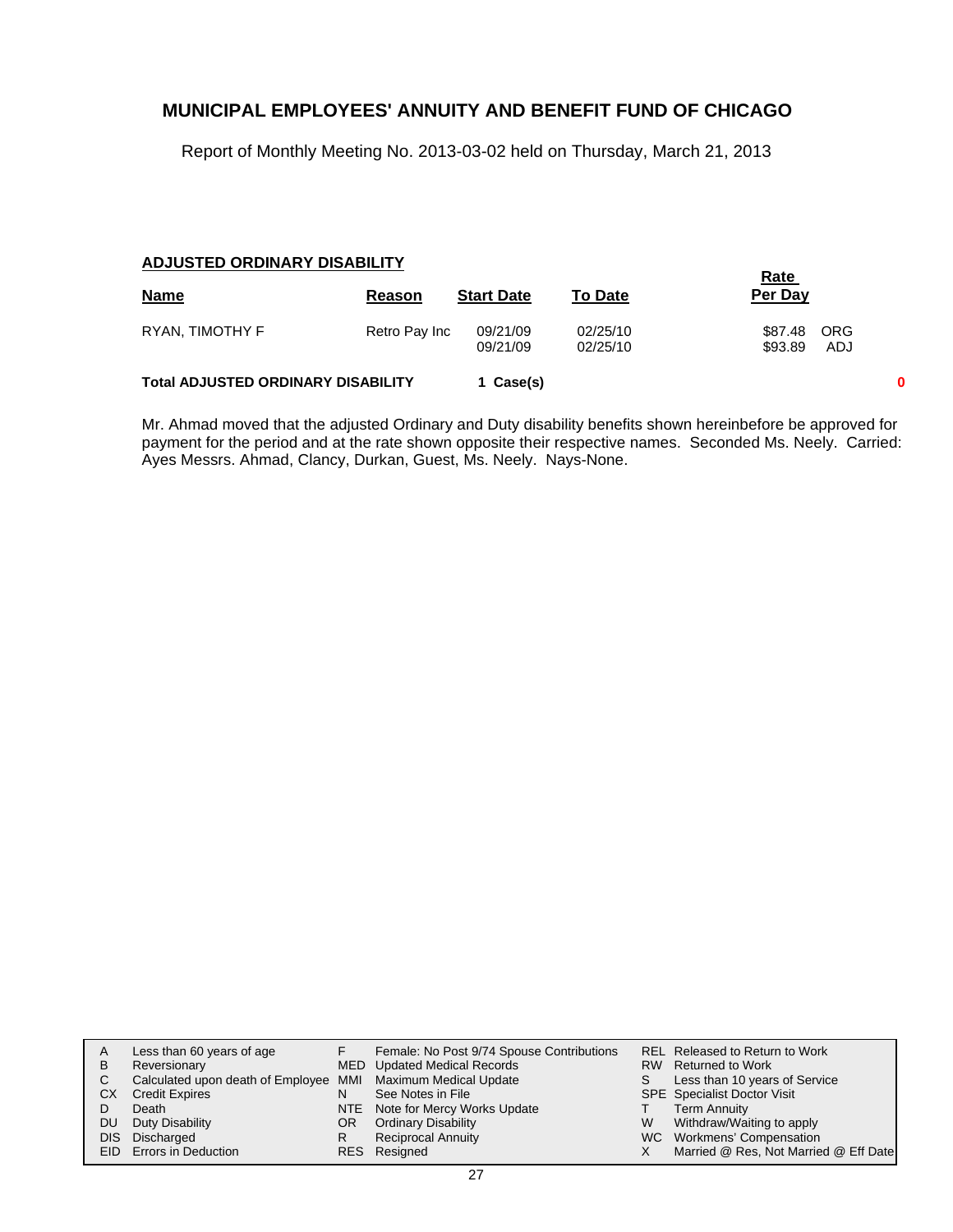Report of Monthly Meeting No. 2013-03-02 held on Thursday, March 21, 2013

#### **APPLICATION FOR MEMBERSHIP**

The following named employees, officers, or officials, required to file written application for membership in the Fund, have filed such application, and the records indicate they qualify for membership by reason of having the necessary service or other requirements.

**Name**

**Title Department**

NONE

#### **CHANGE OF BIRTHS**

The following named employees have submitted documentation showing a date of birth different from the Fund's records and have requested that the Fund correct its records in accordance with the supporting documentation provided.

| <b>Name</b>     | Date of Birth | <b>Supporting Document</b> |
|-----------------|---------------|----------------------------|
| PINSON. TERRY L | From<br>To To | <b>Birth Certificate</b>   |

Mr. Guest moved that the records of the Fund shown hereinbefore be corrected to show that each individual was born on the date indicated on the document submitted by the member as proof to this Board. Seconded Mr. Clancy. Carried: Ayes Messrs. Ahmad, Clancy, Durkan, Guest, Ms. Neely. Nays-None.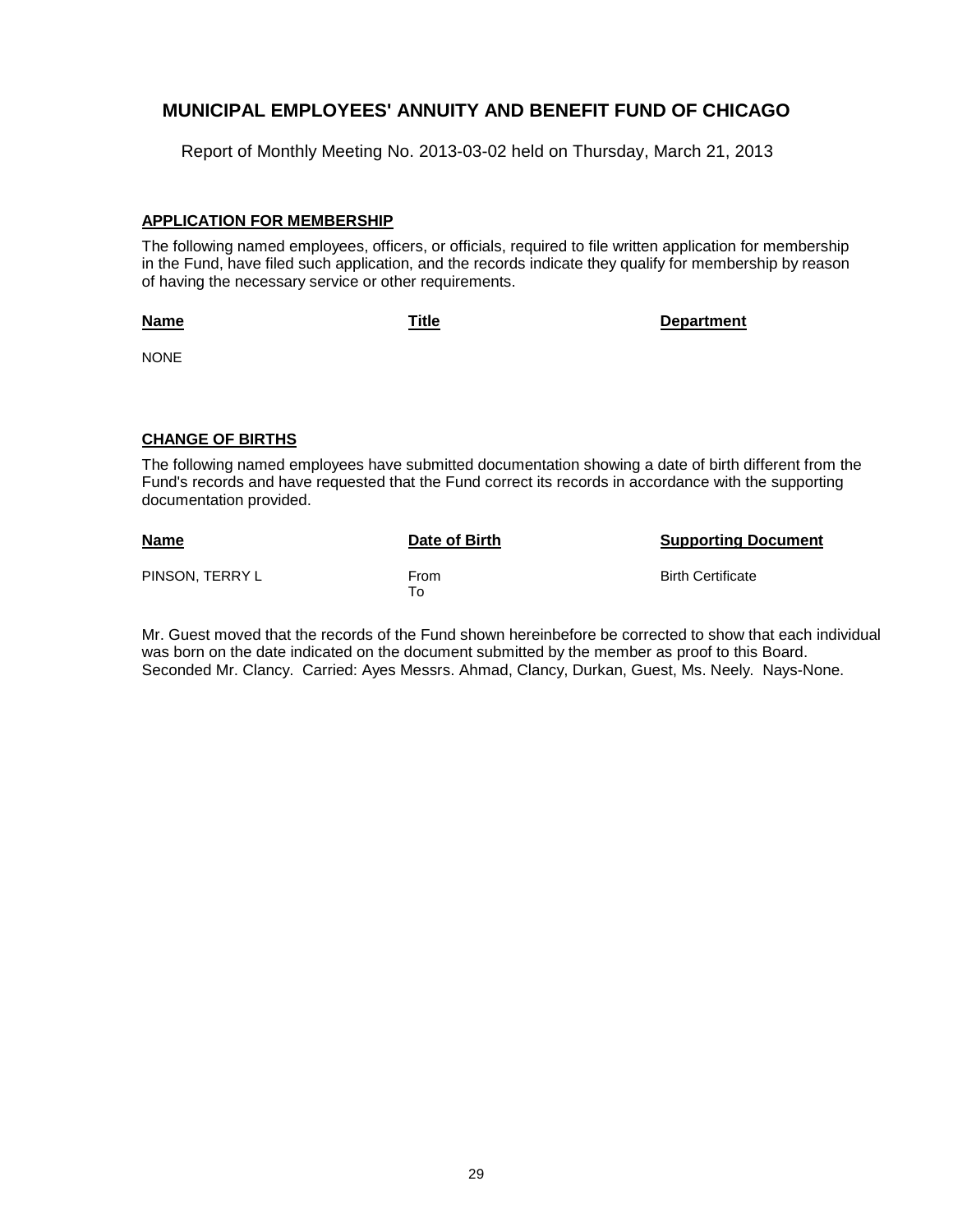Report of Monthly Meeting No. 2013-03-02 held on Thursday, March 21, 2013

**City Treasurer's Statement of Account as of 02/28/2013**

# **Investments at Market:**

|                    | \$488,694.33       | City Treasurer's Office, 02/28/2013    |  |
|--------------------|--------------------|----------------------------------------|--|
|                    | \$5,086,758,937.00 | Northern Trust, 02/28/2013 - Unaudited |  |
| \$5,087,247,631.33 |                    | <b>Total Investments</b>               |  |
| \$400.00           |                    | Petty Cash Fund:                       |  |
| \$5,087,248,031.33 |                    | Total Cash and Investments             |  |

Mr. Ahmad moved that the Treasurer's Report be received and placed on file. Seconded Mr. Clancy. Carried: Ayes Messrs. Ahmad, Clancy, Durkan, Guest., Ms. Neely votes present. Nays-None.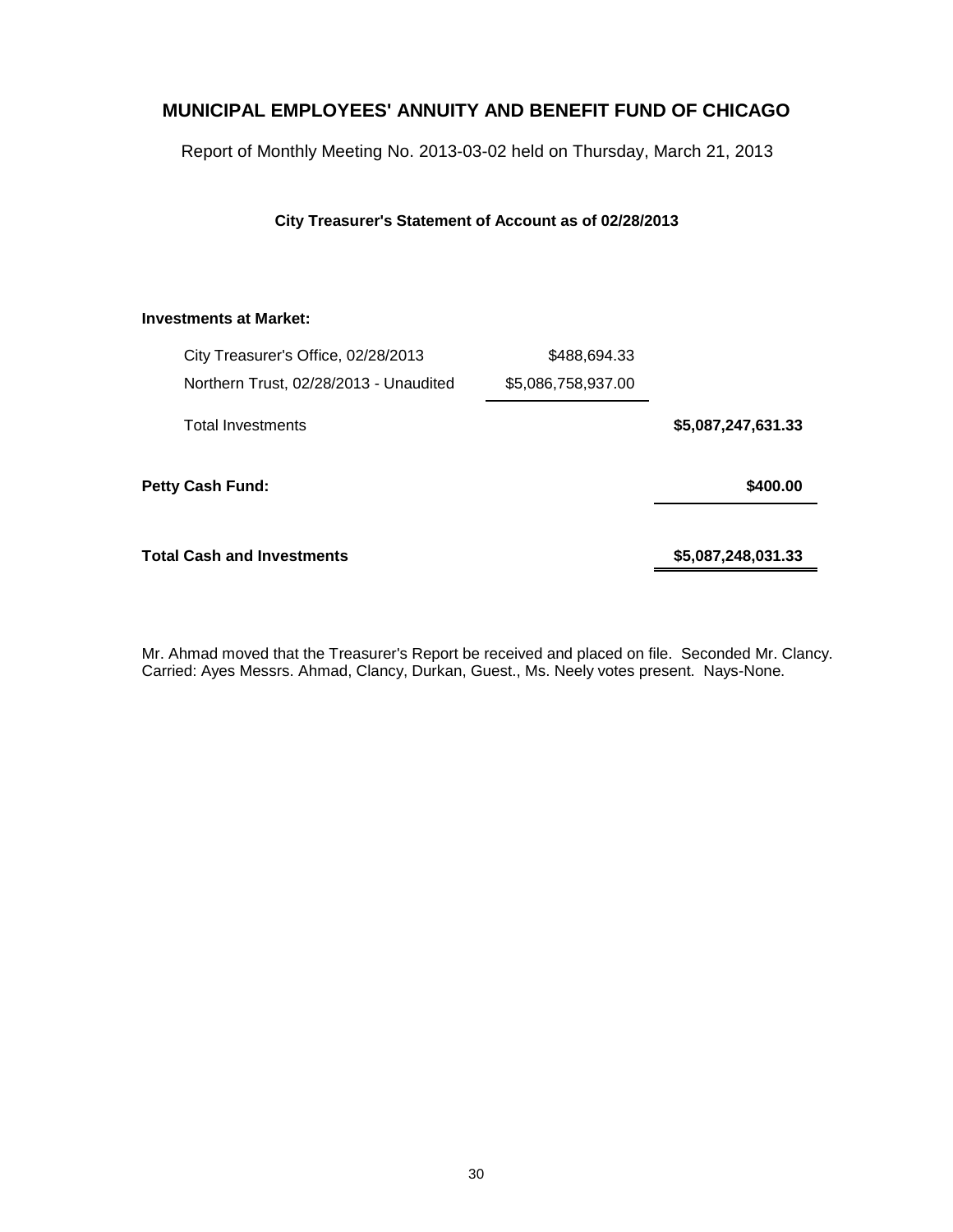Report of Monthly Meeting No. 2013-03-02 held on Thursday, March 21, 2013

# **PUBLIC COMMENT**

There were no requests to address the Board.

# **LEGISLATION**

#### Legislative Update

Mr. Mohler and Ms. Burns updated the Board on proposed legislation which may affect the Fund. No actions taken.

#### **INVESTMENTS**

#### Performance Reports

Mr. Wrubel reviewed the Fund's overall performance. No actions taken.

#### Watchlist

Mr. Walsh reviewed the Watchlist. No actions taken.

#### **Liquidity Needs**

Mr. Walsh reported sufficient funds were available to pay April benefits payments. No actions taken.

#### Custodial RFP Discussion

This item was taken out of order and discussed in closed session.

#### Investment Policy Review

This item was taken out of order and discussed in closed session.

# **OTHER**

#### 2012 Trustee Training Approval

In accordance with Public Act 96-0006, the Board certified that each Trustee had completed a minimum of 8 hours of mandated Ethics Training in 2012. A copy of each Trustee's training information is maintained at the Fund offices. Motion by Ms. Neely. Second by Mr. Ahmad.

Carried: Ayes – Messrs. Ahmad, Clancy, Durkan, Guest, Ms. Neely. Nays – None.

#### Semi Annual Executive Session Review

The Board was presented with a comprehensive review of closed sessions in accordance with the Illinois Open Meetings Act.

The Board moved into closed session at 9:24 a.m. in accordance with ILCS 140/2(c)(21) to discuss the Semi Annual Executive Session Review. Motion by Ms. Neely. Second by Mr. Ahmad.

Roll Call:

Mr. Ahmad aye Mr. Clancy aye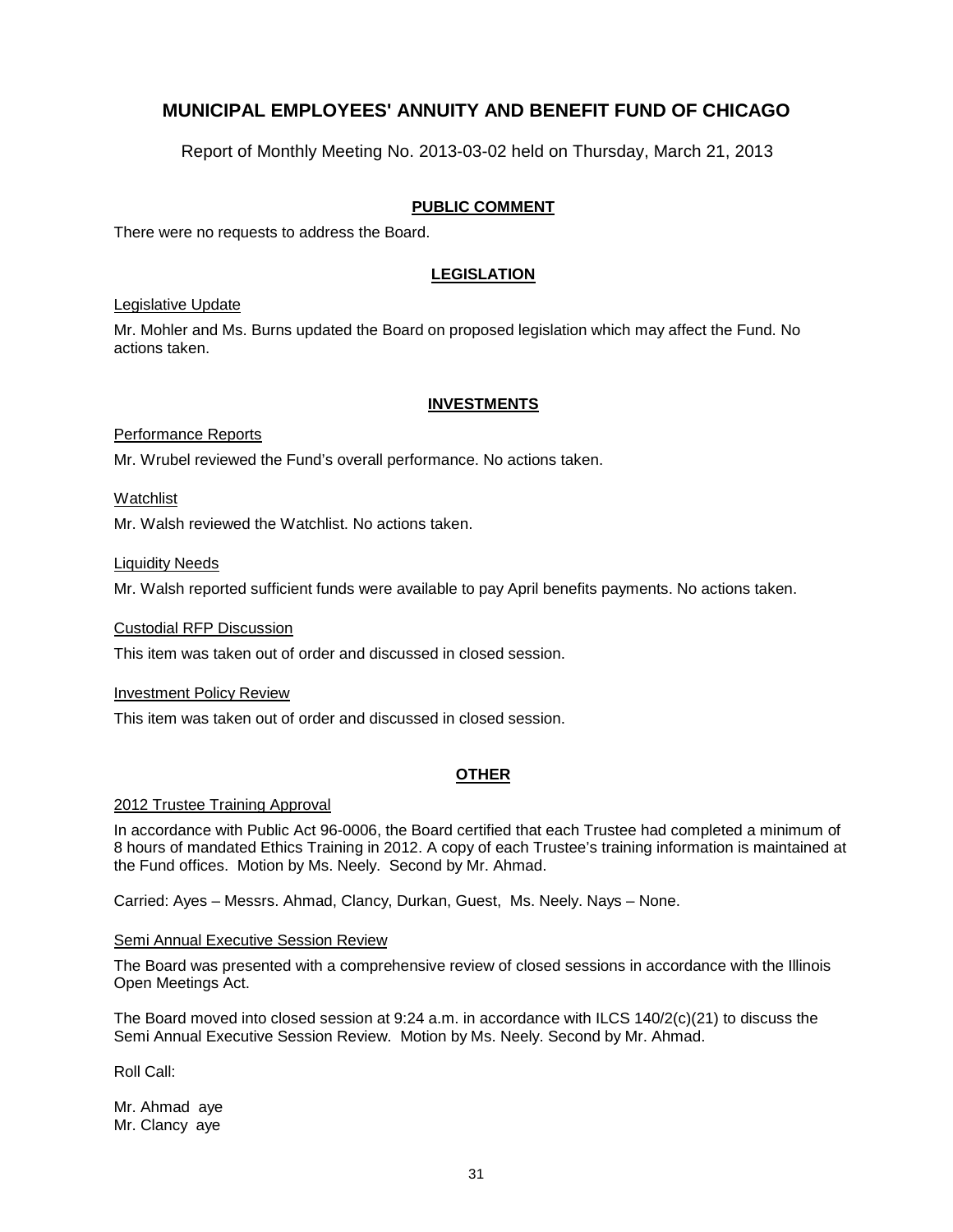Report of Monthly Meeting No. 2013-03-02 held on Thursday, March 21, 2013

Mr. Durkan aye Mr. Guest aye Ms. Neely aye

Motion carried.

The Board moved into open session at 9:30 a.m. Motion by Ms. Neely. Second by Mr. Guest.

Carried: Ayes – Messrs. Ahmad, Clancy, Durkan, Guest, Ms. Neely. Nays - None.

In open session, based on the review and the recommendations of staff and the Fund's Legal Counsel, Mr. Ahmad made a motion to approve the recommendations of the review. Second by Ms. Neely.

Carried: Ayes – Messrs. Ahmad, Clancy, Durkan, Guest, Ms. Neely. Nays – None.

Copies of the Fund's Semi Annual Executive Session reviews are on file in the Fund offices.

#### FOIA Update

Ms. Ruffolo updated the Board on the current status of requests under the Illinois Freedom of Information Act.

#### Old Business

No items were discussed.

#### Legal Update

The Board moved into closed session at 9:34 a.m. in accordance with ILCS  $120/2(c)(1)(7)(11)$  to discuss issues related to personnel, investment contracts, potential litigation involving the Fund and litigation involving the Fund. Motion by Ms. Neely. Second by Mr. Guest.

Roll Call:

Mr. Ahmad aye Mr. Clancy aye Mr. Durkan aye Mr. Guest aye Ms. Neely aye

Motion carried.

The Board moved into open session at 10:51 a.m. Motion by Ms. Neely. Second by Mr. Clancy.

Carried: Ayes. Messrs. Ahmad, Clancy, Durkan, Guest, Ms. Neely. Nays – None.

No actions taken.

## **ADJOURNMENT**

There being no further business to come before the Board, Mr. Ahmad made a motion to adjourn the meeting at 10:54 a.m. Seconded Mr. Guest. Carried: Ayes Messrs. Ahmad, Clancy, Durkan, Guest, Ms. Neely.